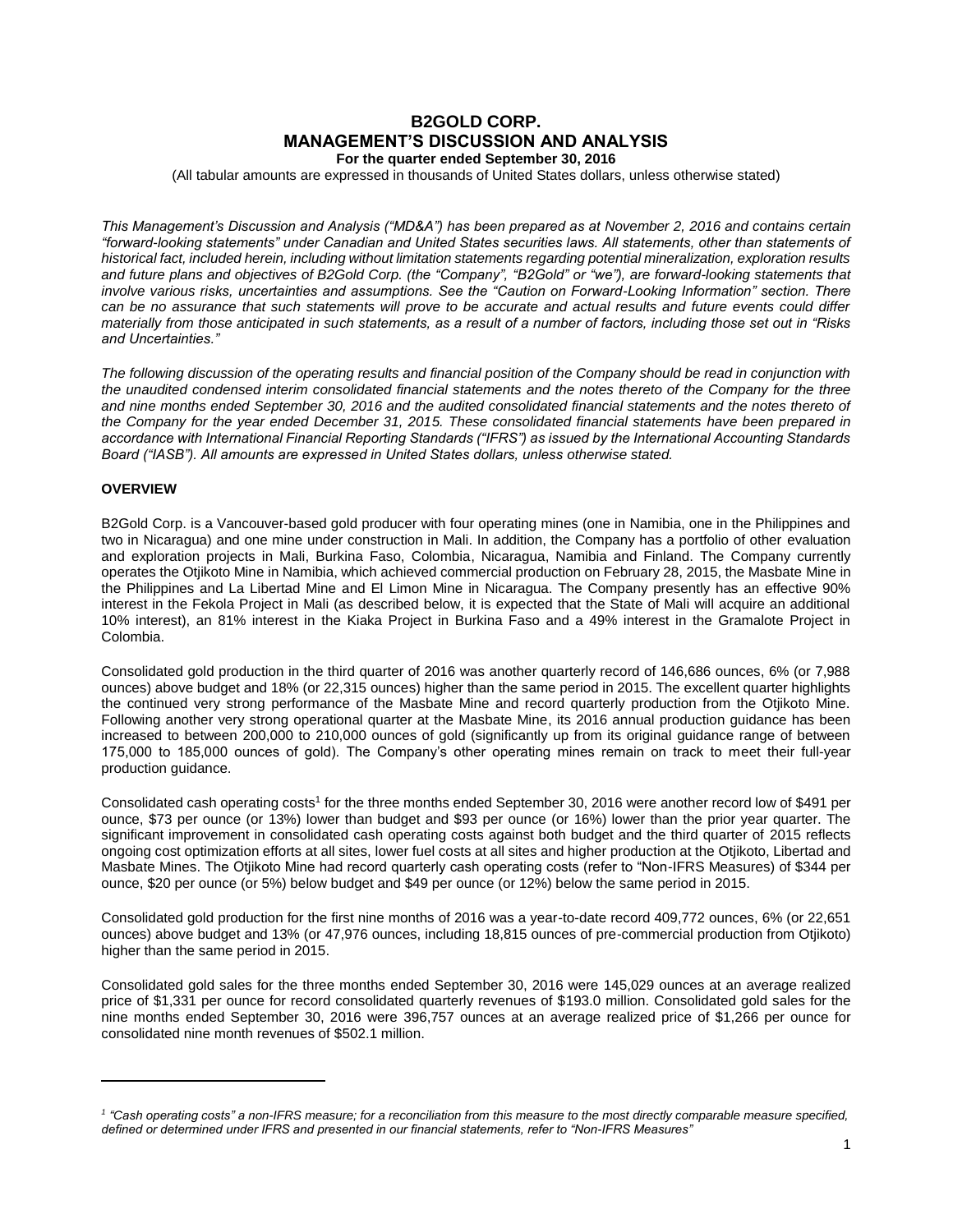Consolidated cash operating costs (refer to "Non-IFRS Measures") were a record low of \$495 per ounce of gold for the nine months ended September 30, 2016, which was \$86 per ounce(or 15%) lower than budget and \$155 per ounce (or 24%) lower than the nine months ended September 30, 2015. The reduction in budgeted consolidated cash operating costs for the nine month period ended September 30, 2016 was primarily driven by the same factors that positively impacted the third quarter.

All-in sustaining costs<sup>2</sup> for the three months ended September 30, 2016 were \$702 per ounce, \$134 per ounce (or 16%) below budget and \$173 per ounce (or 20%) lower than the third quarter of 2015. All-in sustaining costs for the nine months ended September 30, 2016 were \$765 per ounce, \$195 per ounce (or 20%) below budget and \$236 per ounce (or 24%) lower than the same period of 2015. The reductions for both the three and nine month periods were primarily driven by the same factors impacting the reduction in cash operating costs per ounce as well as lower than budgeted capital expenditures at several mine sites due to the timing of land purchases, prestripping and underground development activity. The Company expects higher than budgeted capital expenditures in the fourth quarter of 2016 as some of these timing differences reverse but total capital expenditures are still expected to be below budget for the year. As a result, the Company has provided a revised guidance range for all-in sustaining costs below.

For the third quarter of 2016, the Company generated net income of \$35.7 million (\$0.04 per share) compared to a net loss of \$13.6 million (negative \$0.02 per share) in the third quarter of 2015. Adjusted net income<sup>3</sup> was \$48.6 million (\$0.05 per share) compared to \$2.2 million (\$0.00 per share) in the third quarter of 2015. For the nine months ended September 30, 2016, the Company generated a net income of \$30.5 million (\$0.04 per share) compared to a net loss of \$30.0 million (negative \$0.03 per share) in the comparable period of 2015. Adjusted net income (refer to "*Non-IFRS Measures"*) for the first nine months of 2016 was \$96.5 million (\$0.10 per share) compared to \$11.7 million (\$0.01 per share) in the comparable period of 2015.

On August 2, 2016, the Company decided to proceed with the expansion of the mill at the Fekola Project and approved an \$18 million expansion budget for additional items including one additional leach tank, a pebble crusher and an additional generator. With this additional capital investment the Fekola mill expansion is expected to be completed in the fourth quarter of 2017 and commissioned in conjunction with the main plant commissioning. This mill capacity increase from 4 million tonnes per year to 5 million tonnes per year could potentially increase annual production by up to 20% (subject to mine planning), surpassing initial feasibility study projections of approximately 350,000 ounces of gold per year for the first seven years of operation.

During the current year, the Company approved increases to the Fekola Project budget for 2016 totalling \$27.5 million including \$6.1 million for 2016 plant expansion costs, \$10 million related to relocating the village of Fadougou and \$4.8 million related to the change in timing of ordering certain mine fleet items. The impact of the increase to the Fekola Project budget for the nine months ended September 30, 2016, is an increase in costs of approximately \$17.6 million. Capital expenditures on the Fekola Project in the first nine months of 2016 totaled \$161.6 million versus a revised Fekola Project budget of and \$182.1 million. Expenditures on the Fekola Project to date were \$291.0 million including \$37.9 million of preconstruction expenditures compared with a revised Fekola Project budget to date of \$301.9 million. Overall, the Fekola Project remains on budget and the variances against the revised budget were mainly due to the timing of payments for construction of the processing plant.

In March 2016, the Company entered into a series of prepaid sales ("Prepaid Sales") transactions totalling \$120 million with its revolving credit facility bank syndicate. The Prepaid Sales transactions, in the form of metal sales forward contracts, allow the Company to deliver pre-determined volumes of gold on agreed future delivery dates in exchange for an upfront cash pre-payment. Proceeds from the Prepaid Sales totalled \$120 million and significantly increased the Company's cash flows from operating activities in the first quarter. In addition, higher realized gold prices and better operating cost performance from the Company's mines continue to increase operating cash flows, resulting in consolidated cash flows from operating activities of \$90.3 million and \$329.5 million for the three and nine month periods respectively.

As at September 30, 2016, the Company remained in a strong financial position with working capital of \$114.9 million (December 31, 2015 - \$104.7 million) including unrestricted cash and cash equivalents of \$123.8 million (December 31, 2015 - \$85.1 million). In addition, the Company has \$200 million of undrawn capacity on its revolving credit facility (December 31, 2015 - \$125 million) and a Euro 71.4 million term equipment facility, subject to financing conditions, (the "Equipment Facility") with Caterpillar Financial SARL. The Company believes that this liquidity coupled with continued strong operating cash flows from its existing mine operations, will provide adequate resources both to maintain operations

 $\overline{a}$ 

<sup>&</sup>lt;sup>2</sup> "All-in sustaining costs" is a non-IFRS measure; for a reconciliation from this measure to the most directly comparable measure *specified, defined or determined under IFRS and presented in our financial statements, refer to "Non-IFRS Measures" 3 "Adjusted net income" is a non-IFRS measure; for a reconciliation from this measure to the most directly comparable measure* 

*specified, defined or determined under IFRS and presented in our financial statements, refer to "Non-IFRS Measures"*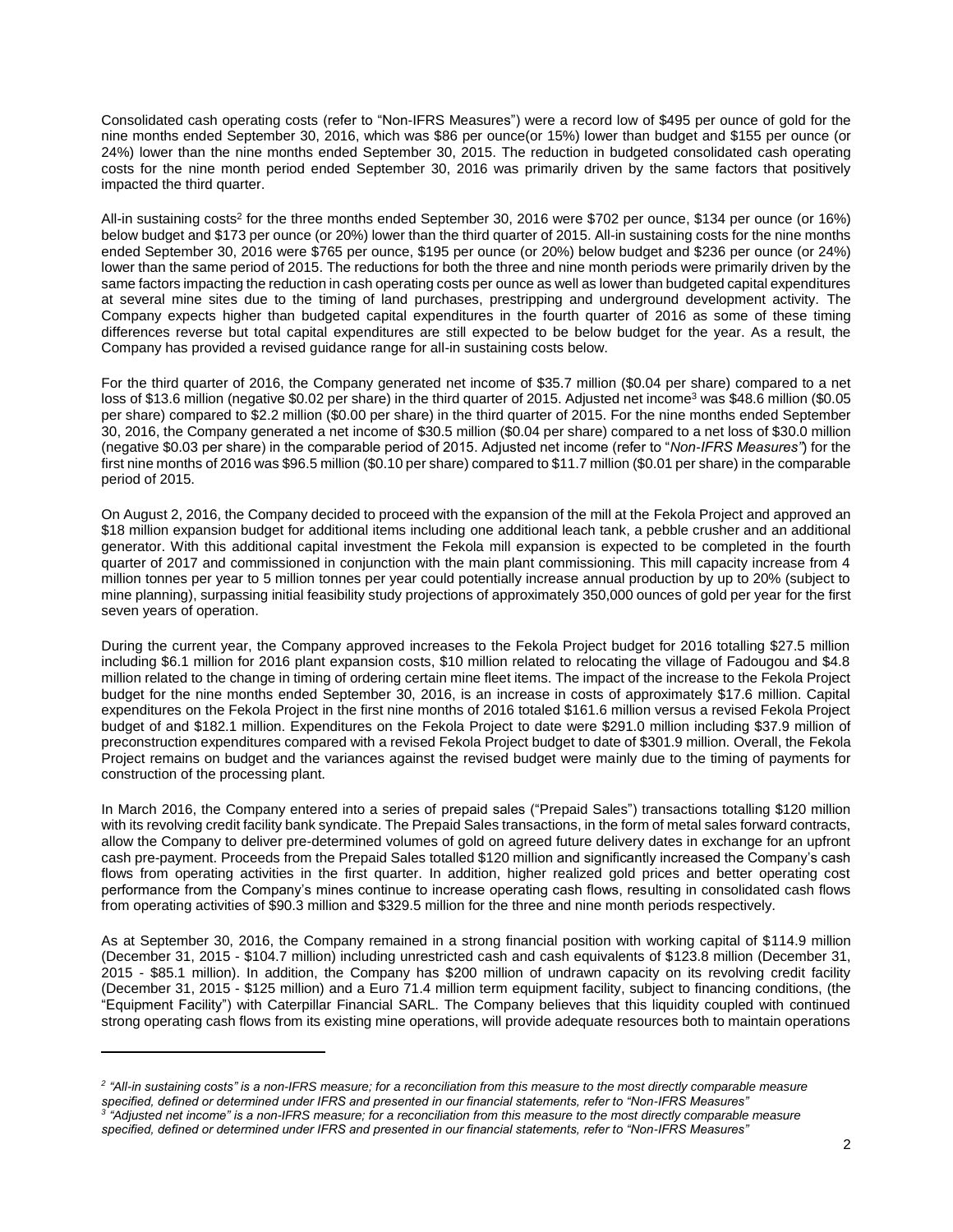(including maintaining available liquidity of at least \$100 million) and fund the construction of the Fekola Project through completion (forecast to be the fourth quarter of 2017) based on current assumptions, including the completion of the term Equipment Facility and current gold prices.

On August 11, 2016, the Company entered into an equity distribution agreement (the "ATM" Agreement) with two placement Agents for the sale of common shares for aggregate gross proceeds of up to \$100 million through "at the market" distributions under the Company's shelf prospectus and "at the market" prospectus supplement. The ATM Agreement runs until the earlier of (i) shares with aggregate gross proceeds of \$100 million have been issued, (ii) ) February 11, 2018, or (iii) termination by one of parties in accordance with the ATM Agreement. The placement agents, collectively, receive a placement fee of 2% of the gross proceeds from each placement. During the quarter ended September 30, 2016, the Company issued 7.6 million shares for net proceeds for \$24.7 million under the ATM Agreement.

B2Gold is projecting another record year for gold production in 2016. Following the uplift in guidance for the Masbate Mine, the Company is now on track to meet a revised annual consolidated production guidance range of between 535,000 to 575,000 ounces of gold in 2016 (up from the original consolidated guidance range of between 510,000 to 550,000 ounces of gold).

The Company has also updated its cash cost and all-in sustaining cost guidance for the year. The Company now expects consolidated cash operating costs and all-in sustaining costs to be lower than its original guidance, with a revised consolidated cash operating cost range of \$500 to \$535 per ounce (original guidance was \$560 to \$595 per ounce) and revised consolidated all-in sustaining costs range of \$780 to \$810 per ounce (original guidance was \$895 to \$925 per ounce).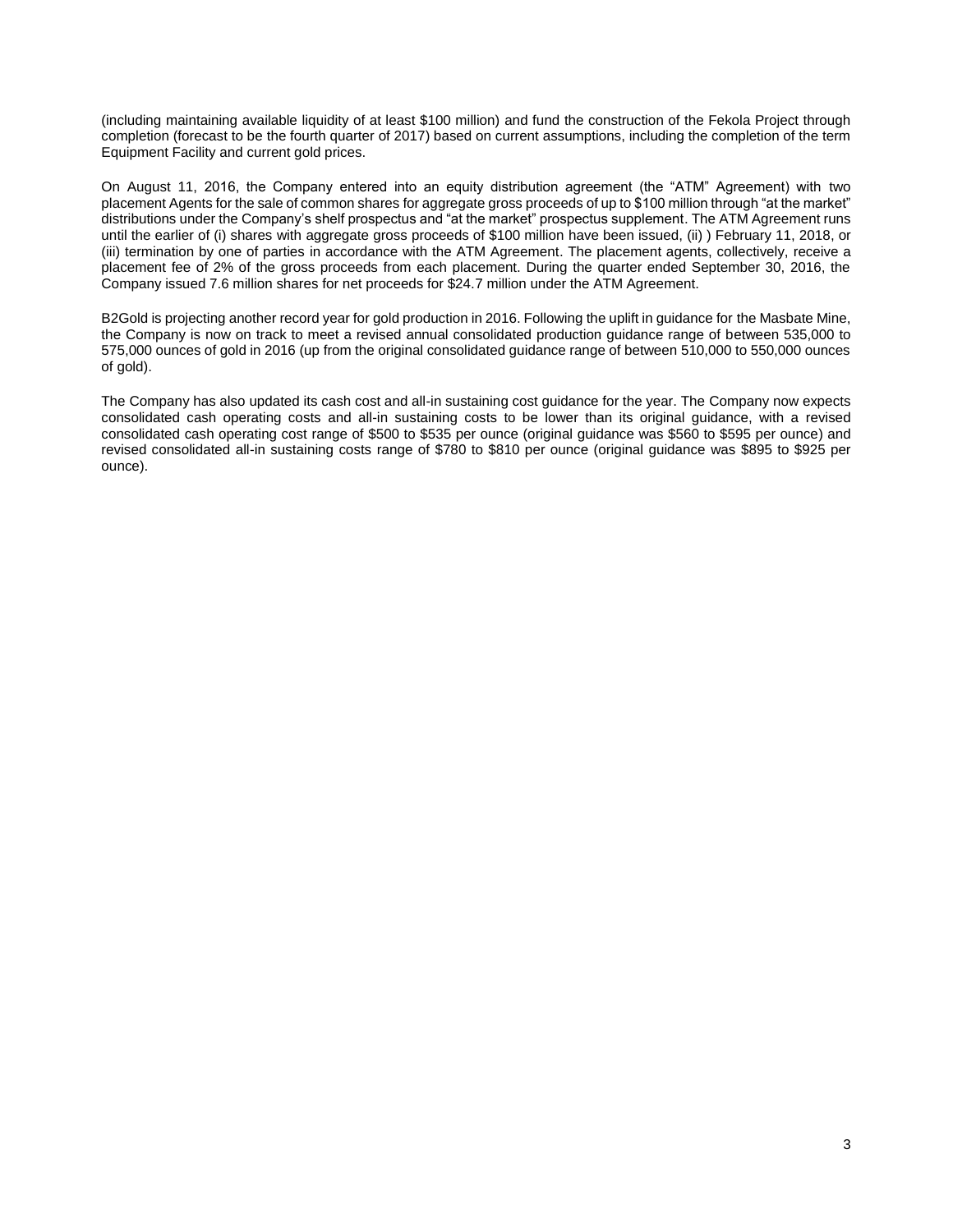## **REVIEW OF FINANCIAL RESULTS**

#### *Selected Quarterly and Year-to-date Financial and Operating Results*

|                                                                                       | Three months ended<br>September 30 |           |             | Nine months ended<br>September 30 |
|---------------------------------------------------------------------------------------|------------------------------------|-----------|-------------|-----------------------------------|
|                                                                                       | 2016                               | 2015      | <u>2016</u> | 2015                              |
| Gold revenue <sup>(2)</sup> (\$ in thousands)                                         | 193,049                            | 139,250   | 502,104     | 414,648                           |
| Net income (loss) (\$ in thousands)                                                   | 35,678                             | (13, 585) | 30,523      | (30,028)                          |
| Earnings (loss) per share $-$ basic $(3)$ (\$/share)                                  | 0.04                               | (0.02)    | 0.04        | (0.03)                            |
| Earnings (loss) per share – diluted $(3)$ (\$/share)                                  | 0.04                               | (0.02)    | 0.03        | (0.03)                            |
| Cash flows from operating activities $(4)$ (\$ in thousands)                          | 90,316                             | 33,911    | 329,473     | 126,889                           |
| Gold sold, excluding Otijkoto pre-commercial production results<br>(ounces)           | 145,029                            | 124,481   | 396,757     | 353,703                           |
| Average realized gold price <sup>(2)</sup> (\$/ounce)                                 | 1,331                              | 1,119     | 1.266       | 1,172                             |
| Gold sold, total including Otjikoto pre-commercial production<br>results (ounces)     | 145,029                            | 124,481   | 396,757     | 372,169                           |
| Gold produced, excluding Otjikoto pre-commercial production<br>results (ounces)       | 146,686                            | 124,371   | 409,772     | 342,981                           |
| Gold produced, total including Otjikoto pre-commercial<br>production results (ounces) | 146,686                            | 124,371   | 409,772     | 361,796                           |
| Cash operating costs <sup>(1)(2)</sup> (\$/ounce gold)                                | 491                                | 584       | 495         | 650                               |
| Total cash costs $(1)(2)$ (\$/ounce gold)                                             | 544                                | 627       | 542         | 697                               |
| All-in sustaining $costs^{(1)(2)}$ (\$/ounce gold)                                    | 702                                | 875       | 765         | 1,001                             |
| Adjusted net income $(1)(2)(3)$ (\$ in thousands)                                     | 48,617                             | 2,187     | 96,466      | 11,704                            |
| Adjusted earnings per share $(1)(2)(3)$ - basic (\$)                                  | 0.05                               | 0.00      | 0.10        | 0.01                              |

*(1) A cautionary note regarding non-IFRS measures is included in the section titled "Non-IFRS Measures."* 

*(2) The results for the nine months ended September 30, 2015 include the results from the Otjikoto Mine from March 1, 2015.*

*(3) Attributable to the shareholders of the Company.*

*(4) Cash flows from operating activities for the nine months ended September 30, 2016 include the \$120 million in proceeds from the Prepaid Sales transactions.*

#### *Third quarter 2016*

#### *Revenue*

Consolidated gold revenue in the third quarter of 2016 was a quarterly record \$193 million on record sales of 145,029 ounces at an average price of \$1,331 per ounce compared to \$139.3 million on sales of 124,481 ounces at an average price of \$1,119 per ounce in the third quarter of 2015. The 39% (or \$53.7 million) increase in gold revenue was mainly attributable to a 17% increase in gold sales volume and a 19% increase in the average realized gold price.

In the third quarter of 2016, the Masbate Mine accounted for \$75.7 million (Q3 2015 - \$49.8 million) of gold revenue from the sale of 56,500 ounces (Q3 2015 – 44,500 ounces), the Otjikoto Mine accounted for \$60.1 million (Q3 2015 - \$42.4 million) of gold revenue from the sale of 45,529 ounces (Q3 2015 – 37,899 ounces), the Libertad Mine accounted for \$41.9 million (Q3 2015 - \$32.7 million) of gold revenue from the sale of 31,400 ounces (Q3 2015 – 29,282 ounces) while \$15.5 million (Q3 2015 - \$14.3 million) was contributed by the Limon Mine from the sale of 11,600 ounces (Q3 2015 – 12,800 ounces).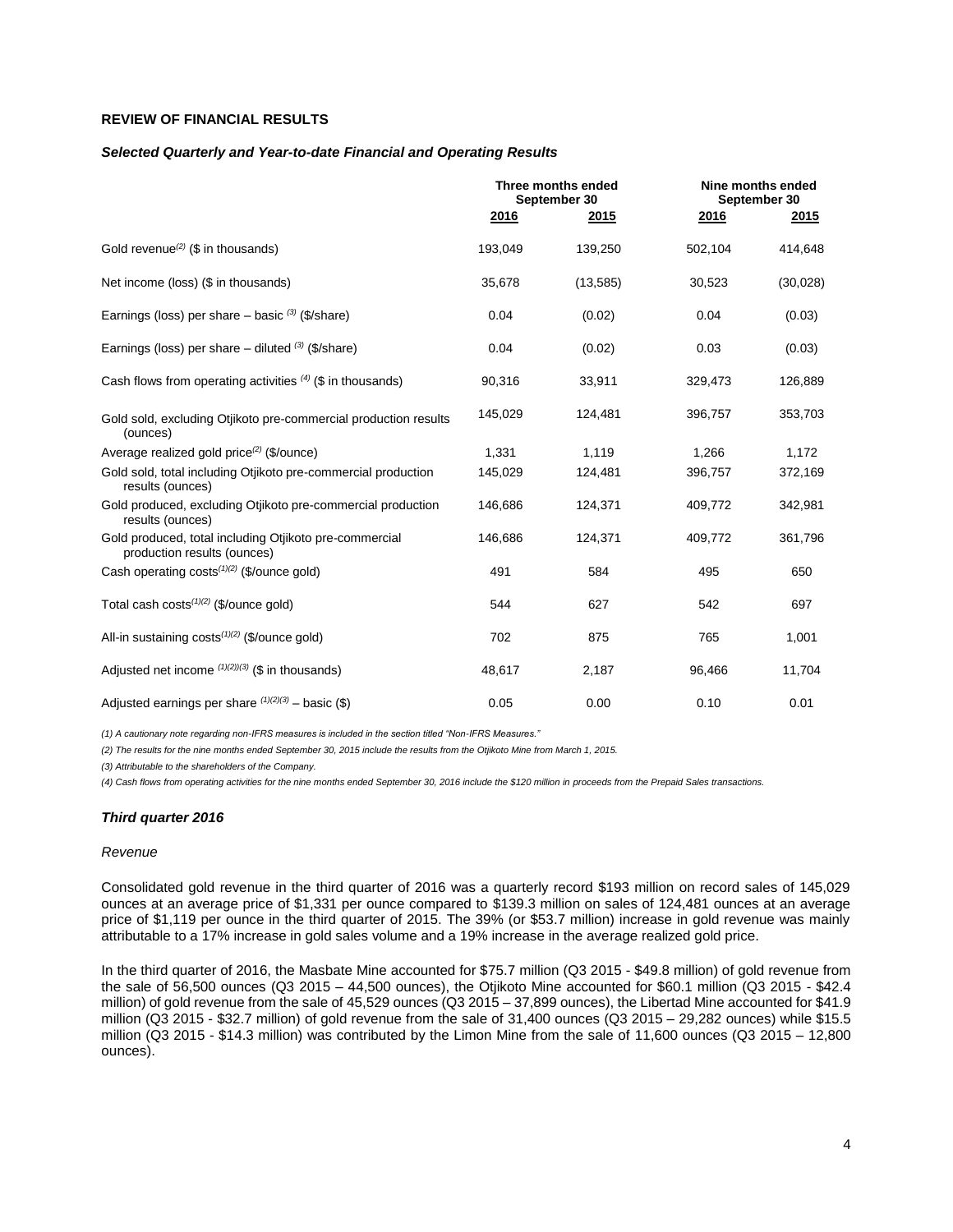### *Production and operating costs*

Consolidated gold production in the third quarter of 2016 was another quarterly record of 146,686 ounces, 6% (or 7,988 ounces) above budget and 18% (or 22,315 ounces) higher than the same period in 2015. The excellent quarterly results highlight the continued strong performance of the Masbate Mine and record quarterly production from the Otjikoto Mine. Following another very strong operational quarter at the Masbate Mine, its 2016 annual production guidance has been increased to between 200,000 to 210,000 ounces of gold (significantly up from its original guidance range of between 175,000 to 185,000 ounces of gold). The Company's other operating mines remain on track to meet their full-year production guidance.

In the third quarter of 2016, consolidated cash operating costs (refer to "Non-IFRS Measures") were a record low of \$491 per ounce, \$73 per ounce (or 13%) below budget and \$93 per ounce (or 16%) below the third quarter of 2015. The significant improvement in consolidated cash operating costs against both budget and the third quarter of 2015 reflects ongoing cost optimization efforts at all sites, lower fuel costs at all sites and higher production at the Masbate, Otjikoto and Libertad Mines. Refer to "Review of mining operations and development projects" for mine specific details.

All-in sustaining costs (refer to *"Non-IFRS Measures"*) for the third quarter of 2016 were \$702 per ounce, \$134 per ounce (or 16%) below budget \$173 per ounce (or 20%) lower than the third quarter of 2015. The reductions were driven by the same factors impacting the reduction in cash operating costs per ounce as well as lower than budgeted capital expenditures at several mine sites during the quarter due to the timing of prestripping and underground development activity. The Company expects higher than budgeted capital expenditures in the fourth quarter of 2016 as some of these timing differences reverse but expects that total capital expenditures will still be below budget for the year. As a result, the Company has provided a revised guidance range for all-in sustaining costs (see year to date results).

### *Depreciation and depletion*

Depreciation and depletion expense, included in total cost of sales, was \$44.2 million in the third quarter of 2016 compared to \$35.7 million in the same period in 2015. The increase in depreciation expense was mainly due to a 17% increase in the gold ounces sold. The depreciation charge per ounce of gold sold was \$305 per ounce compared to \$287 per ounce for the same period in 2015. The 6% increase in the depreciation charge per ounce of gold is the result of higher mineral property balances due to additions during the period.

## *Other*

General and administrative ("G&A") costs relate mainly to the Company's head office in Vancouver, the Managua and Santo Domingo offices in Nicaragua, the Makati office in the Philippines, the Windhoek office in Namibia and the Company's other offshore subsidiaries. G&A costs decreased in the third quarter of 2016 compared to the third quarter of 2015 by approximately \$0.7 million to \$8.1 million. The decrease is primarily a result lower legal expenses than in the third quarter of 2015.

Net income for the third quarter includes a \$9.7 million charge for impairment of long-lived assets. The Company made the decision to restructure its 51% interest in a joint operation in Nicaragua with Calibre Mining Corp. in Nicaragua. This transaction is expected to close within the next 12 months. As a result, the property has been written down to its estimated fair value of \$3.2 million and impairment losses totalling \$8.5 million were recognized in net income during the quarter. In addition, an impairment loss of \$1.2 million was recognized on the Quebradona property in Colombia.

The Company's results for the third quarter of 2016 included a non-cash mark-to-market loss of \$9.3 million on the convertible senior subordinated notes compared to a gain of \$12.5 million in the third quarter of 2015. The convertible notes are measured at fair value on each financial reporting period-end date with changes flowing through the statement of operations. At September 30, 2016, the convertible notes were trading at 102.9% of par value compared with 99.3% at June 30, 2016. The increase in the note value is driven by the change in the underlying stock price which increased to C\$3.44 at September 30, 2016 from C\$3.24 at June 30, 2016.

The Company reported \$2.3 million (net of capitalized interest) in interest and financing expense during the third quarter of 2016 as compared with \$3.1 million in the third quarter of 2015. The decrease in interest expense was primarily due to higher interest capitalization rates in the current period due to more qualifying expenditures at the Fekola Project. Interest expense (net of capitalized interest) relating to the convertible senior subordinated notes was recorded as part of the overall change in fair value of the notes in the statement of operations. During the three months ended September 30, 2016, the Company capitalized interest costs on its borrowings attributable to funds spent on the Fekola Project in the amount of \$3.1 million (Q3 2015 – \$0.3 million).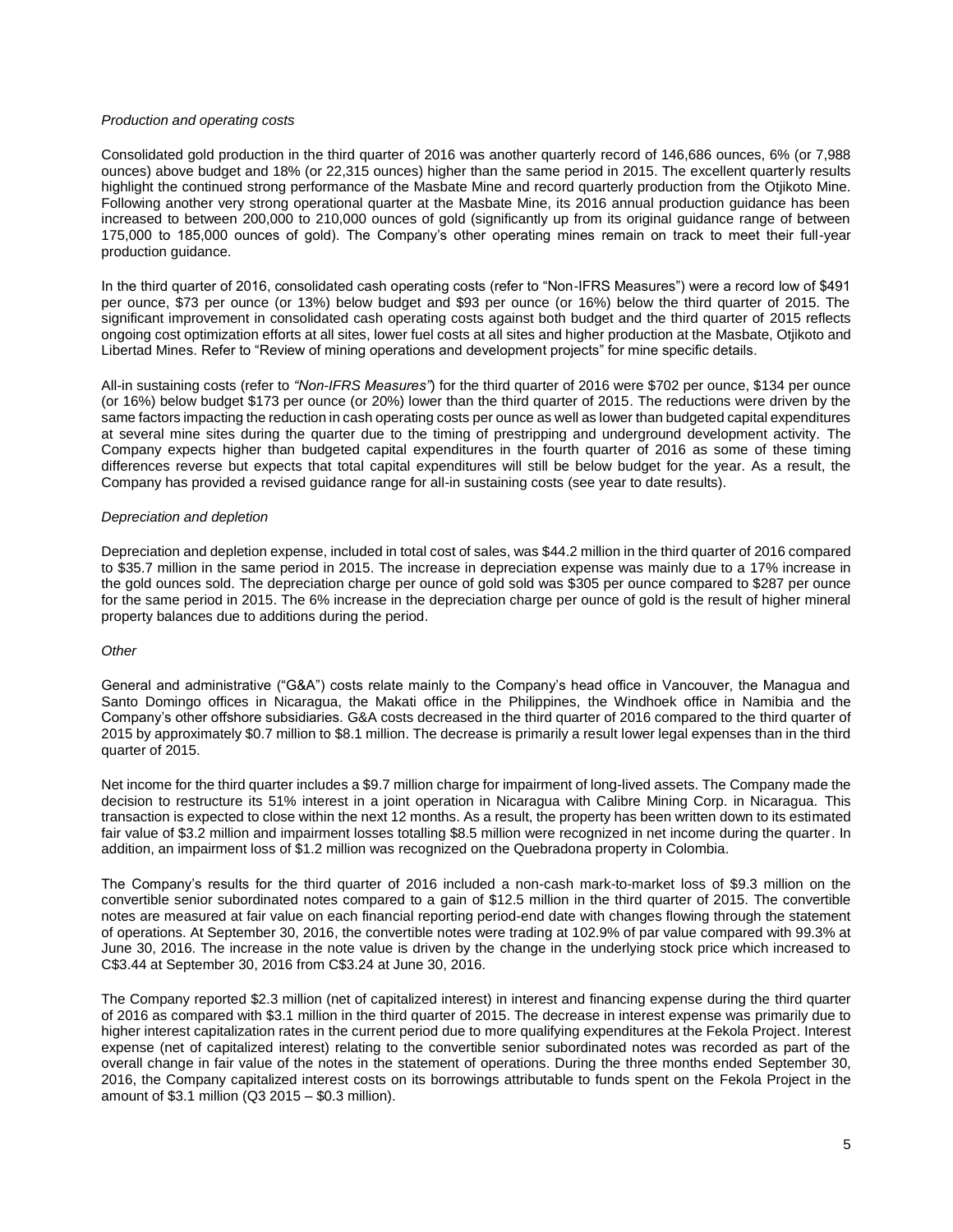For the three months ended September 30, 2016, the Company recorded \$12.5 million of unrealized gains on derivative instruments (2015 - \$9.2 million of losses). The net unrealized gains were comprised of \$10.8 million related to gold derivative instruments, \$1.1 million related to the Company's forward fuel price contracts and \$0.6 million related to interest rate swaps. For the three months ended September 30, 2016, the Company recorded a realized loss of \$3.3 million (2015 - \$0.9 million) on derivative instruments, comprised of a realized loss of \$2.5 million on gold derivative instruments and a realized loss of \$0.8 million on the Company's forward fuel price contracts. The gold derivative instruments were a requirement of the Company's previous revolving credit facility agreement, entered into in April 2013. Following the completion of the current revolving credit facility in 2015, these contracts are now recognized at fair value each reporting period with changes in the fair value going through the statement of operations.

The Company recorded a net current income tax expense of \$6.7 million in the third quarter of 2016 compared to an expense of \$4.9 million in the third quarter of 2015. The increase in the current income tax expense is the result of higher gold revenues at the Libertad Mine as well as increased withholding taxes related to the Company's activities in Mali and Namibia.

For the third quarter of 2016, the Company generated a net income of \$35.7 million (\$0.04 per share) compared to a net loss of \$13.6 million (negative \$0.02 per share) in the third quarter of 2015. Adjusted net income (refer to "Non-IFRS Measures") was \$48.6 million (\$0.05 per share) compared to \$2.2 million (\$0.00 per share) in the third quarter of 2015. Adjusted net income in the third quarter of 2016 primarily excluded impairment of long-lived assets of \$9.7 million, noncash mark-to-market losses of \$9.3 million relating to the overall change in fair value of the Company's convertible senior subordinated notes, share-based payments of \$4.0 million, unrealized gains on derivative instruments of \$12.5 million and a deferred income tax expense of \$2.5 million.

Cash flow from operating activities almost tripled to \$90.3 million (\$0.10 per share) in the third quarter of 2016 from \$33.9 million (\$0.04 per share) in the third quarter of 2015. This increase was mainly due to a \$53.8 million increase in revenue and a \$5.3 million reduction in production costs. In addition, during the three months ended September 30, 2016, the Company collected \$7.0 million on its long-term value-added tax receivables.

As at September 30, 2016, the Company remained in a strong financial position with working capital of \$114.9 million (December 31, 2015 - \$104.7 million) including unrestricted cash and cash equivalents of \$123.8 million (December 31, 2015 - \$85.1 million). In addition, the Company has \$200 million of undrawn capacity on its revolving credit facility (December 31, 2015 - \$125 million) and, subject to financing conditions, a Euro 71.4 million term Equipment Facility with Caterpillar Financial SARL. The Company believes that this liquidity coupled with continued strong operating cash flows from its existing mine operations, will provide adequate resources both to maintain operations (including maintaining available liquidity of at least \$100 million) and fund the construction of the Fekola Project through completion (forecast to be late 2017) based on current assumptions, including the completion of the term Equipment Facility and current gold prices.

## *Year-to-date results*

#### *Revenue*

Gold revenue for the nine months ended September 30, 2016 was a nine month record of \$502.1 million on record sales of 396,757 ounces at an average price of \$1,266 per ounce compared to \$414.6 million (or \$437.7 million including \$23.1 million of pre-commercial sales from Otjikoto) on sales of 353,703 ounces (or 372,169 ounces including 18,466 ounces of pre-commercial sales from Otjikoto) at an average price of \$1,172 per ounce in the nine months ended September 30, 2015.

For the nine months ended September 30, 2016, the Masbate Mine accounted for \$200.0 million (2015 - \$159.4 million) of gold revenue from the sale of 157,100 ounces (2015 – 135,600 ounces),the Otjikoto Mine accounted for \$146.5 million (2015 - \$126.3 million) from the sale of 116,657 ounces (2015 – 107,297 ounces), the Libertad Mine accounted for \$115.1 million (2015 - \$101.9 million) of gold revenue from the sale of 90,600 ounces (2015 – 86,672 ounces) while \$41.0 million (2015 - \$50.1 million) was contributed by the Limon Mine from the sale of 32,400 ounces (2015 – 42,600 ounces).

### *Production and operating costs*

Consolidated gold production for the first nine months of 2016 was a year-to-date record 409,772 ounces, 6% (or 22,651 ounces) above budget and 13% (or 47,976 ounces, including 18,815 ounces of pre-commercial production from Otjikoto) higher than the same period in 2015. The increased gold production was primarily attributable to the continued strong operating performance of the Company's Masbate, Otjikoto and Libertad Mines. The Limon Mine continued to be slightly behind budget due to delays in accessing higher grade areas of Santa Pancha during the first quarter and a plant maintenance shut-down in April 2016.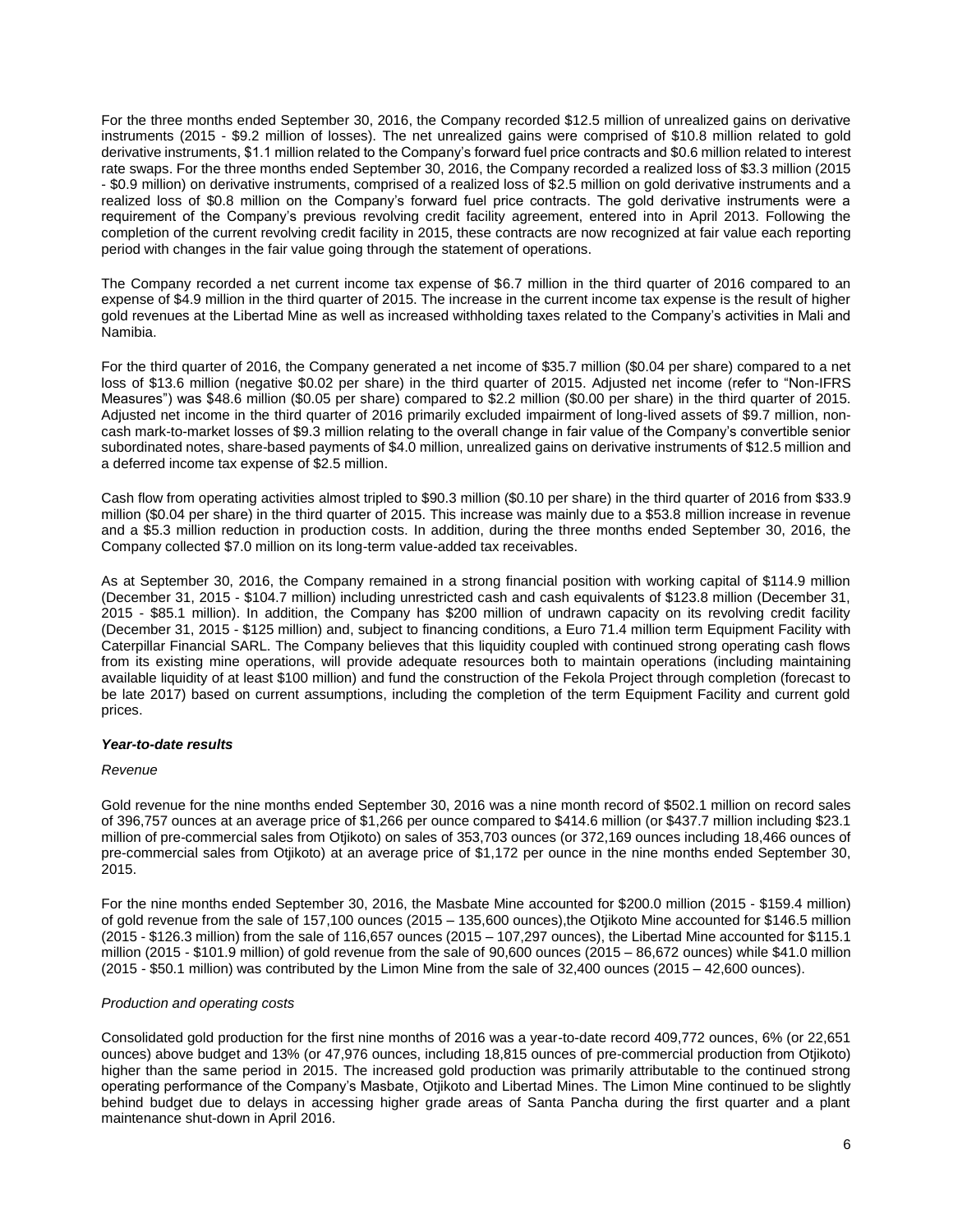In the first nine months of 2016, consolidated cash operating costs (refer to "Non-IFRS Measures") were a record low of \$495 per ounce, \$86 per ounce (or 15%) lower than budget and \$155 per ounce (or 24%) lower than the first nine months of 2015. The favourable variances reflect the continued strong operating performance of the Company's Masbate Mine in the Philippines, ongoing optimization efforts at all sites, lower fuel costs at all sites and a weaker US dollar / Namibian dollar exchange rate. Refer to "Review of mining operations and development projects" for mine specific details.

All-in sustaining costs (refer to "Non-IFRS Measures") for the nine months ended September 30, 2016 were \$765 per ounce compared to budget of \$961 and \$1,001 per ounce for the comparable period of 2015. The reductions were driven by the same factors impacting the reduction in cash operating costs per ounce as well as lower than budgeted capital expenditures at several mine sites due to the timing of land purchases, prestripping activity and underground development activity. The Company expects higher than budgeted capital expenditures in the fourth quarter of 2016 as these timing differences reverse but total capital expenditures will still expected to be below budget for the year. As a result, the Company has provided a revised guidance range for all-in sustaining costs (see below).

B2Gold is projecting another record year for gold production in 2016. Following the uplift in guidance for Masbate, the Company is now on track to meet a revised annual consolidated production guidance range of between 535,000 to 575,000 ounces of gold in 2016 (up from the original consolidated guidance range of between 510,000 to 550,000 ounces of gold).

The Company has also updated its cash operating cost and all-in sustaining cost guidance for the year. The Company now expects consolidated cash operating costs and all-in sustaining costs to be lower than its original guidance, with a cash operating cost range of \$500 to \$535 per ounce (original guidance was \$560 to \$595 per ounce) and all-in sustaining cost range of \$780 to \$810 per ounce (original guidance was \$895 to \$925 per ounce).

#### *Depreciation and depletion*

Depreciation and depletion expense, included in total cost of sales, was \$117.5 million for the nine months ended September 30, 2016 compared to \$103.6 million in the same period in 2015. The increase in depreciation expense was mainly due to a 12% increase in the gold ounces sold. The depreciation charge remains consistent at \$296 per ounce of gold sold for the nine months ended September 30, 2016 compared to \$293 per ounce for the same period in 2015.

### *Other*

For the nine months ended September 30, 2016, G&A costs decreased by \$5.0 million to \$23.8 million. The decrease primarily relates to a \$2.7 million reduction in head office costs driven by a weaker Canadian dollar and lower travel expenses, a \$1.4 million reduction in bonuses paid in 2016 compared to 2015, a \$0.7 million reduction in legal costs and a \$0.8 million cost reduction due to closure of the former Papillon office in Australia during the first half of 2015.

The Company's results for the first nine months of 2016 included a non-cash loss of \$52.7 million on the convertible senior subordinated notes compared to a gain of \$5.8 million in the comparable period of 2015. The convertible notes are measured at fair value on each financial reporting period-end date with changes flowing through the statement of operations. At September 30, 2016 the convertible notes were trading at 102.9% of par value compared with 83.2% at December 31, 2015. The increase in the note value is driven by the change in the underlying stock price which increased to C\$3.44 at September 30, 2016 from C\$1.40 at December 31, 2015.

The Company's results for the nine months ended September 30, 2015 also included a gain of \$2.2 million resulting from the sale of the Bellavista property, and associated reclamation liability, in January 2015 for consideration of \$1 million in cash and a 2% net smelter returns royalty on the sale of minerals produced from the Bellavista Project valued at \$nil.

The Company reported \$8.2 million (net of capitalized interest) in interest and financing expense during the nine months ended September 30, 2016 compared with \$13.0 million in the comparable period of 2015. For the nine months ended September 30, 2015, interest and financing expense included two non-recurring non-cash finance expenses totalling \$5.5 million, which was comprised of (i) the write-off of deferred financing fees of \$3.0 million relating to the Company's previous revolving credit facility upon repayment of that facility and (ii) finance fees of \$2.5 million incurred upon novation of certain gold forward contracts with the lenders associated the previous revolving credit facility. This was offset by an increase in interest expense during the first nine months of 2016 due to slightly higher debt levels, relating mainly to the current revolving credit facility and equipment loans.

Net income for the third quarter includes a \$9.7 million charge for impairment of long-lived assets. The Company made the decision to restructure its 51% interest in a joint operation in Nicaragua with Calibre Mining Corp. in Nicaragua. This transaction is expected to close within the next 12 months. As a result, the property has been written down to its estimated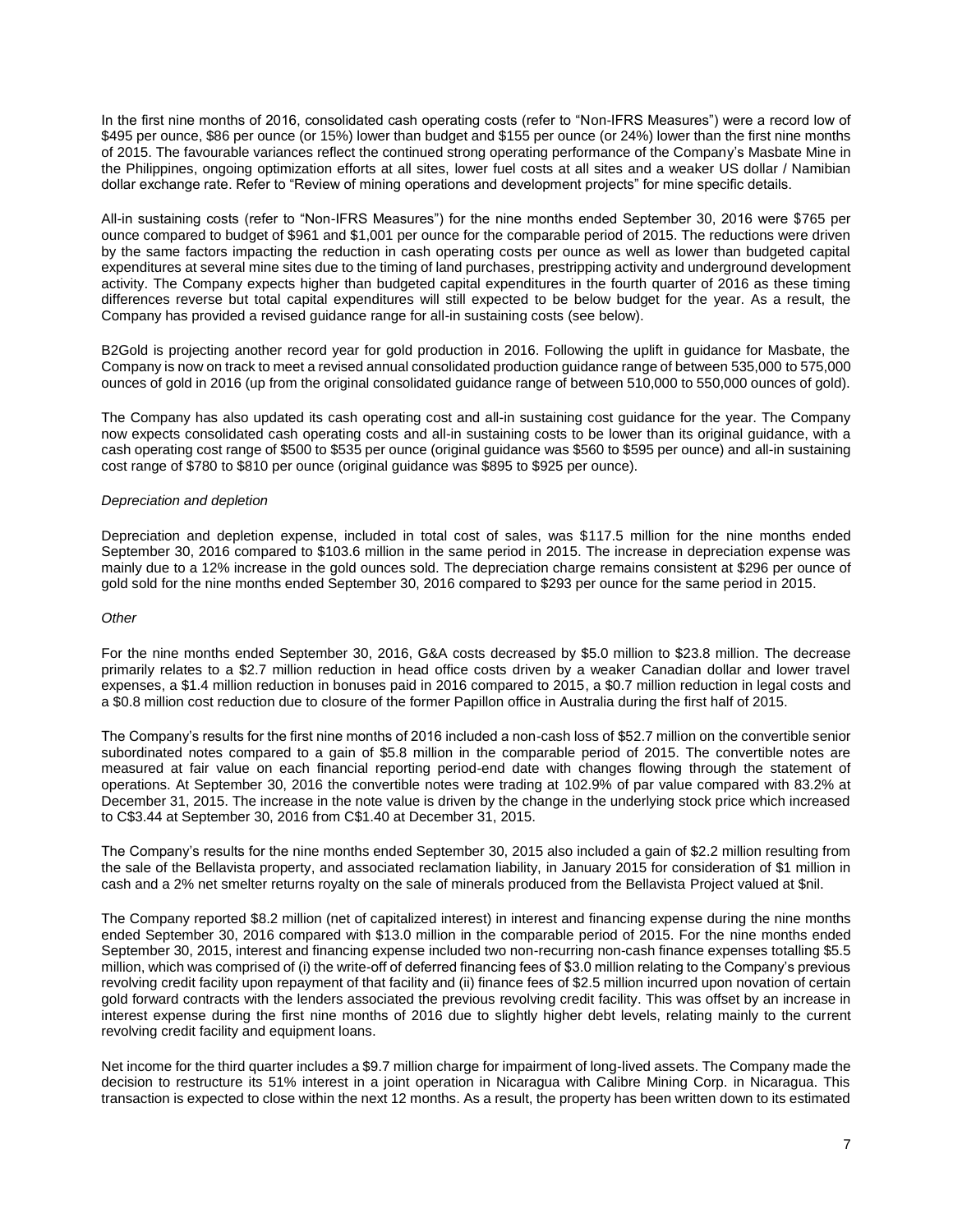fair value of \$3.2 million and impairment losses totalling \$8.5 million were recognized in net income during the quarter. In addition, an impairment loss of \$1.2 million was recognized on the Quebradona property.

During the first nine months of 2016, the Company elected not to continue with the Pampa Paciencia and Cerro Barco Projects in Chile. As a result, the Company wrote-off expenditures totalling \$3.7 million related to these projects during the period.

For the nine months ended September 30, 2016, the Company recorded \$2.4 million of unrealized gains on derivative instruments compared to an unrealized loss of \$15.0 million for the comparable period of 2015. The net unrealized gain of \$2.4 million was comprised of an unrealized loss of \$5.2 million on gold derivative instruments and an unrealized loss of \$0.1 million on the Company's interest rate swaps offset by an unrealized gain of \$7.7 million on the Company's forward fuel price contracts. For the nine months ended September 30, 2016, the Company recorded a realized loss of \$12.5 million (2015 - \$3.4 million) on derivative instruments, mainly comprised of a realized loss of \$6.4 million on gold derivative instruments and a realized loss of \$4.3 million on the Company's forward fuel price contracts. The gold derivative instruments were a requirement of the Company's previous revolving credit facility agreement, entered into in April 2013. Following the completion of the current revolving credit facility in the second quarter of 2015, these contracts are now recognized at fair value each reporting period with changes in the fair value going through the statement of operations.

The Company recorded a net current income tax expense of \$15.0 million in the first nine months ended September 30, 2016 compared to a charge of \$4.3 million in the comparable period of 2015. The increase in the current income tax expense is the result of higher gold revenues at the Libertad Mine as well as increased withholding taxes related to the Company's activities in Mali and Namibia.

For the nine months ended September 30, 2016, the Company generated net income of \$30.5 million (\$0.04 per share) compared to net loss of \$30.0 million (negative \$0.03 per share) in the comparable period of 2015. Adjusted net income (refer to "*Non-IFRS Measures"*) for the nine months ended September 30, 2016 was \$96.5 million (\$0.10 per share) compared to \$11.7 million (\$0.01 per share) in the comparable period of 2015. Adjusted net income in the nine months ended September 30, 2016 primarily excluded a non-cash mark-to-market loss of \$52.7 million relating to the overall change in fair value of the Company's convertible senior subordinated notes, impairment of long-lived assets of \$9.7 million, non-cash write-down of mineral property interests of \$3.9 million, share-based payments of \$11.4 million, unrealized gains on derivative instruments of \$2.4 million and a deferred income tax recovery of \$9.5 million.

In March 2016, the Company entered into a series of Prepaid Sales transactions totalling \$120 million with its revolving credit facility bank syndicate. The Prepaid Sales transactions, in the form of metal sales forward contracts, allow the Company to deliver pre-determined volumes of gold on agreed future delivery dates in exchange for an upfront cash prepayment. The Prepaid Sales transactions have a term of 33 months commencing March 2016, and settlement will be in the form of physical deliveries of approximately 103,300 ounces of unallocated gold from any of the Company's mines in 24 equal monthly instalments during 2017 and 2018.

Cash flow from operating activities was \$329.5 million (\$0.35 per share) for the nine months ended September 30, 2016 compared to \$126.9 million (\$0.14 per share) in comparative period of 2015, an increase of \$202.6 million. This increase was due to \$120 million of proceeds received from the Prepaid Sales transactions, an \$87.5 million increase in revenue and a \$31.4 million reduction in production costs partially offset by a \$27.8 million negative change in non-cash working capital and a \$10.7 million increase in income tax expense during the period. The main change in working capital related to a \$27.6 million increase in inventory due to higher bullion inventory balances at all mines, a higher ore stockpile balance at Masbate (expected to be processed during 2017) and an increase in supplies inventory at Otjikoto. In addition, during the nine months ended September 30, 2016, the Company collected \$13.3 million on its long-term value-added tax receivables.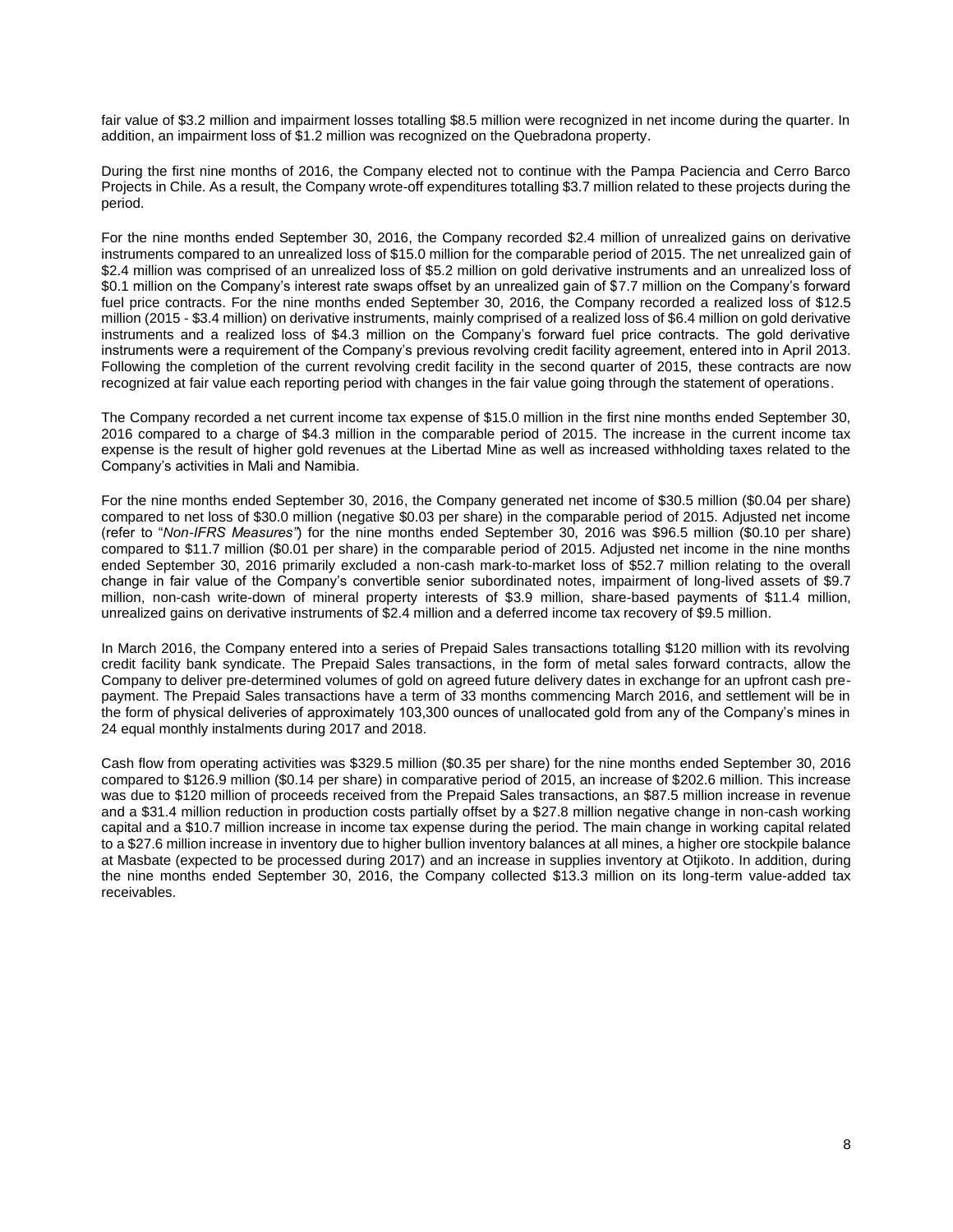### **REVIEW OF MINING OPERATIONS AND DEVELOPMENT PROJECTS**

### *Otjikoto Mine - Namibia*

|                                                       | Three months ended<br>September 30 |         | Nine months ended<br>September 30 |           |           |  | Seven months<br>ended<br>September 30(3) |
|-------------------------------------------------------|------------------------------------|---------|-----------------------------------|-----------|-----------|--|------------------------------------------|
|                                                       | <u>2016</u>                        | 2015    | <u>2016</u>                       | 2015      | 2015      |  |                                          |
| Gold revenue (\$ in thousands)                        | 60,057                             | 42,443  | 146,476                           | 126,283   | 103,189   |  |                                          |
| Gold sold (ounces)                                    | 45,529                             | 37,899  | 116,657                           | 107,297   | 88,831    |  |                                          |
| Average realized gold price (\$/ ounce)               | 1,319                              | 1,120   | 1,256                             | 1,176     | 1,162     |  |                                          |
| Tonnes of ore milled                                  | 910,036                            | 704,132 | 2,623,342                         | 2,072,132 | 1,653,306 |  |                                          |
| Grade (grams/tonne)                                   | 1.66                               | 1.71    | 1.44                              | 1.62      | 1.67      |  |                                          |
| Recovery (%)                                          | 98.0                               | 99.1    | 98.2                              | 98.0      | 97.9      |  |                                          |
| Gold production (ounces)                              | 47,564                             | 38,252  | 119,439                           | 106,349   | 87,534    |  |                                          |
| Cash operating costs $(1)$ (\$/ ounce)                | 344                                | 393     | 368                               | N/A       | 444       |  |                                          |
| Total cash $costs^{(1)}$ (\$/ ounce)                  | 382                                | 424     | 405                               | N/A       | 479       |  |                                          |
| All-in sustaining $costs^{(1)}$ (\$/ ounce)           | 474                                | 510     | 611                               | N/A       | 569       |  |                                          |
| Capital expenditures <sup>(2)</sup> (\$ in thousands) | 7,526                              | 8,284   | 33,849                            | 27,817    | N/A       |  |                                          |
| Exploration <sup>(2)</sup> (\$ in thousands)          | 696                                | 1,271   | 1,346                             | 3,239     | N/A       |  |                                          |

*(1) A cautionary note regarding non-IFRS measures is included in the section titled "Non-IFRS Measures."*

*(2) Capital expenditures and exploration are presented on a quarterly basis only.*

*(3) Post-commercial production.*

The Otjikoto Mine in Namibia produced a quarterly record 47,564 ounces of gold in the third quarter of 2016, 10% (or 4,191 ounces) above budget and 24% (or 9,312 ounces) higher than the third quarter of 2015. The increased production was mainly due to higher mill throughput. Mill throughput exceeded budget and the same quarter in 2015 primarily due to the completion of Otjikoto's mill expansion project in September 2015 (which has increased plant capacity from 2.5 million tonnes per annum to 3.0 million tonnes per annum). Head grade and recoveries in the quarter were 1.66 g/t (Q3 2015 – 1.71 g/t) and 98.0% (Q3 2015 – 99.1%), respectively, and were both approximately in-line with budget.

In the third quarter of 2016, ore was mined from the Otjikoto Phase 1 pit which was reopened after the new access ramp was completed in June 2016. In the fourth quarter of 2016, it is expected that the majority of ore produced will continue to be sourced from the Otjikoto Phase 1 pit, with minor ore tonnage sourced from the Otjikoto Phase 2 pit and the new Wolfshag starter pit. Development of the Wolfshag pit is progressing on schedule, with the first ore expected before the end of 2016.

During the first nine months of 2016, the Otjikoto Mine produced 119,439 ounces of gold, 3% (or 2,987 ounces) above budget and 12% higher than production for the same period last year of 106,349 ounces (including 18,815 ounces of precommercial production).

Otjikoto's cash operating costs (refer to "*Non-IFRS Measures"*) for the third quarter of 2016 was a record \$344 per ounce which was \$20 per ounce (or 5%) lower than budget and \$49 per ounce (or 12%) lower than the prior-year quarter. The reduction in costs per ounce was mainly attributable to higher gold production than budgeted, lower fuel prices and lower than budgeted consumption of fuel and reagents. Mining and processing costs were positively impacted by diesel and gasoline prices which were 10% lower than budget and heavy fuel oil ("HFO") prices which were 22% lower than budgeted.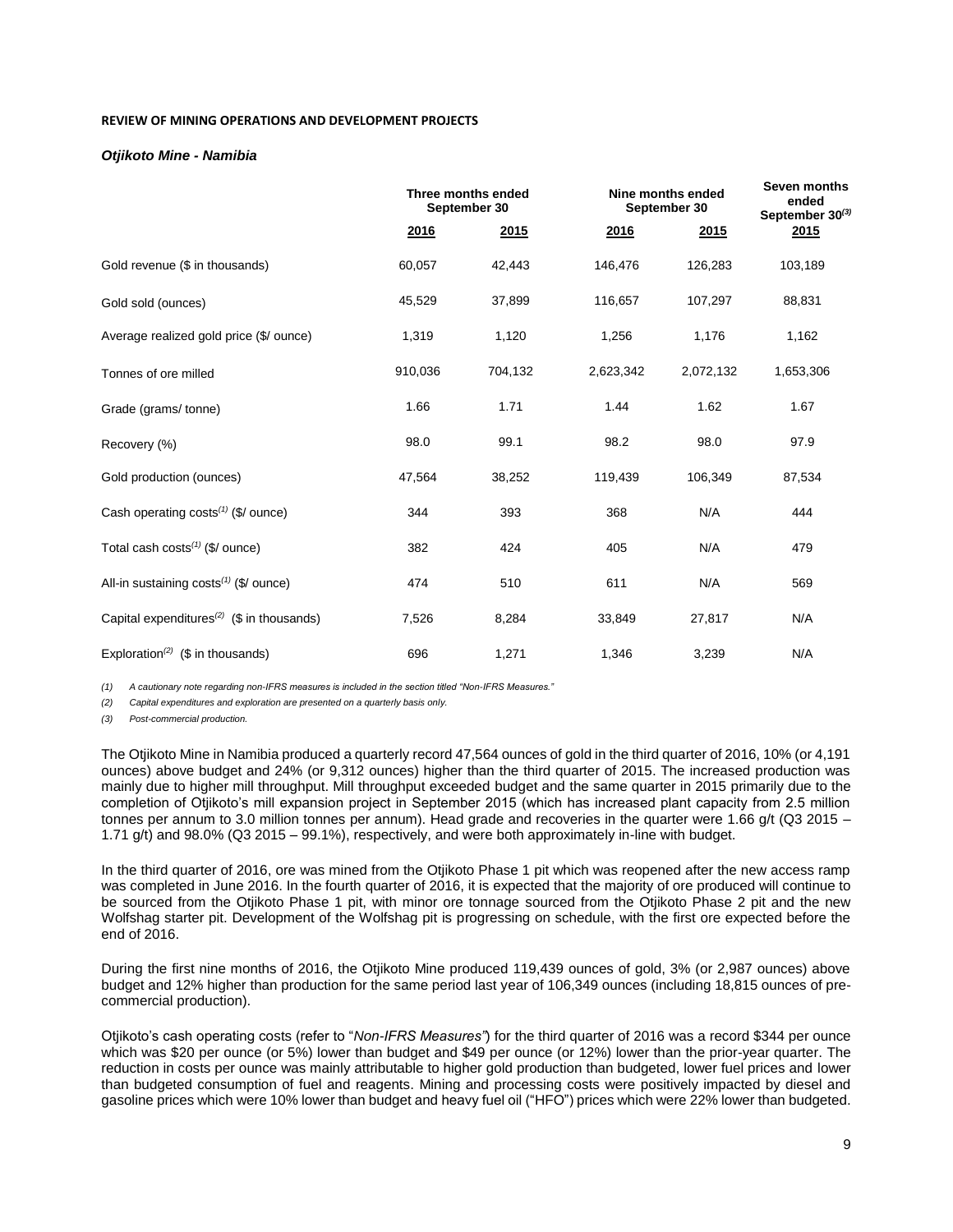Otjikoto's cash operating costs (refer to "Non-IFRS Measures") for the nine months ended September 30, 2016 were a nine month record of \$368 per ounce which was \$61 per ounce (or 14%) lower than budget and \$76 per ounce (or 17%) lower than the seven months ended September 30, 2015. The reduction in costs per ounce against both budget and the prior-year is mainly attributable to lower fuel prices, lower consumption of fuel and reagents and a weaker Namibian dollar/US dollar foreign exchange rate.

All-in sustaining costs (refer to "*Non-IFRS Measures"*) for the quarter ended September 30, 2016 were \$474 per ounce compared to a budget of \$486 per ounce and \$510 per ounce in the prior year quarter. All-in sustaining costs in the quarter reflect the reduction in cash operating costs noted above. All-in sustaining costs for the nine months ended September 30, 2016 (refer to "*Non-IFRS Measures"*) were \$611 per ounce compared to a budget of \$695 per ounce and \$569 per ounce in the seven months ended September 30, 2015. All-in sustaining costs for the three and nine month periods reflect the reduction in cash operating costs noted above and lower than budgeted General & Administrative expenses. Forecast capital expenditures for the year are now expected to be approximately \$7 million lower than budget due to lower prestripping costs drive by lower fuel costs (\$4.5 million) and changes in mine sequencing during 2016 (\$2.5 million).

Net capital expenditures in the third quarter of 2016 totalled \$7.5 million and included prestripping costs of \$5.1 million, \$1.0 million for mining equipment and software. Net capital expenditures for the nine months ended September 30, 2016 totalled \$33.8 million (compared to a budget of \$41.8 million) and included prestripping costs of \$14.6 million (compared to a budget of \$24.0 million) and mobile equipment costs of \$16.1 million.

The Otjikoto Mine is on track to meet its annual production guidance of between 160,000 to 170,000 ounces of gold in 2016. Gold grade is expected to increase slightly during the fourth quarter of 2016, as the higher grade ore near the bottom of the Otjikoto Phase 1 pit is mined out and the first ore from the Wolfshag starter pit is produced. The Wolfshag open pit will continue to produce higher than average grade ore for three to five years, depending on the transition to underground mining. Life-of-mine production plans for the Otjikoto project, incorporating the Wolfshag open pit and underground mines, have been completed for various options and will be further refined as the detailed geotechnical, hydrogeological, and design studies are completed in the first quarter of 2017 (open pit) and first-half of 2017 (underground). Ongoing studies are leading the Company to re-evaluate the open pit and underground interface.

The Company has updated its cash operating cost and all-in sustaining cost guidance for the Otjikoto Mine. The Company now expects cash operating costs to be lower than the original guidance, with a revised cash operating cost range of \$365 to \$405 per ounce (original guidance was \$400 to \$440 per ounce). Revised all-in sustaining costs are expected to be in the range of \$600 to \$640 per ounce for the year.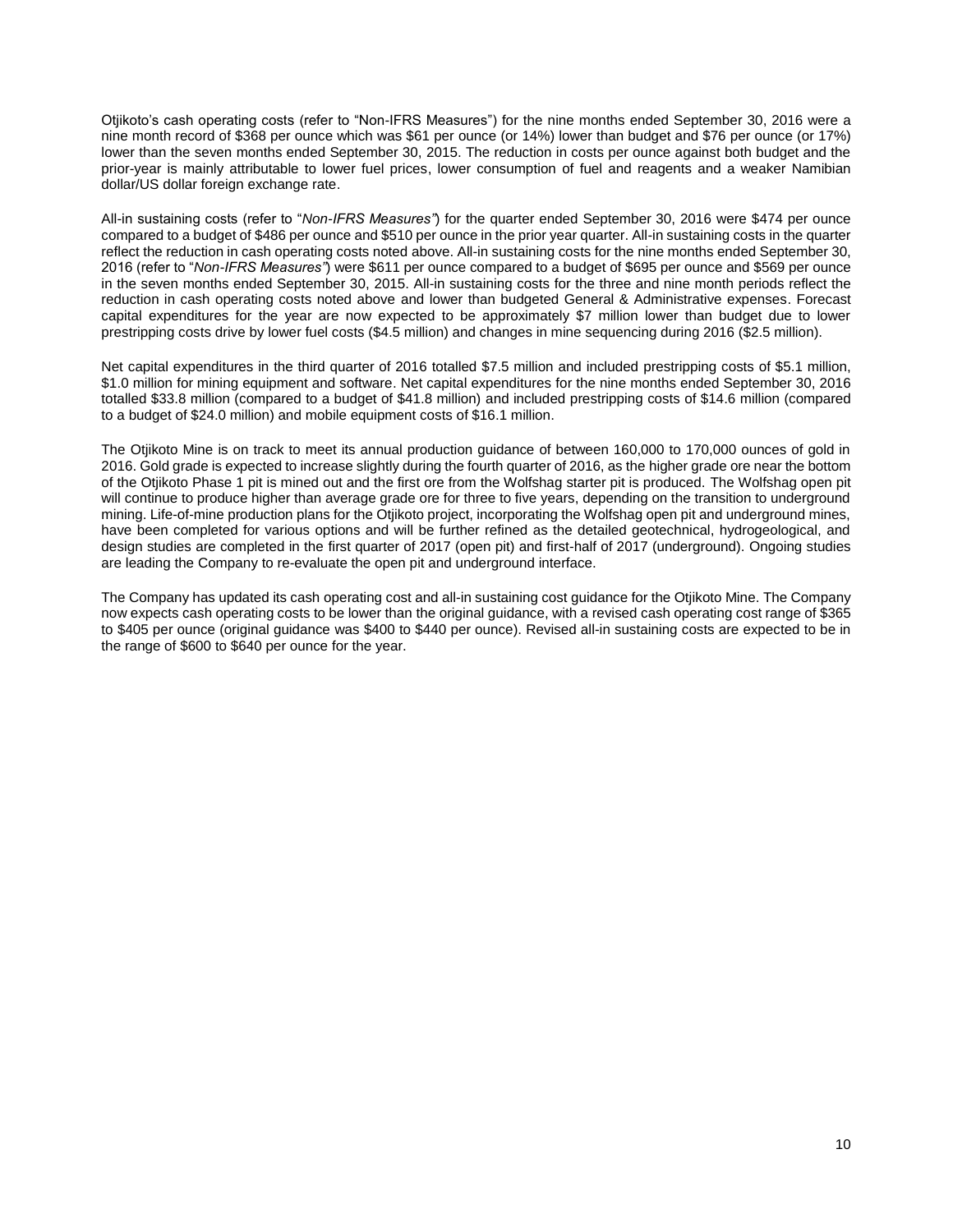### *Masbate Mine – Philippines*

|                                                      |           | Three months ended<br>September 30 |           | Nine months ended<br>September 30 |
|------------------------------------------------------|-----------|------------------------------------|-----------|-----------------------------------|
|                                                      | 2016      | 2015                               | 2016      | 2015                              |
| Gold revenue (\$ in thousands)                       | 75,653    | 49,794                             | 199,502   | 159,422                           |
| Gold sold (ounces)                                   | 56,500    | 44,500                             | 157,100   | 135,600                           |
| Average realized gold price (\$/ ounce)              | 1,339     | 1,119                              | 1,270     | 1,176                             |
| Tonnes of ore milled                                 | 1,604,176 | 1,669,355                          | 5,089,772 | 5,194,517                         |
| Grade (grams/tonne)                                  | 1.20      | 1.00                               | 1.29      | 1.00                              |
| Recovery (%)                                         | 77.2      | 75.0                               | 74.9      | 76.5                              |
| Gold production (ounces)                             | 47,676    | 40,368                             | 157,591   | 127,845                           |
| Cash operating costs <sup>(1)</sup> (\$/ ounce gold) | 466       | 684                                | 437       | 712                               |
| Total cash costs <sup>(1)</sup> (\$/ ounce gold)     | 547       | 746                                | 497       | 774                               |
| All-in sustaining $costs^{(1)}$ (\$/ ounce)          | 650       | 1,030                              | 612       | 1,029                             |
| Capital expenditures (\$ in thousands)               | 4,911     | 11,870                             | 22,261    | 27,936                            |
| Exploration (\$ in thousands)                        | 1,590     | 1,024                              | 3,268     | 3,406                             |

*(1) A cautionary note regarding non-IFRS measures is included in the section titled "Non-IFRS Measures."* 

The Masbate Mine in the Philippines continued its very strong operational performance into the third quarter of 2016, producing 47,676 ounces of gold, 4% (or 1,806 ounces) above budget and 18% (or 7,308 ounces) higher than the third quarter of 2015. Masbate's strong quarter was driven by better-than-expected grades from the Main Vein Stage 1 pit and higher recoveries arising from higher-than-budgeted oxide ore from the Colorado pit. In addition, recoveries were positively impacted by the newly completed process plant upgrades (adding residence time and additional oxygen to the CIL circuit to achieve optimum leach performance). For the full-year 2016, the Masbate Mine is now forecast to produce between 200,000 to 210,000 ounces of gold (significantly up from its original guidance range of between 175,000 to 185,000 ounces of gold).

Throughout 2016, the trend of better-than-expected grades in Main Vein Stage 1 pit combined with more oxide ore than modelled from the Colorado pit has continued. In the third quarter of 2016, high grade ore tonnes and grade mined from the Mein Vein Stage 1 pit were both significantly above budget by 68% (1,299,351 tonnes versus 772,507 tonnes budget) and 24% (1.48 g/t versus 1.19 g/t budget), respectively. High grade ore tonnes mined from the Colorado pit in the quarter were also significantly above budget by 39% (1,068,467 tonnes at 0.99 g/t versus 769,941 tonnes at 1.01 g/t budget). Of the high grade ore mined in the quarter from the Colorado pit, 99% was oxide material compared to budget of 46%.

Mill throughput in the third quarter of 2016 was 1,604,176 tonnes compared to budget of 1,727,603 tonnes and 1,669,355 tonnes in the third quarter of 2015. Mill throughput in the quarter was affected by a six day plant shutdown to tie-in various plant upgrades. This shutdown had been originally planned for October but was moved forward to late September. Mill head grade in the quarter was 1.20 g/t, 7% higher than budget of 1.12 g/t and 20% higher compared to 1.00 g/t in the third quarter of 2015. Mill head grade was lower compared to the second quarter of 2016 of 1.40 g/t as a result of a change in the mine plan (discussed in the paragraph below) which now prioritizes lower grade Colorado ore as mill feed for the remainder of 2016. Mill recoveries averaged 77.2% which was better than budget of 73.9% and 75.0% in the third quarter of 2015. The improved recoveries in the third quarter reflect both the higher than budgeted oxide blend and the benefits of the additional leach tanks installed as part of the plant upgrade, which came on line on June 29, 2016.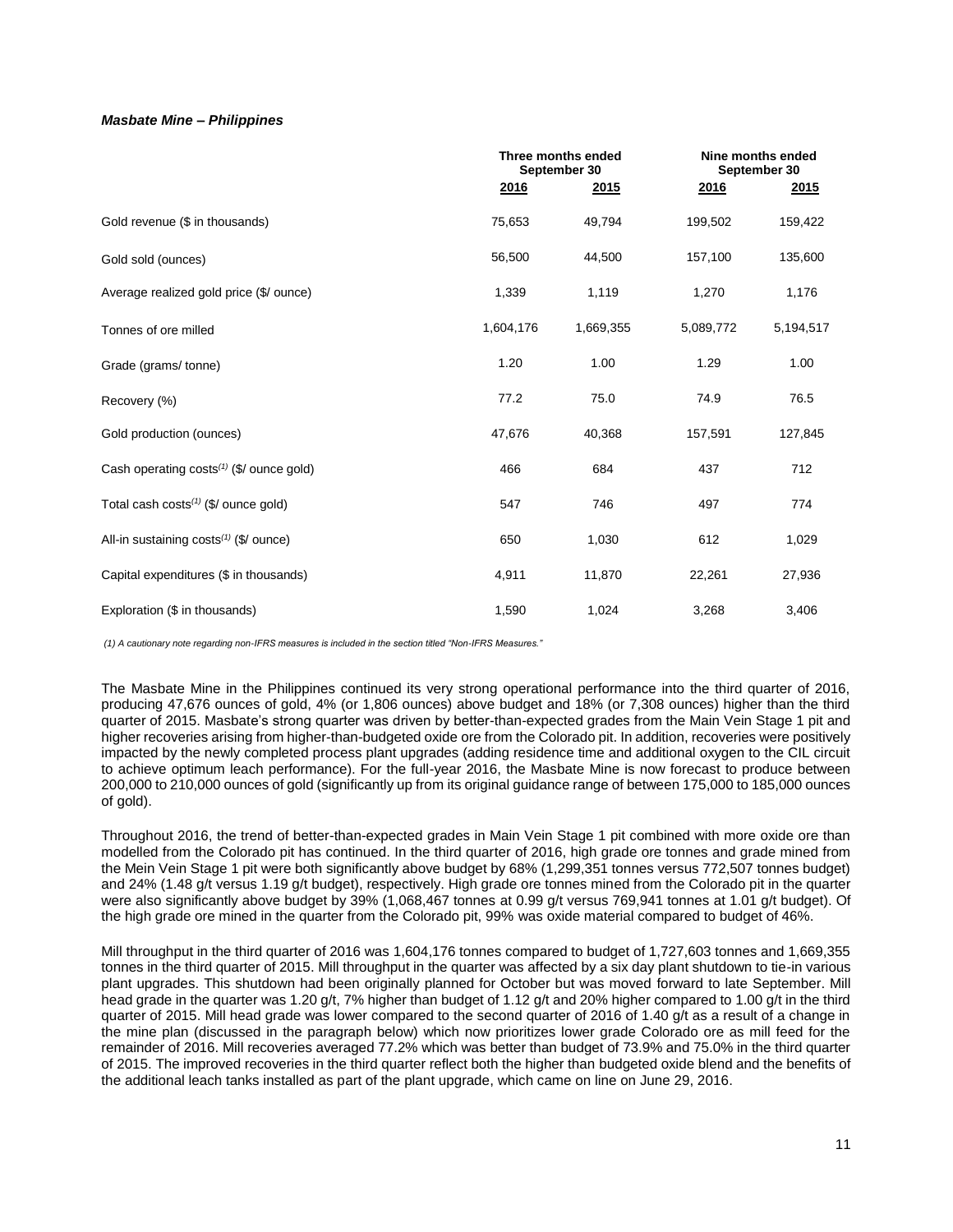Masbate's cash operating costs (refer to "Non-IFRS Measures") in the third quarter of 2016 were \$466 per ounce, \$179 per ounce (or 28%) lower than budget and \$218 per ounce (or 32%) lower than in the prior-year quarter. Cash operating costs per ounce in the third quarter of 2016 benefitted from the processing of a greater ratio of oxide material than budgeted combined with lower fuel and energy costs. Heavy fuel oil purchases were \$0.30 per litre compared to a budget of \$0.34 per litre. In addition, the power consumption rate was 22.8 kWh per tonne total power compared to a budget of 28.9 kWh per tonne. This is again a result of the greater ratio of oxide material processed during the quarter. Diesel costs were \$0.42 per litre compared to a budget of \$0.50 per litre for the quarter.

Year-to-date, gold production at Masbate was 157,591 ounces of gold, significantly above budget by 16% (or 21,209 ounces) and 23% (or 29,746 ounces) higher than the first nine months of 2015. The Company is pleased to announce that as at September 30, 2016 the Masbate operations had completed approximately 6 million man-hours (or 353 days) without a "Lost-Time-Injury". This achievement was attained by staff, workers, and contractors who are truly committed to working safely.

Masbate's cash operating costs (refer to "Non-IFRS Measures") for the nine months ended September 30, 2016 were a nine month record of \$437 per ounce, a reduction of \$172 per ounce (or 28%) from budget and \$275 per ounce (or 39%) lower than in the prior-year. Cost improvements for the nine month period were driven by higher production as a result of higher throughput, and lower fuel and energy costs.

All-in sustaining costs (refer to "Non-IFRS Measures") for the quarter ended September 30, 2016 were \$650 per ounce compared to a budget of \$955 per ounce and \$1,030 per ounce in the prior year quarter. All-in sustaining costs in the quarter reflect the reduction in cash operating costs noted above as well as lower than budgeted capital expenditures including lower than budgeted prestripping cost. All-in sustaining costs (refer to "Non-IFRS Measures") for the first nine months of 2016 were \$612 per ounce compared to a budget of \$888 per ounce and \$1,029 per ounce in the first nine months of 2015. The lower all-in sustaining costs are a result of the lower production costs per ounce outlined above and lower than budgeted capital expenditures including lower than budgeted prestripping costs for the year-to-date. Forecast prestripping costs for the year are now expected to be approximately \$3 million lower than budgeted due to higher ore content (and lower waste content) being mine from the Colorado pit. In addition, discretionary capital for the year is expected to be approximately \$7 million less than budgeted due to the timing of land purchases and tailings dam capital expenditures.

Capital expenditures in the third quarter of 2016 totalled \$4.9 million which consisted mainly of plant expansion (\$2.8 million), powerhouse upgrades (\$0.8 million) and mobile equipment costs (\$0.7 million). Year-to-date capital expenditures totalled \$22.3 million, consisting mainly of plant expansion (\$12.5 million), mobile equipment costs (\$3.8 million), prestripping costs (\$1.8 million) and powerhouse upgrades (\$0.8 million).

Masbate's process plant upgrades have now been substantially completed with most process improvements integrated into operation slightly ahead of the original schedule. The tie-in of the plant upgrades undertaken during the six-day shutdown in September involved screens, cyclones, pump drives, grinding circuit improvements, additional cooling capacity and additional pumps. The plant upgrades are expected to improve gold recoveries by between 2% and 3% and sustain throughput on harder ore types.

On March 31, 2016, the extension of the Masbate Mine's income tax holiday was approved for an additional year to June 2017.

In August 2016, Masbate's mine plan was adjusted to optimize the mine's development sequence/gold production through to 2017 and beyond. These adjustments included accelerated mining in the Main Vein Stage 1 pit, expanding the Colorado pit and commencing site preparations for later Main Vein stages. In addition, the lower grade (but higher recovery) Colorado pit ore has now been prioritized as mill feed ahead of the higher grade Main Vein ore, largely due to the higher than budgeted oxide ore content being sourced from the larger Colorado pit. The excess higher grade ore from Main Vein Stage 1 pit will now be stockpiled and processed in 2017. The modified mine plan provides for continued strong gold production in the fourth quarter of 2016 while optimizing production in 2017 and beyond.

As previously reported by the Company, on September 27, 2016, the Philippine Department of Environment and Natural Resources (the "DENR") announced the preliminary results of mining audits carried out by the DENR in respect of all metallic mines in the Philippines. At that time, DENR spokespersons advised the Company that the Masbate Mine would receive a show-cause letter related to its operations. The DENR subsequently issued the Masbate Mine audit report which contains the detailed findings from the audit and directed the Company to provide explanations and comments in response to the audit findings; however, no show-cause order was issued to the Company respect of any findings. The audit findings are related to administrative and regulatory issues, including without limitation (a) alleged issues related to certain mining operations occurring in areas not covered by our Environmental Compliance Certificate, which in our view is mistaken and likely arises as a result of incorrect geographical coordinates of the Masbate project used by the auditors, and (b) alleged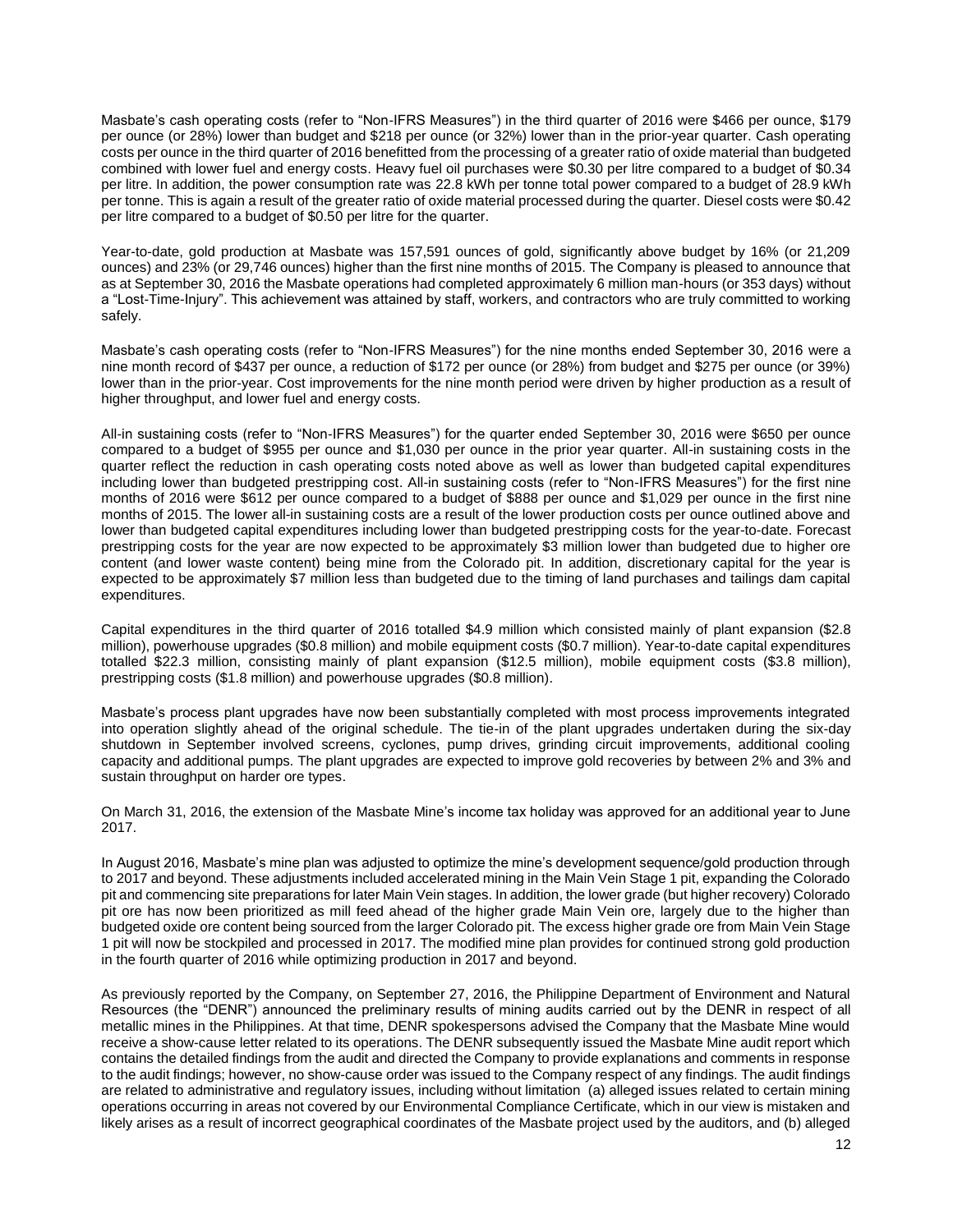issues related to the appropriate approval of mine operating and production plans, the payment of fees for waste and tailing disposal, and a series of alleged infractions of the Philippine Mining Act of 1995 and safety regulations. The audit also includes recommendations related to guidelines to enhance our reclamation planning and practices, and several proposals related to community planning and development which the Company supports. The Company has provided a comprehensive response to the findings and recommendations in the audit, which the Company believes addresses the issues raised, and which is presently being evaluated by the DENR. Meanwhile our operations continue uninterrupted and the personnel at the DENR have been highly cooperative and supportive in helping to address these matters. However, until we receive the results of the DENR's review of our response to the audit, which we expect in early November, the final outcome of the audit process which may lead to the issuance of a show-cause order and the suspension of operations at Masbate, is not known.

For the full-year 2016, the Masbate Mine is now forecast to produce between 200,000 to 210,000 ounces of gold (significantly up from its original guidance range of between 175,000 to 185,000 ounces of gold).

The Company has also updated its cash operating cost and all-in sustaining cost guidance for the Masbate Mine. The Company now expects cash operating costs to be lower than the original guidance, with a revised cash operating cost range of \$465 to \$505 per ounce (original guidance was \$620 to \$660 per ounce). Revised all-in sustaining costs are expected to be in the range of \$680 to \$720 per ounce for the year.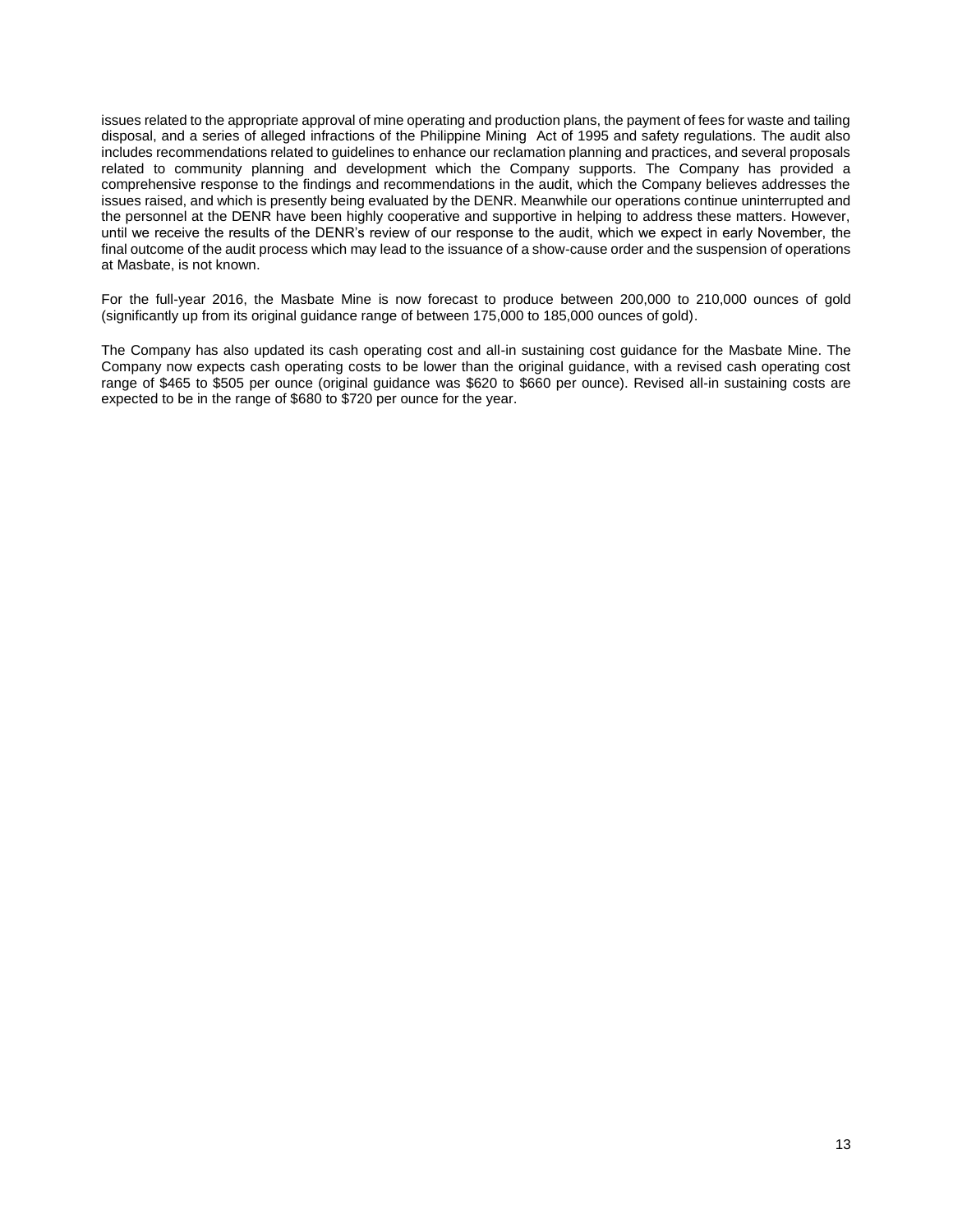## *La Libertad Mine - Nicaragua*

|                                                      | 2016    | Three months ended<br>September 30<br>2015 |           | Nine months ended<br>September 30<br>2015<br>2016 |  |  |
|------------------------------------------------------|---------|--------------------------------------------|-----------|---------------------------------------------------|--|--|
| Gold revenue (\$ in thousands)                       | 41,886  | 32,690                                     | 115,097   | 101,928                                           |  |  |
| Gold sold (ounces)                                   | 31,400  | 29,282                                     | 90,600    | 86,672                                            |  |  |
| Average realized gold price (\$/ ounce)              | 1,334   | 1,116                                      | 1,270     | 1,176                                             |  |  |
| Tonnes of ore milled                                 | 556,730 | 581,597                                    | 1,712,973 | 1,723,410                                         |  |  |
| Grade (grams/tonne)                                  | 2.19    | 1.78                                       | 1.86      | 1.62                                              |  |  |
| Recovery (%)                                         | 95.2    | 94.0                                       | 94.9      | 94.1                                              |  |  |
| Gold production (ounces)                             | 37,261  | 31,234                                     | 97,266    | 84,241                                            |  |  |
| Cash operating costs <sup>(1)</sup> (\$/ ounce gold) | 637     | 659                                        | 658       | 764                                               |  |  |
| Total cash costs $(1)$ (\$/ ounce gold)              | 664     | 682                                        | 685       | 789                                               |  |  |
| All-in sustaining $costs^{(1)}$ (\$/ ounce)          | 788     | 812                                        | 913       | 1,034                                             |  |  |
| Capital expenditures (\$ in thousands)               | 2,287   | 2,385                                      | 13,987    | 13,867                                            |  |  |
| Exploration (\$ in thousands)                        | 1,368   | 1,060                                      | 3,097     | 3,255                                             |  |  |

*(1) A cautionary note regarding non-IFRS measures is included in the section titled "Non-IFRS Measures."* 

Gold production at La Libertad Mine in Nicaragua was 37,261 ounces in the third quarter of 2016, 9% (or 3,014 ounces) above budget and 19% (or 6,027 ounces) higher than the prior-year quarter. The increase was due to better grade. Mill head grade in the quarter was 2.19 g/t, 13% above budget (of 1.93 g/t) and 23% higher than the third quarter of 2015 (of 1.78 g/t). During the quarter, La Libertad's mine schedule was modified to mine additional high grade ore from the Jabali Central pit to offset permitting delays at the Jabali Antenna pit. For Antenna Pit, the Company must finish the resettlement activities, at which time we can immediately complete the mine permitting process. Meetings with the government and stakeholders are temporarily postponed until after the November 6<sup>th</sup> election. Consequently, mining from the Jabali Antenna pit previously scheduled to begin in the second quarter of 2016, is now expected to commence in the second half of 2017.

The mill continues to operate well processing 556,730 tonnes (Q3 2015 – 581,597 tonnes) with recoveries of 95.2% (Q3 2015 – 94.0%). Mill throughput was 29,850 tonnes below budget in the quarter due to the additional "harder" Jabali Central ore being processed.

For the nine months ended September 30, 2016, La Libertad produced 97,266 ounces of gold, 4% (or 3,805 ounces) above budget and 15% (or 13,025 ounces) higher than the first nine months of 2015.

La Libertad's cash operating costs (refer to "Non-IFRS Measures") in the third quarter of 2016 were \$637 per ounce, \$64 per ounce (or 9%) lower than budget and \$22 per ounce (or 3%) lower than in the third quarter 2015. Cash operating costs per ounce were lower than budget due to higher processed grade and lower operating strip ratios at Jabali. For the first nine months of 2016, La Libertad's cash operating costs (refer to "Non-IFRS Measures") were \$658 per ounce, \$41 per ounce (or 6%) lower than budget and \$106 per ounce (or 14%) lower than the same period in 2015. Consistent with cash operating costs for the quarter, the year-to-date cash operating costs per ounce were lower due to higher processed grade.

All-in sustaining costs (refer to "*Non-IFRS Measures"*) for the quarter ended September 30, 2016 were \$788 per ounce compared to a budget of \$908 per ounce and \$812 per ounce in the prior year quarter. All-in sustaining costs (refer to "*Non-IFRS Measures"*) for the first nine months of 2016 were \$913 per ounce compared to a budget of \$1,153 per ounce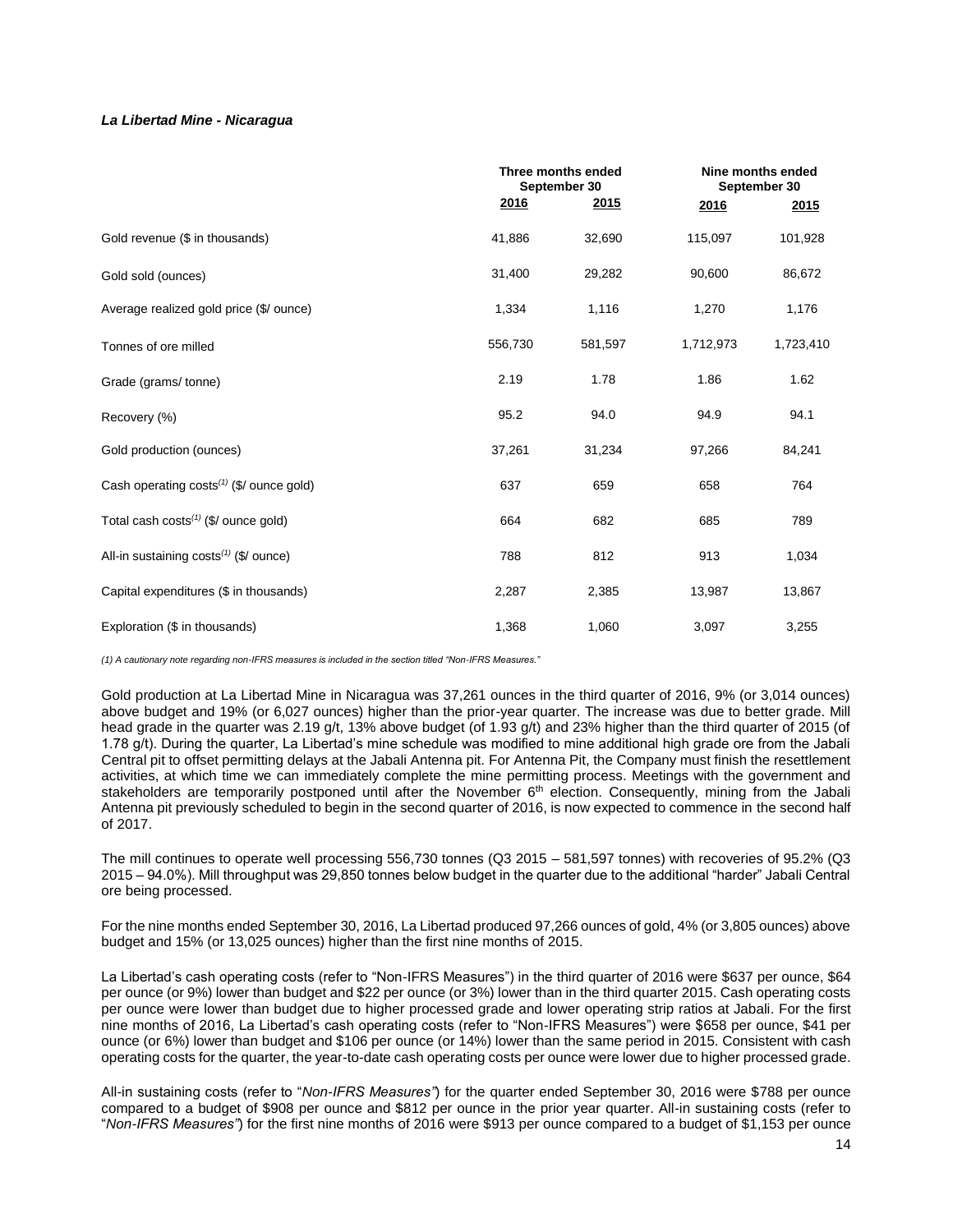and \$1,034 per ounce in the prior year. All-in sustaining costs for both the quarter and the year-to-date reflect lower than budgeted cash costs and lower than budgeted capital expenditures primarily driven by lower prestripping costs. Forecast capital expenditures for the year are now expected to be approximately \$10.5 million lower than budget due to the timing of Jabali land purchases (\$4.0 million) and Jabali prestripping activity (\$6.5 million).

Capital expenditures in the third quarter of 2016 totalled \$2.3 million which consisted primarily of Jabali development (\$0.7 million), underground development costs (\$0.5 million), process plant costs (\$0.4 million) and treatment plant costs (\$0.3 million). Year-to-date capital expenditures totalled \$14.0 million, consisting primarily of La Esperanza tailings dam costs (\$5.1 million), Jabali development costs (\$4.5 million), prestripping costs (\$2.8 million) and underground development costs (\$1.0 million).

La Libertad expects to meet its 2016 guidance of between 125,000 to 135,000 ounces of gold in 2016 at cash operating costs of approximately \$650 to \$680 per ounce. Budgeted gold production at La Libertad is weighted towards the second half of the year, due to higher anticipated processed grades. Due to the lower than budgeted capital expenditures incurred to date in 2016, all-in sustaining costs are now expected to be in the range of \$900 to \$940 per ounce for the year.

On May 5, 2016, the Company received the 2015 Award for Social Responsibility in Nicaragua related to its work on the resettlement project to date. The award recognizes the Company's commitment to social development projects that benefit the local communities in which it operates.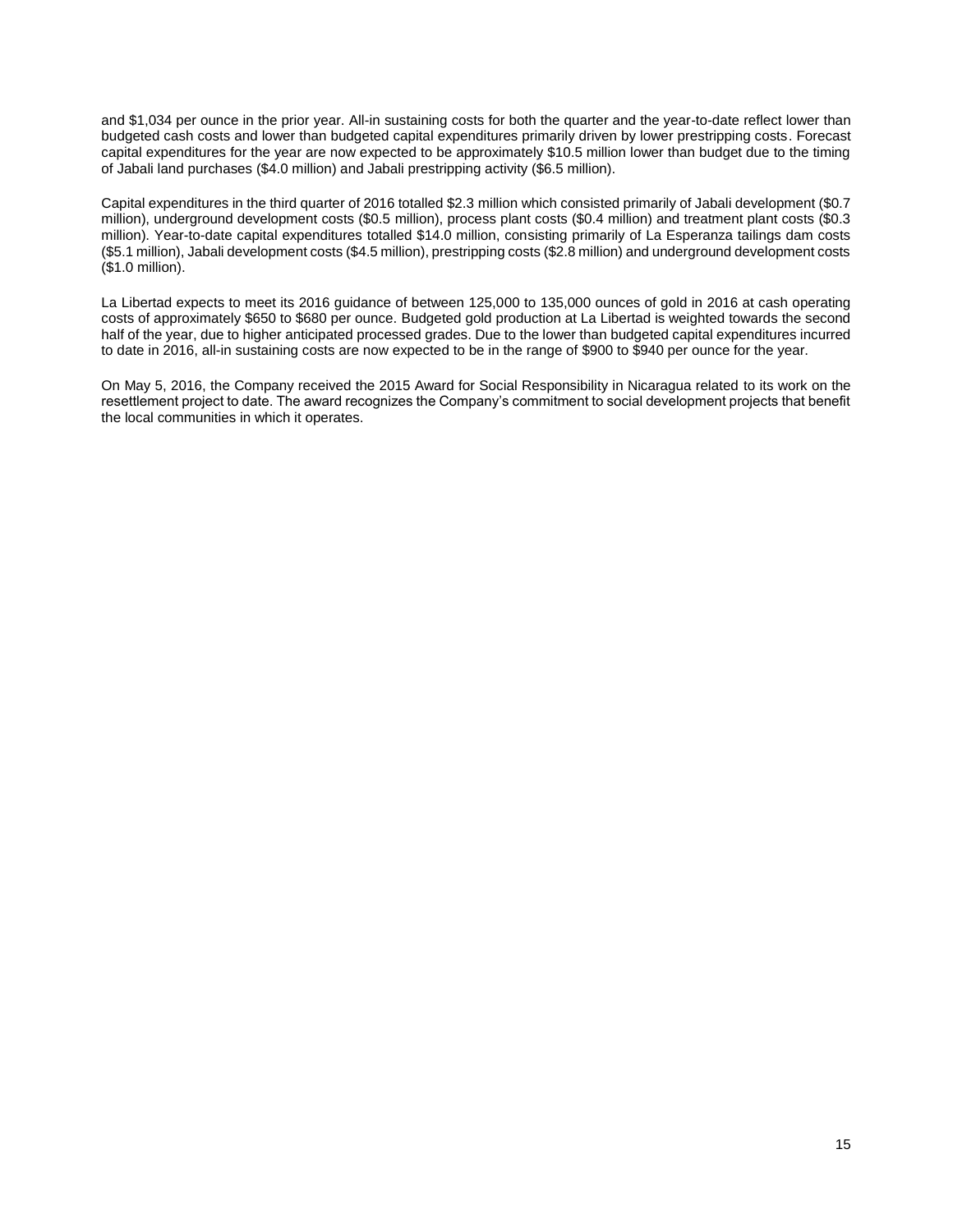## *Limon Mine – Nicaragua*

|                                                    |              | Three months ended<br>September 30 |         | Nine months ended<br>September 30 |  |
|----------------------------------------------------|--------------|------------------------------------|---------|-----------------------------------|--|
|                                                    | <u> 2016</u> | 2015                               | 2016    | 2015                              |  |
| Gold revenue (\$ in thousands)                     | 15,453       | 14,322                             | 41,029  | 50,109                            |  |
| Gold sold (ounces)                                 | 11,600       | 12,800                             | 32,400  | 42,600                            |  |
| Average realized gold price (\$/ ounce)            | 1,332        | 1,119                              | 1,266   | 1,176                             |  |
| Tonnes of ore milled                               | 128,809      | 128,002                            | 345,237 | 375,758                           |  |
| Grade (grams/tonne)                                | 3.63         | 3.75                               | 3.40    | 3.81                              |  |
| Recovery (%)                                       | 94.5         | 94.1                               | 94.2    | 94.2                              |  |
| Gold production (ounces)                           | 14,185       | 14,517                             | 35,476  | 43,361                            |  |
| Cash operating costs $(1)$ (\$/ ounce)             | 682          | 644                                | 725     | 662                               |  |
| Total cash costs <sup>(1)</sup> (\$/ ounce)        | 765          | 706                                | 807     | 732                               |  |
| All-in sustaining costs <sup>(1)</sup> (\$/ ounce) | 1,067        | 1,201                              | 1,101   | 1,240                             |  |
| Capital expenditures (\$ in thousands)             | 2,328        | 5,567                              | 5,289   | 16,771                            |  |
| Exploration (\$ in thousands)                      | 1,122        | 727                                | 2,489   | 2,665                             |  |

*(1) A cautionary note regarding non-IFRS measures is included in the section titled "Non-IFRS Measures."*

El Limon open pit and underground mine in Nicaragua produced 14,185 ounces of gold in the third quarter of 2016, slightly below budget (of 15,208 ounces), but consistent with the prior-year quarter of 14,517 ounces. The mill continues to operate well, processing 128,809 tonnes (Q3 2015 – 128,002 tonnes) with recoveries averaging 94.5% (Q3 2015 – 94.1%). Both throughput and recoveries were slightly above budget. Mill head grade was lower than budget at 3.63 g/t (Q3 2015 – 3.75 g/t) compared to budget of 3.93 g/t. Although underground-sourced grade was better than anticipated (4.58 g/t versus budget of 4.20 g/t), mill feed was supplemented in the quarter with lower grade material from surface stockpiles due to fleet availability and maintenance program changes. During the quarter, two haul trucks and a long-hole drill were added to increase fleet availability.

Year-to-date, El Limon produced 35,476 ounces of gold compared to budget of 40,826 ounces and 43,361 ounces produced in the same period last year.

Limon's cash operating costs (refer to "Non-IFRS Measures") in the third quarter of 2016 were \$682 per ounce, \$99 per ounce (or 17%) higher than budget and \$38 per ounce (or 6%) higher than in the prior-year quarter. Cash operating costs per ounce were higher than budget and the prior-year quarter due to lower grades (as outlined above) and additional localized development (cross cuts, drawpoints, localized headings) that were not undertaken in the second quarter due to lack of fleet availability. Cash operating costs (refer to "Non-IFRS Measures") were \$725 per ounce for the first nine months of 2016, \$80 per ounce (or 12%) above budget and \$63 per ounce (or 10%) higher than the same period in 2015.

All-in sustaining costs (refer to "Non-IFRS Measures") for the quarter ended September 30, 2016 were \$1,067 per ounce compared to a budget of \$933 per ounce and \$1,202 per ounce in the prior year quarter. All-in sustaining costs (refer to "Non-IFRS Measures") for the first nine months of 2016 were \$1,101 per ounce compared to a budget of \$1,057 per ounce and \$1,240 per ounce in the prior year. All-in sustaining costs in the quarter and the year-to-date reflect the increase in cash operating costs noted above and differences in the timing of capital expenditures. Forecast capital expenditures for 2016 are now expected to be approximately \$3 million lower than budgeted due to lower underground development than budgeted at Santa Pancha 2 following dewatering delays in the early part of 2016 and fleet availability issues.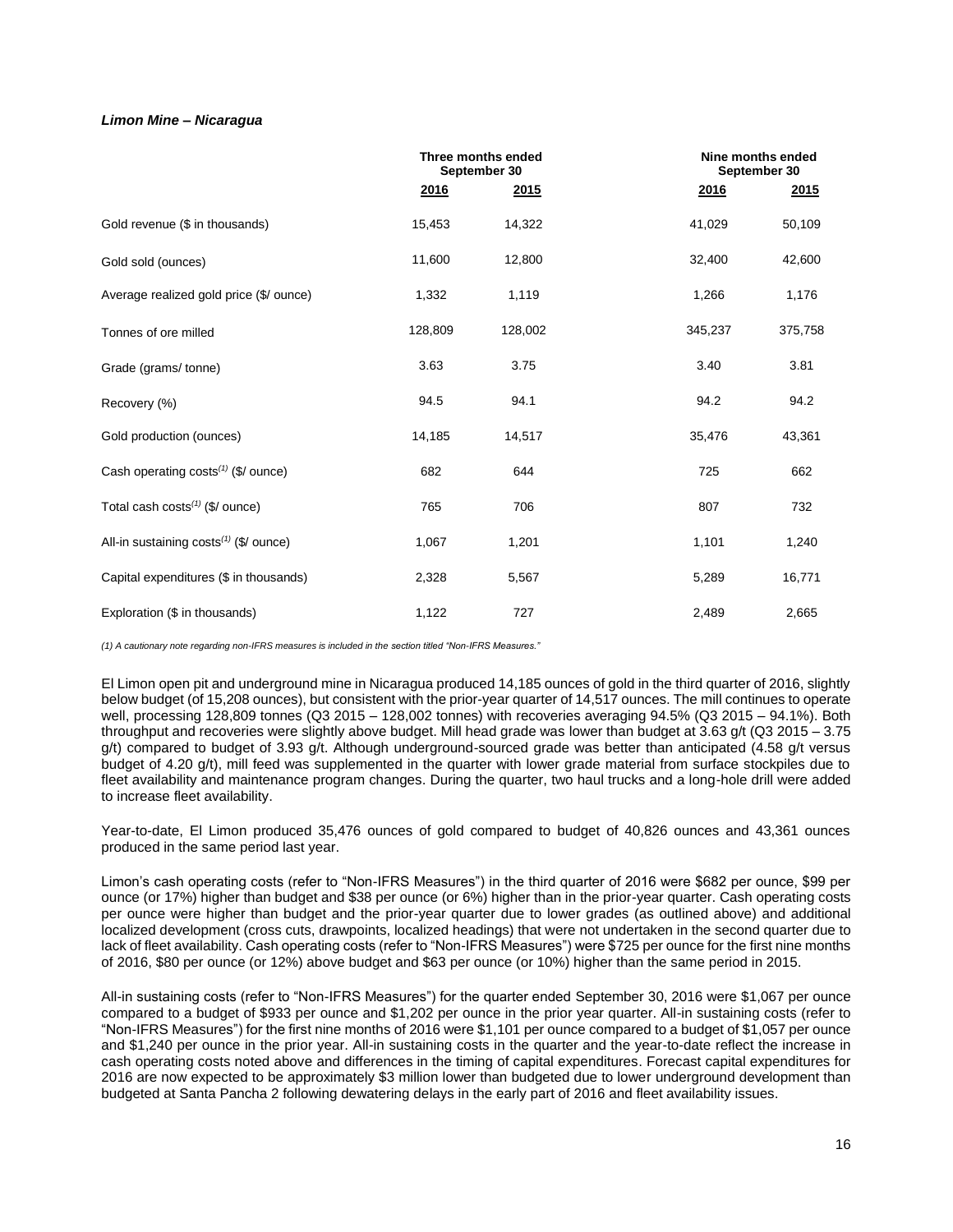Capital expenditures in the third quarter of 2016 totalled \$2.3 million which consisted mainly of underground development (\$1.0 million) and mining equipment mentioned above (\$0.8 million). Year-to-date capital expenditures totalled \$5.3 million, consisting mainly of underground development (\$2.7 million), mining equipment mentioned above (\$0.8 million) and pumping project (\$0.3 million).

With the improvements in fleet capacity, the Company expects that El Limon, which represents approximately 10% of B2Gold's 2016 consolidated gold production, will be able to meet the low-end of its 2016 guidance (range of between 50,000 and 60,000 ounces of gold). The Company has updated its cash operating cost and all-in sustaining cost guidance for the Limon Mine. The Company now expects cash operating costs to be higher than the original guidance, with a revised cash operating cost range of \$690 to \$730 per ounce (original guidance was \$610 to \$650 per ounce). Revised all-in sustaining costs are expected to be in the range of \$1,060 to \$1,100 per ounce for the year.

# *Fekola Project - Mali*

In the third quarter of 2016, B2Gold's construction team continued to develop the Fekola Project in Mali which remains on schedule and on budget to commence production in the fourth quarter of 2017. Significant activities during the quarter included:

- Earthwork and surface water control structures largely completed;
- Primary crusher concrete nearing completion;
- Reclaim concrete complete;
- Mill concrete nearing completion;
- Conveyor structure installation in progress;
- Leach tank erection complete, structural and mechanical installation in progress;
- Power plant concrete pouring in progress;
- Permanent camp complete and operational;
- All design and procurement items remain on schedule; and
- Workforce maintained at approximately 800 employees and contractors.

In addition to the construction activities on site, the Company has begun to assemble the operations team and have appointed a General Manager (Randy Reichert, previous General Manager at Bema Gold's Kupol Project in Fareast Russia), a Mining Manager, Milling Manager and a Laboratory Manager.

On June 29, 2016, the Company announced an exploration update for its Fekola Project. Based on the positive drill results to date (at both near surface and underground below the main Fekola Pit) and exploration potential, the Company is expanding the throughput at the Fekola Mine to 5 million tonnes per year. The optimized feasibility study and Environmental and Social Impact Study were both prepared to accommodate an uplift from 4 million tonnes per year to 5 million tonnes per year. The uplift factors built into the original design included 5 million tonnes per year assumptions for plant design, general infrastructure and tailings dam design and location. This means that the capacity for throughput of ore at the Fekola Mine could reach up to 5 million tonnes per year in the initial years of production, beyond the optimized feasibility study's originally modelled 4 million tonnes per year, for relatively low additional capital cost. On August 2, 2016, the Company decided to proceed with the expansion and approved an \$18 million expansion budget for additional items including a pebble crusher, one additional leach tank and an additional generator. With this additional capital investment the Fekola mill expansion is expected to be completed in the fourth quarter of 2017 and commissioned in conjunction with the main plant commissioning. This mill capacity increase from 4 million tonnes per year to 5 million tonnes per year could potentially increase annual production by up to 20% (subject to mine planning), surpassing initial feasibility study projections of approximately 350,000 ounces of gold per year for the first seven years of operation. Further production scheduling and cost guidance under the 5 million tonne per year case will be available in early 2017.

The Company has also approved a plan to relocate the village of Fadougou which is located adjacent to the main Fekola pit. This decision was not made based on a requirement in the Construction Permit but on extensive stakeholder engagement with the local population. Relocation of the village will be completed in accordance with a Resettlement Action Plan ("RAP") that was completed by an independent consultant (RePlan) and was completed in consultation with all stakeholders. The RAP has been submitted to the appropriate Malian authorities and the Company is currently in the process of acquiring the land necessary for relocation. It is anticipated that the relocation process will commence in the fourth quarter of 2016 and will take 2 years to complete. Total estimated relocation costs are approximately \$20 million to be incurred over the balance of 2016 and in 2017.

During the current year, the Company approved increases to the Fekola Project budget for 2016 totalling \$27.5 million including \$6.1 million for 2016 plant expansion costs, \$10 million related to relocating the village of Fadougou and \$4.8 million related to the change in timing of ordering certain mine fleet items. The impact of the increase to the Fekola Project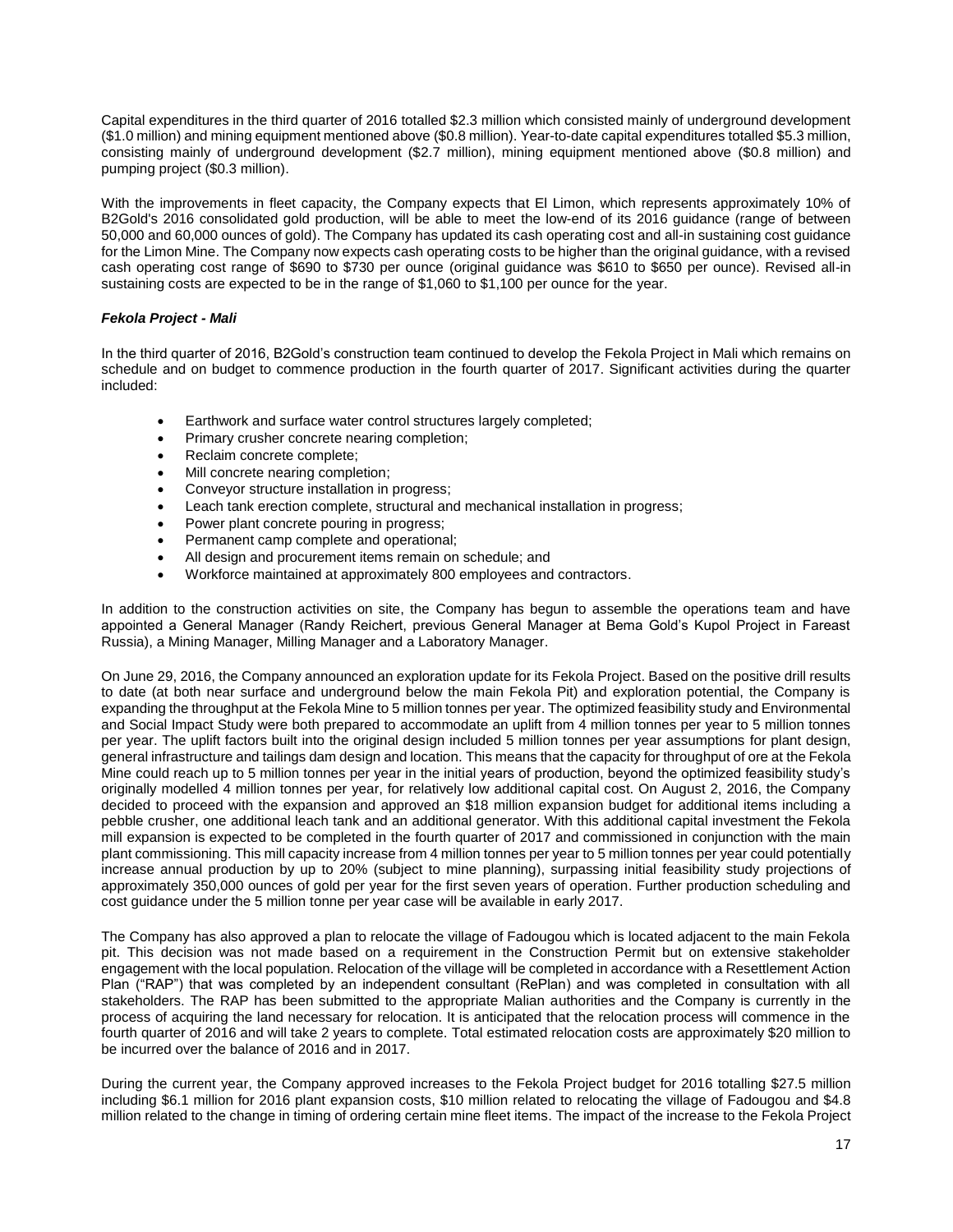budget for the three and nine months ended September 30, 2016, is an increase in budgeted costs of approximately \$15.6 million and \$17.6 million, respectively. Capital expenditures on the Fekola Project in three and nine months ended September 30, 2016 totaled \$64.2 million and \$161.6 million, respectively versus a revised Fekola Project budget of \$78.4 million and \$186.7 million, respectively. Expenditures on the Fekola Project to date were \$291.0 million including \$37.9 million of preconstruction expenditures compared with a revised Fekola Project budget to date of \$301.9 million. Overall, the Fekola Project remains on budget and the variances against the revised budget were mainly due to the timing of payments for construction of the processing plant.

In addition to the on-site progress, the B2Gold project team continues to work on final design, procurement, and planning. Most major construction packages have been ordered and the project engineering team (Lycopodium) remains on schedule to issue all construction drawings on a schedule necessary to complete the project on time.

The Company is in the process of organizing a wholly-owned subsidiary company in Mali (the "Exploitation Company"). In conjunction with the negotiation of a related shareholder's agreement, the mining licence for the Fekola Project currently held by the Company's wholly owned subsidiary, Songhoi, will be transferred to the Exploitation Company and the Government of Mali will take a free carried 10% equity interest in the Exploitation Company. The Malian Mining Code also allows the Government of Mali the option to purchase (at market terms) an additional 10% interest in the Exploitation Company. The Government of Mali has expressed an interest in exercising its option to purchase the additional 10% interest and negotiations are near complete. Both parties have engaged an independent external valuator to prepare a valuation of the additional 10% interest in the Exploitation Company so that a final purchase price can be determined. If the Government of Mali elects to proceed as anticipated, the ownership of the Exploitation Company will be 80% held by the Company and 20% held by the Government of Mali. The Company is also in the process of negotiating a new Mining Convention with the Government of Mali which will govern the procedural and economic parameters pursuant to which the Company will operate the Fekola Project. Creation of the Exploitation Company is underway and the Company expects to finalise ownership interests in the Exploitation Company, including related valuation discussions for the additional 10% interest, by the end of 2016. At that point the Fekola Project mining licence will also be transferred into the Exploitation Company in accordance with Malian Law. Negotiation of the Mining Convention is required to be completed prior to commencement of production. However, the Company expects to complete its Convention negotiations by early 2017.

The Fekola property has excellent exploration potential. During the first quarter of 2016, the Company increased its 2016 exploration budget for Mali by \$4.5 million from \$6.9 million to \$11.4 million. B2Gold is approximately three quarters of the way through a 98,500 metre diamond, reverse circulation, auger and aircore drill program to follow up on the successful 2015 program.

## *Kiaka Project – Burkina Faso*

An environmental and social impact assessment ("ESIA") was completed and submitted to the regulatory agencies in February 2014 and a permitting study to advance the Kiaka Project to an exploitation licence was completed and submitted to the Ministry of Mines and Energy in Burkina Faso in March 2014. The two permitting applications were based on processing 6 million tonnes per annum of higher grade ore at the plant while the lower grade ore is stockpiled, and uses a smaller pit that resulted in an improved ore to waste ratio. The Company completed the public consultation process and other requirements and formal approval of the ESIA was granted on April 15, 2015. Final review of the mining licence was completed, the formal application was submitted on July 15, 2015 and the Council of Ministers from the transitional government approved the mining licence on November 25, 2015. Since the national elections on November 29, 2015, a new Council of Ministers has been appointed. A second review of the mining licence has been completed and the licence was re-approved on April 20, 2016.

The Company has incorporated a new exploitation company, Kiaka SA, by way of a shareholders meeting held on January 20, 2016. The shareholding of Kiaka SA is held 9% by GAMS-Mining F&I LTD, 10% by the State of Burkina Faso and 81% by the Company (indirectly through its subsidiary, Kiaka Gold SARL).

Burkina Faso has adopted a new Mining Code which was approved on July 16, 2015. The impact that this new Mining Code will have on the Kiaka Project is currently under review and is being discussed with the new administration. The new Mining Code became effective on October 29, 2015 when it was formally published. The new Mining Code includes increases in the corporate income tax rate, an additional 1% tax for a Local Development Fund and a preferred dividend for the State. These changes are negative for the Kiaka Project and other development projects in Burkina Faso.

During the second quarter of 2016, the Company approved an additional budget of \$7.5 million for updated feasibility study work to be undertaken during the remainder of 2016. The updated optimised study will include key items such as optimizing the plant throughput rate, new cost estimates based on current economic conditions, alternative sources of electrical power and exploration success near Kiaka. The Company is currently targeting mid-2017 for completion of the optimised Kiaka feasibility study, subject to further delineation of the size of the deposit.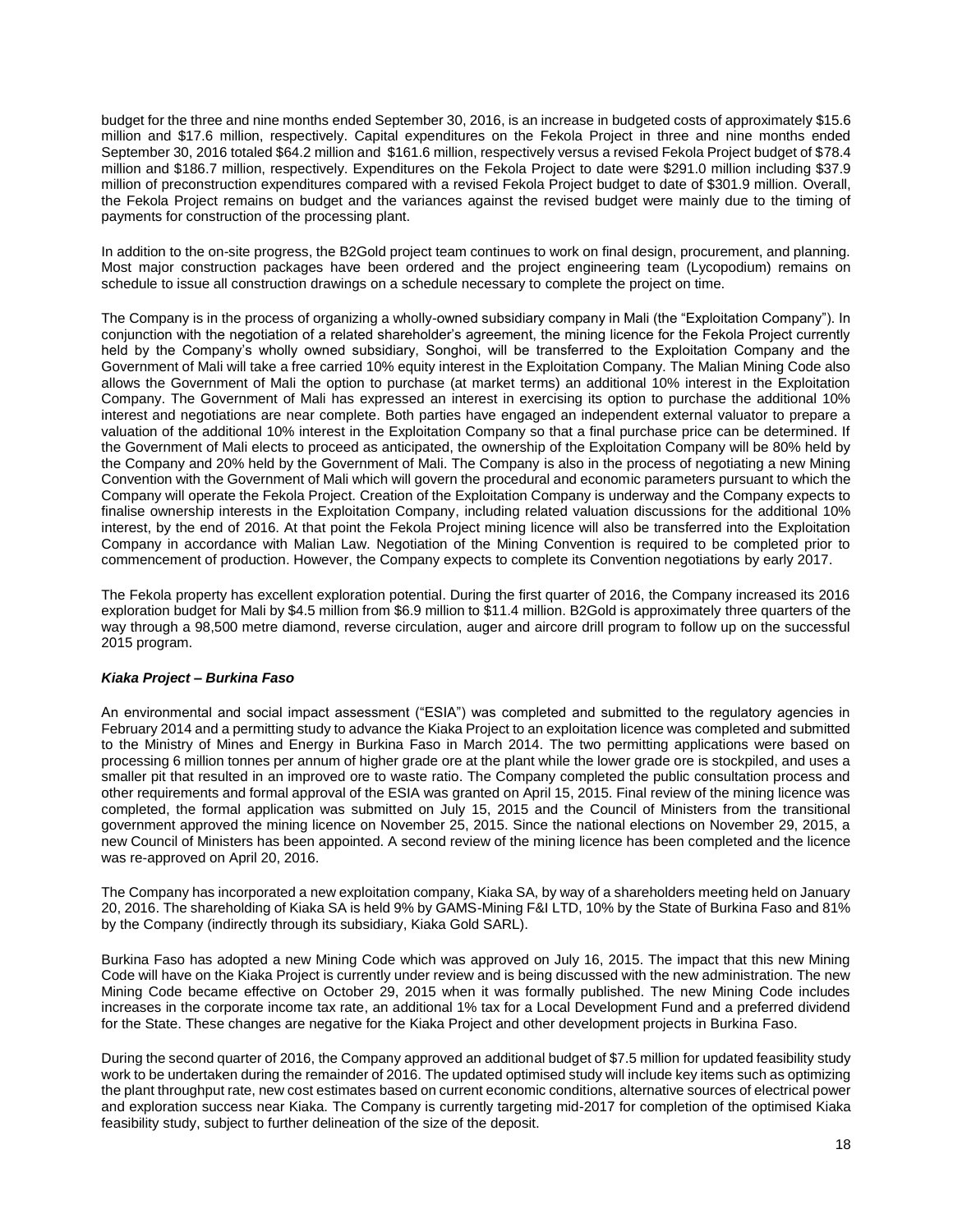On June 29, 2016, the Company announced positive exploration drill results at the new Toega prospects near the Kiaka deposit. These indicate the presence of new, potentially higher-grade gold zones. Preliminary internal studies indicate that combining the potential higher-grade ore from the Toega zones with ore from the lower-grade Kiaka deposit could have a very positive effect on the economics of the project. In the first quarter, the Company increased the exploration budget for the areas around the Kiaka deposit by \$3 million to a total of \$5.6 million on the strength of these results. The additional funds are being used to further explore and conduct infill drilling at the new higher-grade gold zones along with completing detailed metallurgical sampling and testing and base line permitting work.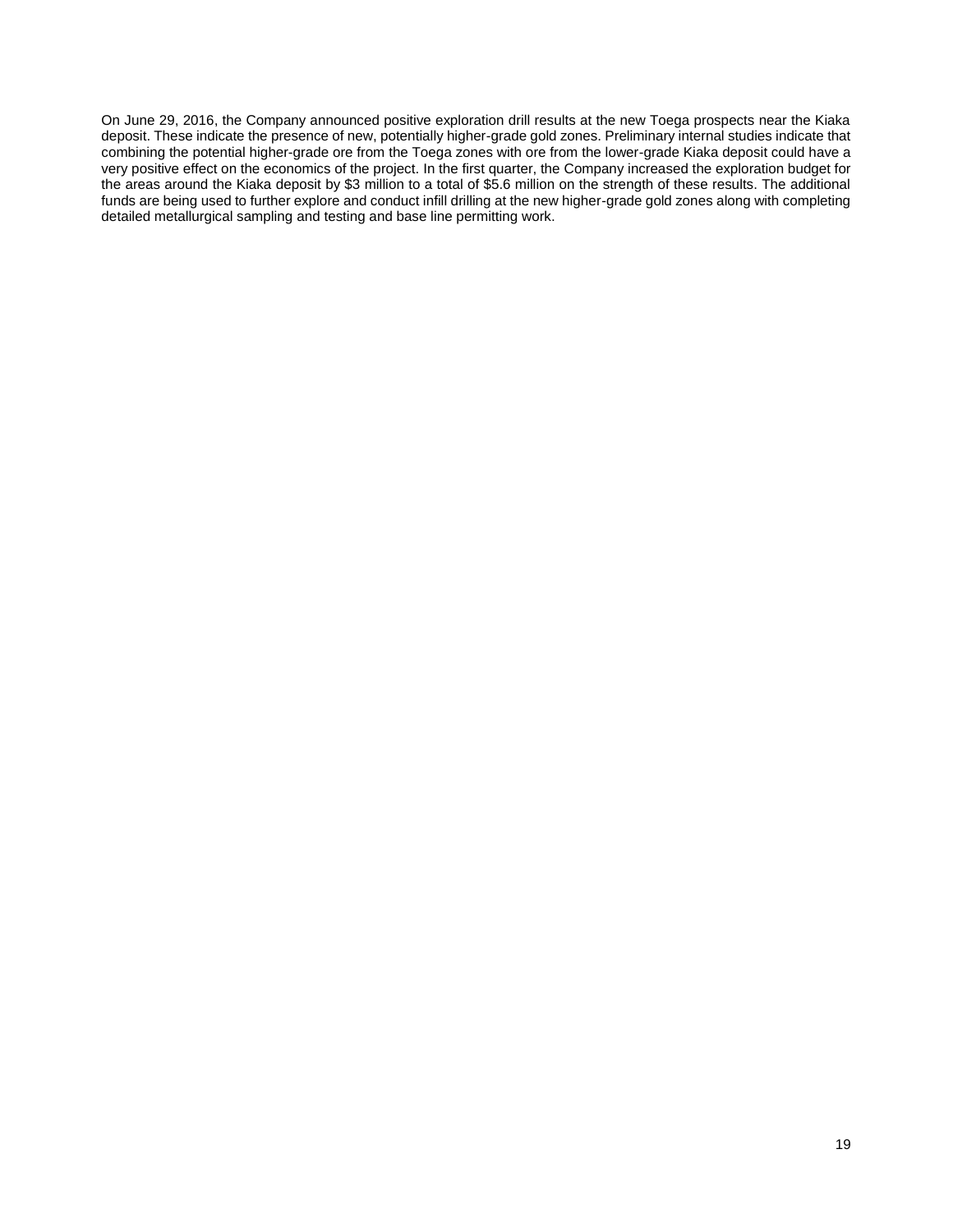## **LIQUIDITY AND CAPITAL RESOURCES**

As at September 30, 2016 the Company had cash and cash equivalents of \$123.8 million compared to cash and cash equivalents of \$85.1 million at December 31, 2015. Working capital at September 30, 2016 was \$114.9 million compared to working capital of \$104.7 million at December 31, 2015.

Cash flow from operating activities was \$90.3 million (\$0.10 per share) in the third quarter of 2016 compared to \$33.9 million (\$0.04 per share) in the third quarter of 2015. Cash flow from operating activities during the three months ended September 30, 2016 almost tripled compared to the prior year quarter due mainly to a \$53.8 million increase in revenues and a reduction of \$5.3 million in production costs. Cash flow from operating activities was \$329.5 million (\$0.35 per share) for the nine months ended September 30, 2016 compared to \$126.9 million (\$0.14 per share) in comparative period of 2015, an increase of \$202.6 million. This increase was due to \$120 million of proceeds received from the Prepaid Sales transactions, an \$87.5 million increase in revenue and a \$31.4 million reduction in production costs partially offset by a \$27.8 million negative change in non-cash working capital and a \$10.7 million increase in income tax expense during the period. The main change in working capital related to a \$27.6 million increase in inventory due to higher bullion inventory balances at all mines, a higher ore stockpile balance at Masbate (expected to be processed during 2017) and an increase in supplies inventory at Otjikoto.

On May 20, 2015 and as amended March 11, 2016, the Company signed a credit agreement with a syndicate of international banks for a new revolving credit facility for an aggregate amount of up to \$350 million. The new revolving credit facility also allows for an accordion feature whereby, upon receipt of additional binding commitments, the facility may be increased to \$450 million any time prior to the maturity date.

The term for the new revolving credit facility is four years, maturing on May 20, 2019, except that it shall become due on July 1, 2018 in the event that greater than 25% of initial aggregate principal amount of the Company's 3.25% convertible senior subordinated notes with a maturity date prior to August 1, 2019 are then outstanding. The new revolving credit facility bears interest on a sliding scale of between Libor plus 2.25% to 3.25% based on the Company's consolidated net leverage ratio. Commitment fees for the undrawn portion of the facility will also be on a similar sliding scale basis of between 0.5% and 0.925%.

The Company has provided security on the new revolving credit facility in the form of a general security agreement from the Company granting a security interest over the Company's assets and pledges creating a charge over the shares of certain of the Company's direct and indirect subsidiaries. In connection with the new revolving credit facility, the Company must also maintain certain net tangible worth and ratios for leverage and interest coverage. As at September 30, 2016, the Company was in compliance with these debt covenants.

In March 2016, the Company entered into a series of Prepaid Sales transactions totalling \$120 million with its revolving credit facility bank syndicate. The Prepaid Sales transactions, in the form of metal sales forward contracts, allow the Company to deliver pre-determined volumes of gold on agreed future delivery dates in exchange for an upfront cash prepayment. The Prepaid Sales transactions have a term of 33 months commencing March 2016, and settlement will be in the form of physical deliveries of approximately 103,300 ounces of unallocated gold from any of the Company's mines in 24 equal monthly instalments during 2017 and 2018 (estimated to represent approximately 9% and 6%, respectively, of the forecast production in these years).

The Company has entered into a Euro 71.4 million term Equipment Facility with Caterpillar Financial SARL, as Mandated Lead Arranger, and Caterpillar Financial Services Corporation, as original lender. The aggregate principal amount of up to Euro 71.4 million is available to the Company's majority-owned subsidiary, Fekola SA to finance or refinance the mining fleet and other mining equipment at the Company's Fekola Project in Mali. The Equipment Facility is available for a period commencing on the date upon which certain conditions precedent set forth in the Equipment Facility have been satisfied (the "Financial Close Date") and ending on the earlier of the day when the Equipment Facility is fully drawn and 30 months from the Financial Close Date. The Equipment Facility may be drawn in installments of not less than Euro 5 million, and each such installment shall be treated as a separate equipment loan. As at September 30, 2016, there had been no drawdowns on the facility.

Each equipment loan is repayable in 20 equal quarterly installments. The final repayment date shall be five years from the first disbursement under each equipment loan. The interest rate on each loan is a rate per annum equal to EURIBOR plus a margin of 5.10%. A commitment fee of 1.15% per annum on the undrawn balance of each tranche for the first 24 months after the earlier of the Financial Close Date and December 7, 2016 and 0.5% thereafter, each payable quarterly plus in each case, from October 1, 2017, 0.4167% per annum on the undrawn balance of each tranche. Drawdowns under the Facility are subject to normal conditions precedent, including the preparation and execution of definitive security documentation and receipt of any necessary regulatory approvals. The Company and the Company's subsidiary, Mali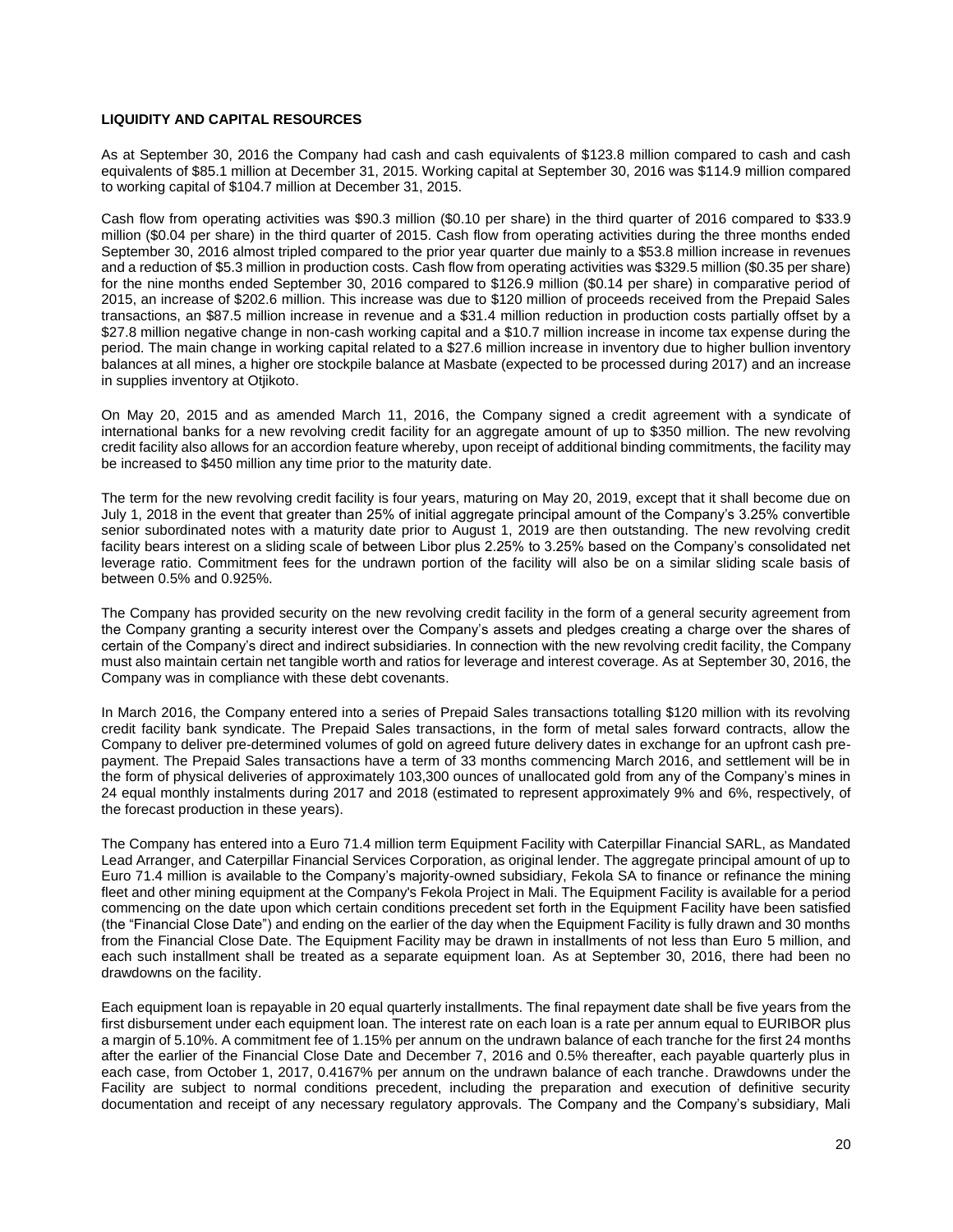Mining Investments Limited, have guaranteed the Equipment Facility and security will be given over equipment which has been financed by the Equipment Facility and certain bank accounts.

In addition, the equipment loan facility for the Otjikoto Mine, entered into on December 4, 2013 between B2Gold Namibia Minerals (Proprietary) Limited a subsidiary of the Company, and Caterpillar Financial SARL as Mandated Lead Arranger, and Caterpillar Financial Services Corporation, as original lender was amended. During the nine months ended September 30, 2016, the term over which loans may be advanced under the facility was extended to December 31, 2016 and an additional \$4.5 million was made available for drawdown. At September 30, 2016, the Company had drawn down the full amount available under the facility.

The Company believes that these financing arrangements, coupled with strong operating cash flows from the its existing mine operations will provide adequate resources both to maintain operations (including maintaining available liquidity of at least \$100 million) and fund the construction of the Fekola Project through completion (forecast to be late 2017) based on current assumptions, including the completion of the term Equipment Facility and current gold prices.

On August 11, 2016, the Company announced that it had entered into an equity distribution agreement (the "ATM" agreement) with two placement agents for the sale of common shares up to an aggregate gross offering price of \$100 million through "at the market" distributions. The ATM Agreement runs until the earlier of (i) all the shares have been issued, (ii) ) February 11, 2018 or (iii) termination by one of parties in accordance with the ATM Agreement. The placement agents receive a placement fee of 2% of the gross proceeds from each placement. During the quarter ended September 30, 2016, the Company issued 7.6 million shares at an average price of \$3.50 for gross proceeds of \$26.6 million (net proceeds of \$24.7 million after deducting costs associated with the issuance) under the ATM Agreement. Commissions of \$0.5 million were paid to the Agents. The Company is using the proceeds from the offering to fund ongoing general corporate expenditures, discretionary capital programs, accelerated exploration at the Fekola Project in Mali and exploration and feasibility work at the Kiaka Project in Burkina Faso.

For the three and nine months ended September 30, 2016, resource property expenditures totalled \$93.8 million and \$265.2 million, respectively with the most significant components being the Fekola Project with expenditures of \$64.2 million and \$161.6 million, respectively, the Otjikoto Mine with capital expenditures of \$7.5 million and \$33.8 million, respectively, the Masbate Mine with capital expenditures of \$4.9 million and \$22.3 million, respectively and the Libertad Mine with capital expenditures of \$2.3 million and \$14.0 million, respectively.

As at September 30, 2016, and in addition to those commitments disclosed elsewhere in the MD&A, the Company had commitments, for payments of \$78.8 million for Fekola Project equipment and development costs. Of this \$40.3 million is expected to be incurred in 2016 and \$38.5 million in 2017.

## *Gold commitments*

As at September 30, 2016, the following gold forward contracts with respect to the Otjikoto Project were outstanding. These contracts were excluded from the scope of IAS 39 and accounted for as executory contracts because they were entered into and continue to be held for the purpose of delivery in accordance with the Company's expected production schedule. No fair value gains and losses on these commodity contracts are recorded in the financial statements.

|                                | 2016   | 2017   | 2018   | total  |
|--------------------------------|--------|--------|--------|--------|
|                                |        |        |        |        |
|                                |        |        |        |        |
| Gold forward contracts:        |        |        |        |        |
| <b>Ounces</b>                  | 2,250  | 9,000  | 7,500  | 18.750 |
| Average price per ounce (rand) | 16,020 | 16,020 | 16,020 | 16,020 |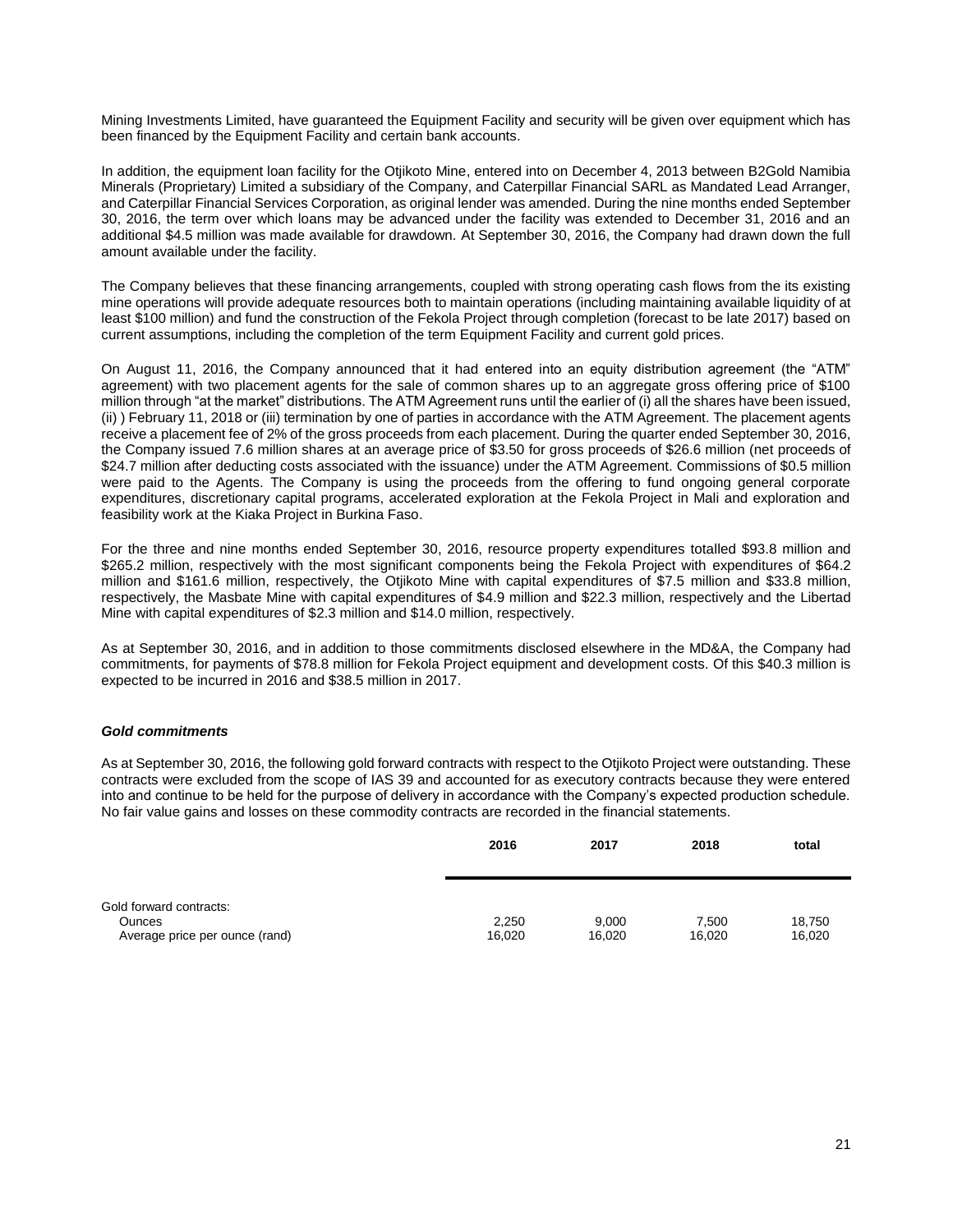# *Derivative financial instruments*

## *Gold forwards*

As at September 30, 2016, the following gold forward contracts which are recorded at fair value through the statement of operations with respect to the Otjikoto Mine were outstanding (by maturity dates):

|                                          | 2016            | 2017             | 2018             | <b>Total</b>     |
|------------------------------------------|-----------------|------------------|------------------|------------------|
|                                          |                 |                  |                  |                  |
| Gold forward contracts:                  |                 |                  |                  |                  |
| Ounces<br>Average price per ounce (rand) | 8,979<br>15,044 | 35,916<br>15,044 | 35,916<br>15,044 | 80,811<br>15,044 |

The unrealized fair value of these contracts at September 30, 2016 was \$(25.5) million.

### *Forward contracts – fuel oil, gas oil, diesel*

During the nine months ended September 30, 2016, the Company entered into additional series of forward contracts for the purchase of 15,347,000 litres of fuel oil, 7,163,000 litres of gas oil and 6,927,000 litres of diesel with settlements scheduled between August 2016 and August 2018. These derivative instruments were not designated as hedges by the Company and are being recorded at their fair value at the end of each reporting period with changes in fair value recorded in the statement of operations.

The following is a summary, by maturity dates, of the Company's forward contracts outstanding as at September 30, 2016:

|                                                                   | 2016                | 2017                 | 2018                | <b>Total</b>         |  |
|-------------------------------------------------------------------|---------------------|----------------------|---------------------|----------------------|--|
| Forward – fuel oil:<br>Litres (thousands)<br>Average strike price | \$<br>7,941<br>0.28 | \$<br>24,602<br>0.28 | \$<br>4,477<br>0.27 | \$<br>37,020<br>0.28 |  |
| Forward - gas oil:<br>Litres (thousands)<br>Average strike price  | \$<br>3,954<br>0.41 | \$<br>8,030<br>0.39  | \$<br>2,379<br>0.36 | \$<br>14,363<br>0.39 |  |
| Forward - diesel:<br>Litres (thousand)<br>Average strike price    | \$<br>2,119<br>0.46 | \$<br>5,514<br>0.37  | \$<br>2,120<br>0.38 | \$<br>9,753<br>0.39  |  |

The unrealized fair value of these contracts at September 30, 2016 was \$(0.5) million.

#### *Interest rate swaps*

During the three months ended September 30, 2016, the Company entered into a series of interest swaps with a notional amount of \$100 million with settlements scheduled between September 2016 and May 2019. Under these contracts, the Company pays a floating rate equal to the 3 month United States dollar LIBOR rate and receives a fixed rate of 1.04%. These derivative instruments were not designated as hedges by the Company and are being recorded at their fair value at the end of each reporting period with changes in fair value recorded in the statement of operations. The unrealized fair value of these contracts at September 30, 2016 was \$(0.1) million.

## *Operating activities*

Cash flow from operating activities was \$90.3 million (\$0.10 per share) in the third quarter of 2016 compared to \$33.9 million (\$0.04 per share) in the third quarter of 2015. Cash flow from operating activities during the three months ended September 30, 2016 increased due to a \$53.8 million increase in revenues and a reduction of \$5.3 million in production costs.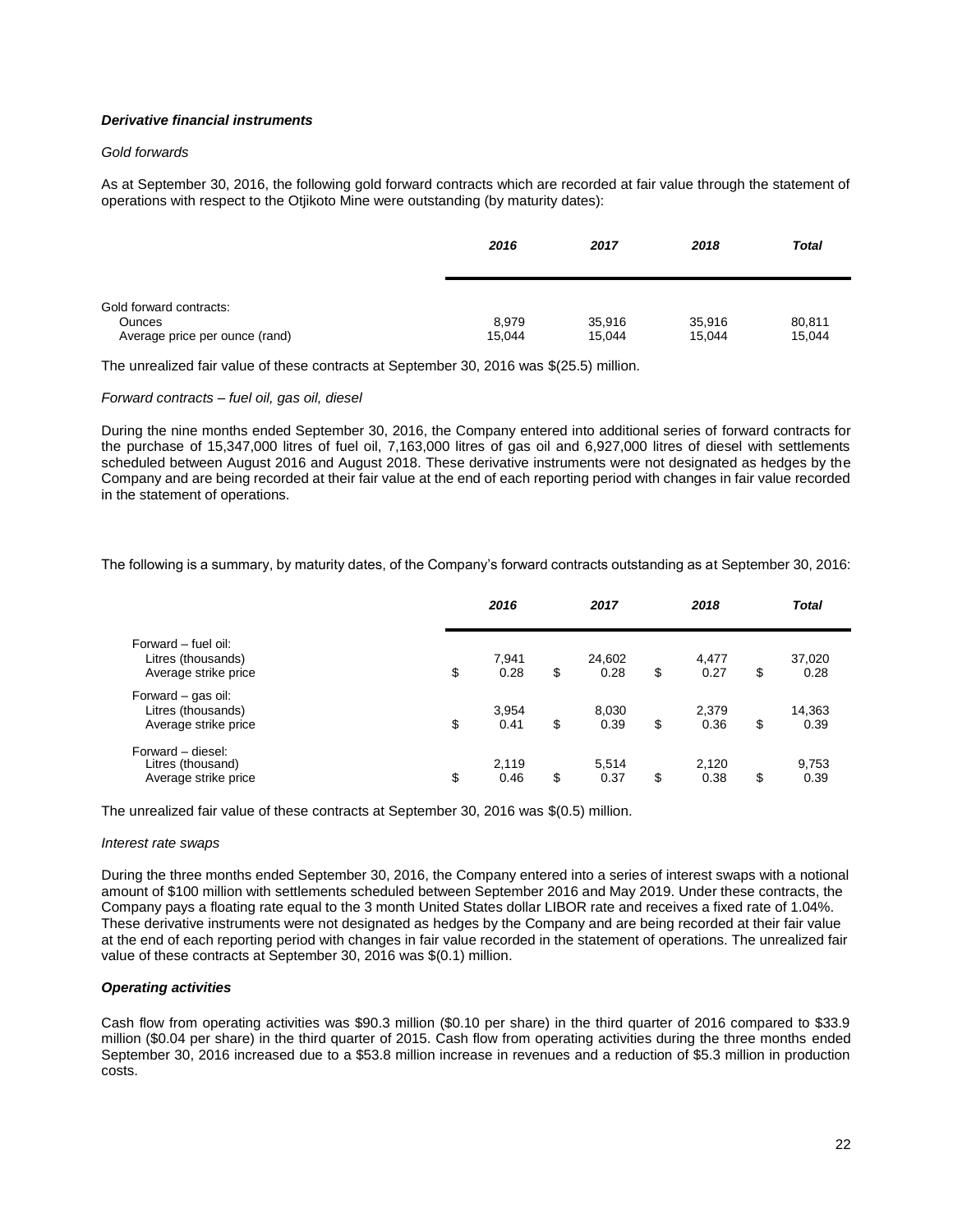Cash flow from operating activities was \$329.5 million (\$0.35 per share) for the nine months ended September 30, 2016 compared to \$126.9 million (\$0.14 per share) in comparative period of 2015, an increase of \$202.6 million. This increase was due to \$120 million of proceeds received from the Prepaid Sales transactions, an \$87.5 million increase in revenue and a \$31.4 million reduction in production costs partially offset by a \$27.8 million negative change in non-cash working capital and a \$10.7 million increase in income tax expense during the period. The main change in working capital related to a \$27.6 million increase in inventory due to higher bullion inventory balances at all mines, a higher ore stockpile balance at Masbate (expected to be processed during 2017) and an increase in supplies inventory at Otjikoto.

### *Financing activities*

The Company's net cash from financing activities for the three and nine months ended September 30, 2016 was \$27.3 million and negative \$20.6 million, respectively.

During the three and nine months ended September 30, 2016, the Company received proceeds from the exercise of stock options of \$30.2 million and \$37.0 million, respectively.

On August 11, 2016, the Company entered into an equity distribution agreement (the "ATM" Agreement) with two placement Agents for the sale of common shares for aggregate gross proceeds of up to \$100 million through "at the market" distributions under the Company's shelf prospectus and "at the market" prospectus supplement. The ATM Agreement runs until the earlier of (i) shares with aggregate gross proceeds of \$100 million have been issued, (ii) ) February 11, 2018, or (iii) termination by one of parties in accordance with the ATM Agreement. The placement agents, collectively, receive a placement fee of 2% of the gross proceeds from each placement. During the quarter ended September 30, 2016, the Company issued 7.6 million shares for net proceeds for \$24.7 million under the ATM Agreement.

During the three and nine months ended September 30, 2016, the Company made drawdowns of \$nil and \$50.0 million, respectively on its current revolving credit facility and \$nil and \$11.0 million, respectively on its Otjikoto equipment loan facility. This was offset by repayments on the current revolving credit facility of \$25.0 million and \$125.0 million, respectively and the Otjikoto equipment loan facility of \$nil and \$3.8 million, respectively.

During the three and nine months ended September 30, 2016, the Company made interest and commitment fee payments of \$2.3 million and \$12.1 million, respectively.

#### *Investing activities*

During the three months ended September 30, 2016, capital expenditures on sustaining capital, pre-stripping and development at the Otjikoto Mine (see "Otjikoto Mine" section) totalled \$7.5 million (Q3 2015 - \$8.3 million), the Masbate Mine (see "Masbate Mine" section) totalled \$4.9 million (Q3 2015 - \$11.9 million), the Libertad Mine (see "La Libertad Mine" section) totalled \$2.3 million (Q3 2015 - \$2.4 million), and the Limon Mine (see "Limon Mine" section) totalled \$2.3 million (Q3 2015 - \$5.6 million). Capital expenditures at the Fekola Project for the third quarter of 2016 were \$64.2 million and included site earthworks, power plant construction and process plant construction.

Expenditures on the Fekola Project to date are \$291.0 million including \$37.9 million of preconstruction expenditures compared with a budget to date of \$286.9 million. The variance was mainly due to the timing of payments for some key pieces of equipment. The project remains on schedule and on budget.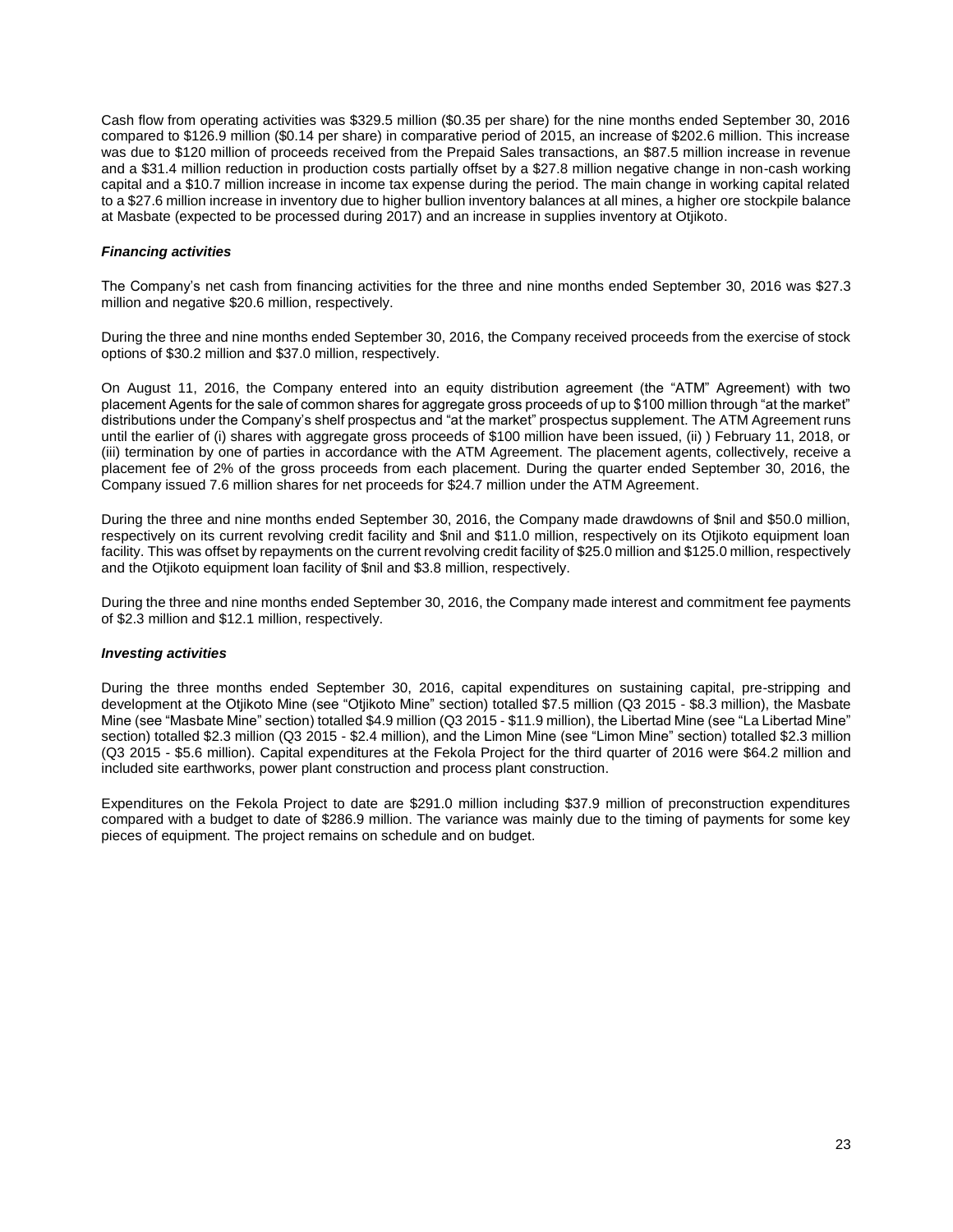### *Exploration*

Resource property expenditures on exploration are disclosed in the table below.

| For the three<br>months ended<br>Sept. 30, 2016<br>(000's)                | For the three<br>months ended<br>Sept. 30, 2015<br>\$<br>(000's) | For the nine<br>months ended<br>Sept. 30, 2016<br>(000's)                    | For the nine<br>months ended<br>Sept. 30, 2015<br>(000's)                 |
|---------------------------------------------------------------------------|------------------------------------------------------------------|------------------------------------------------------------------------------|---------------------------------------------------------------------------|
| (1,590)<br>(1, 368)<br>(1, 122)<br>(696)<br>(1, 151)<br>(1, 312)<br>(147) | (1,024)<br>(1,060)<br>(727)<br>(1,271)<br>(503)                  | (3, 268)<br>(3,097)<br>(2, 489)<br>(1, 346)<br>(2, 437)<br>(3, 389)<br>(931) | (3,406)<br>(3,255)<br>(2,665)<br>(3,239)<br>(37, 926)<br>(2,713)<br>(829) |
| (3,024)                                                                   | (3,977)                                                          | (5,905)                                                                      | (6, 417)<br>(60, 450)                                                     |
|                                                                           | (129)<br>(10, 539)                                               | (263)<br>(8, 825)                                                            | (510)<br>(23, 372)                                                        |

#### *Fekola Project*

In addition to exploration near the Fekola deposit, the Company is also conducting a Fekola regional exploration program. Highlights of the new drill results include 15.50 metres at 8.49 g/t (grams per tonne) gold from a diamond drill hole north of the Fekola deposit; 26 metres at 5.44 g/t gold from reverse circulation drilling in a new zone of saprolite-hosted gold mineralization in the Fekola area. The significance of the highlighted and previous positive drill results (released on January 20<sup>th</sup> this year) at the Fekola Project is that they demonstrate the potential for the area to host additional zones of openpittable gold mineralization similar to the Fekola deposit, as well as significant zones of saprolite-hosted gold mineralization. A preliminary resource for the saprolite material is expected to be available in early 2017.

Overall, B2Gold is three quarters of the way through a 98,500 metre diamond, reverse circulation, auger and aircore drill program to follow up on the successful 2015 program. During the first quarter, the Company increased its 2016 exploration budget for Mali by \$4.5 million. The total budget for 2016 exploration in Mali will now be \$11.4 million.

#### *Kiaka Project*

On June 29, 2016, the Company announced positive exploration drill results at the new Toega prospects near the Kiaka deposit. These indicate the presence of new, potentially higher-grade gold zones. Preliminary internal studies indicate that combining the potential higher-grade ore from the Toega zones with ore from the lower-grade Kiaka deposit could have a very positive effect on the economics of the project. In the first quarter, the Company increased the exploration budget for the areas around the Kiaka deposit by \$3 million to a total of \$5.6 million on the strength of these results. The additional funds will be used to further explore and conduct infill drilling at the new higher-grade gold zones along with completing detailed metallurgical sampling and testing and base line permitting work.

#### *Otjikoto Mine*

The total exploration budget for Namibia including the Otjikoto Mine in 2016 is \$4.7 million, which includes 10,700 meters of drilling to infill the down plunge extension of the Wolfshag resource. In addition, drilling has commenced to test the newly acquired interest in the Ondundu Project, located 190 kilometres southwest of the Otjikoto Mine.

#### *Masbate Mine*

The Masbate exploration budget for 2016 is approximately \$4.9 million consisting of 18,000 metres of drilling to continue to test the Pajo and Montana SE zones and to firm up resources in the Colorado and Main Vein pits. At the same time, an aggressive surface exploration program comprising geological target generation and follow up prospecting, geochemical sampling and trenching is being carried out.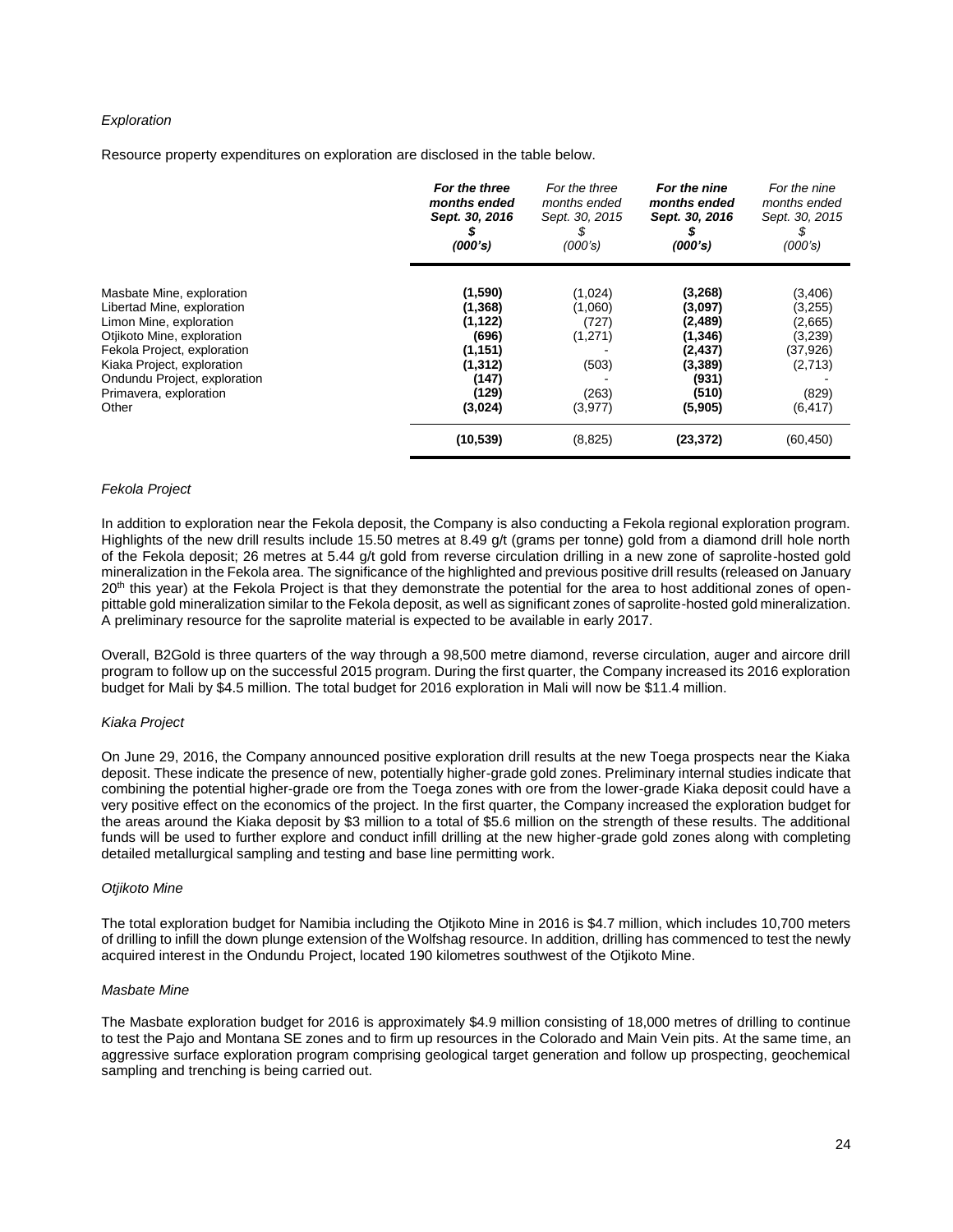## *La Libertad Mine*

Libertad's exploration budget for 2016 is approximately \$5 million for a total of 9,050 metres of planned diamond drilling. The program is largely comprised of brownfields (near mine) drilling, including Jabali Antenna East infill drilling, Mojon underground potential and other targets.

## *Limon Mine*

El Limon's exploration budget for 2016 is approximately \$4.1 million for a total of 8,300 metres of planned diamond drilling. The program is largely comprised of brownfields (near mine) drilling, including further #8 shaft infill drilling, Atravesada infill drilling and some blue-sky potential.

# **CRITICAL ACCOUNTING ESTIMATES**

Full disclosure of the Company's accounting policies and significant accounting judgments and estimation uncertainties in accordance with IFRS can be found in Note 5 of its audited consolidated financial statements as at December 31, 2015. Management considers the following estimates to be the most critical in understanding the judgments involved in preparing the Company's interim consolidated financial statements and the uncertainties that could impact its results of operations, financial condition and cash flows:

- Ore reserve and resource estimates;
- Value of value-added tax receivables; and
- Uncertain tax positions.

### *Ore reserve and resource estimates*

Ore reserves are estimates of the amount of ore that can be economically and legally extracted from the Company's mining properties. The Company estimates its ore reserves and mineral resources based on information compiled by appropriately qualified persons relating to the geological data on the size, depth and shape of the ore body, and requires complex geological judgments to interpret the data. The estimation of recoverable reserves is based upon factors such as estimates of foreign exchange rates, commodity prices, future capital requirements, metallurgical recoveries, permitting and production costs along with geological assumptions and judgments made in estimating the size, and grade of the ore body. Changes in the reserve or resource estimates may impact the carrying value of mining interests, mine restoration provisions, recognition of deferred tax assets, depreciation and amortization charges and royalties receivable.

#### *Value-added tax receivables*

The Company incurs indirect taxes, including value-added tax, on purchases of goods and services at its operating mines and development projects. Indirect tax balances are recorded at their estimated recoverable amounts within current or long-term assets, net of provisions, and reflect the Company's best estimate of their recoverability under existing tax rules in the respective jurisdictions in which they arise. Management's assessment of recoverability involves judgments regarding balance sheet classification and the probable outcomes of claimed deductions and/or disputes. The provisions and balance sheet classifications made to date may be subject to change and such change may be material.

#### *Uncertain tax positions*

The Company is periodically subject to income tax audits at its operating mine locations. At September 30, 2016, the Company had a provision totalling \$1.8 million outstanding (December 31, 2015 - \$4.0 million) representing its best estimate of the outcome of current assessments. The provisions made to date may be subject to change and such change may be material.

## **RISKS AND UNCERTAINTIES**

The exploration and development of natural resources are highly speculative in nature and are subject to significant risks. For details of these risks, please refer to the risk factors set forth in the Company's AIF which could materially affect the Company's future operating results and could cause actual events to differ materially from those described in forwardlooking statements relating to the Company. Additional risks and uncertainties not presently known to the Company or that the Company currently considers immaterial may also impair the business, operations and future prospects of the Company. If any of the risks actually occur, the business of the Company may be harmed and its financial condition and results of operations may suffer significantly.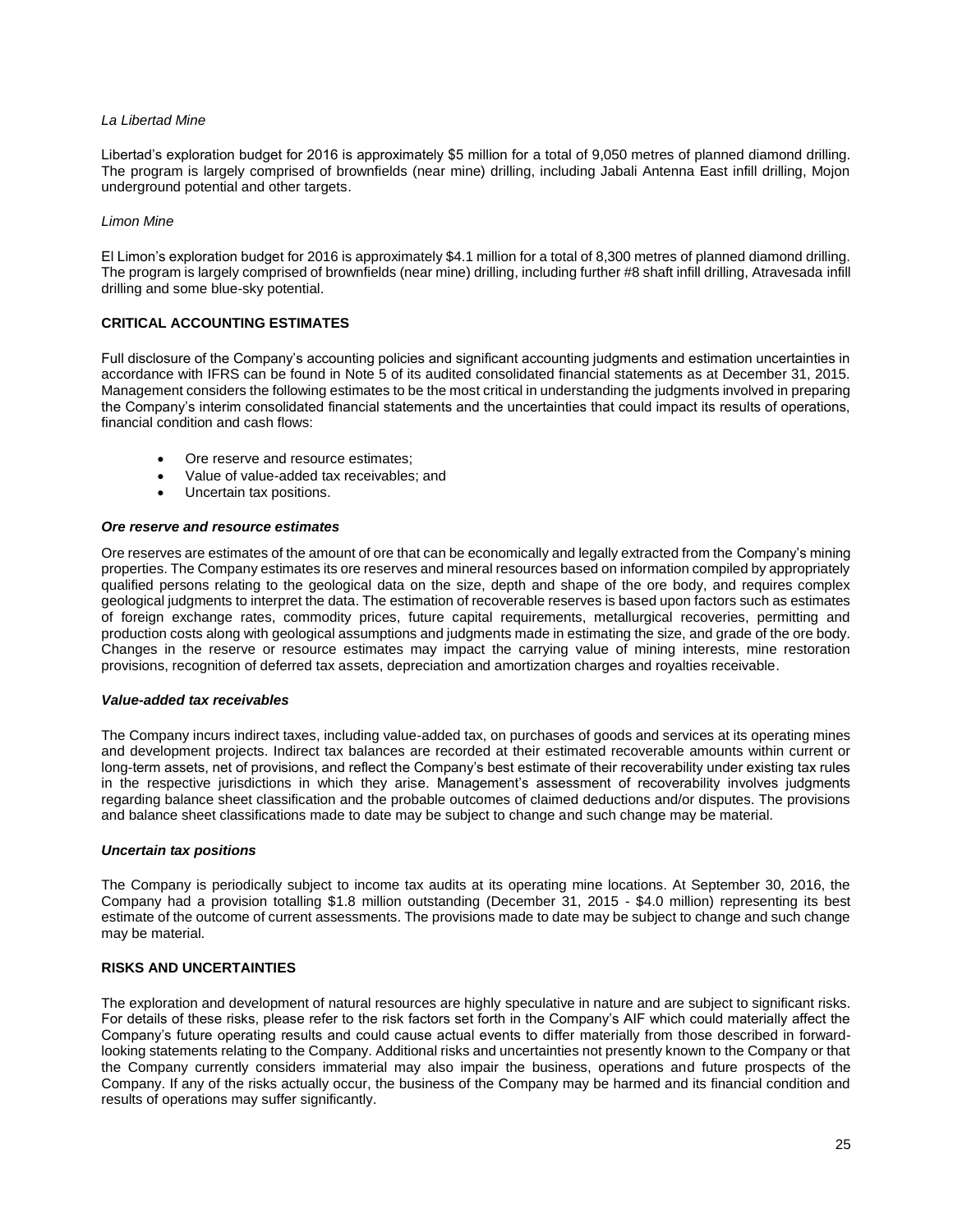As described under the section headed "Masbate Mine – Philippines", the Company's Masbate Mine is subject to an audit by the DENR. The audit process may result in the issuance of a show cause order or other enforcement action by the DENR, including the suspension of the Masbate Mine, if the Company is not able to resolve the issues raised in the audit. While the Company believes it has comprehensively responded to the issues raised in the audit, the final outcome of the audit and the form and extent of enforcement action or penalties that may be imposed is not known at this time. Enforcement action, such as a suspension of operations or significant penalties, may have a material and adverse effect on our operations.

# **INTERNAL CONTROL OVER FINANCIAL REPORTING**

The Company's management, with the participation of the Company's Chief Executive Officer and Chief Financial Officer, are responsible for establishing and maintaining adequate internal control over financial reporting. The Company's internal control over financial reporting is a process designed to provide reasonable assurance regarding the reliability of financial reporting and the preparation of financial statements for external purposes in accordance with IFRS. Any system of internal control over financial reporting, no matter how well designed, has inherent limitations. As a result, even those systems determined to be effective can only provide reasonable assurance regarding the preparation of financial statements.

The Company's management has determined that there has been no change in the Company's internal control over financial reporting during the three months ended September 30, 2016, that has materially affected, or is reasonably likely to materially affect, the Company's internal control over financial reporting.

## **NON-IFRS MEASURES**

## *Cash operating costs per gold ounce and total cash costs per gold ounce*

''Cash operating costs per gold ounce'' and "total cash costs per gold ounce" are common financial performance measures in the gold mining industry but with no standard meaning under IFRS. Management believes that, in addition to conventional measures prepared in accordance with IFRS, certain investors use this information to evaluate our performance and ability to generate cash flow. Accordingly, it is intended to provide additional information and should not be considered in isolation or as a substitute for measures of performance prepared in accordance with IFRS. The measure, along with sales, is considered to be a key indicator of a Company's ability to generate earnings and cash flow from its mining operations.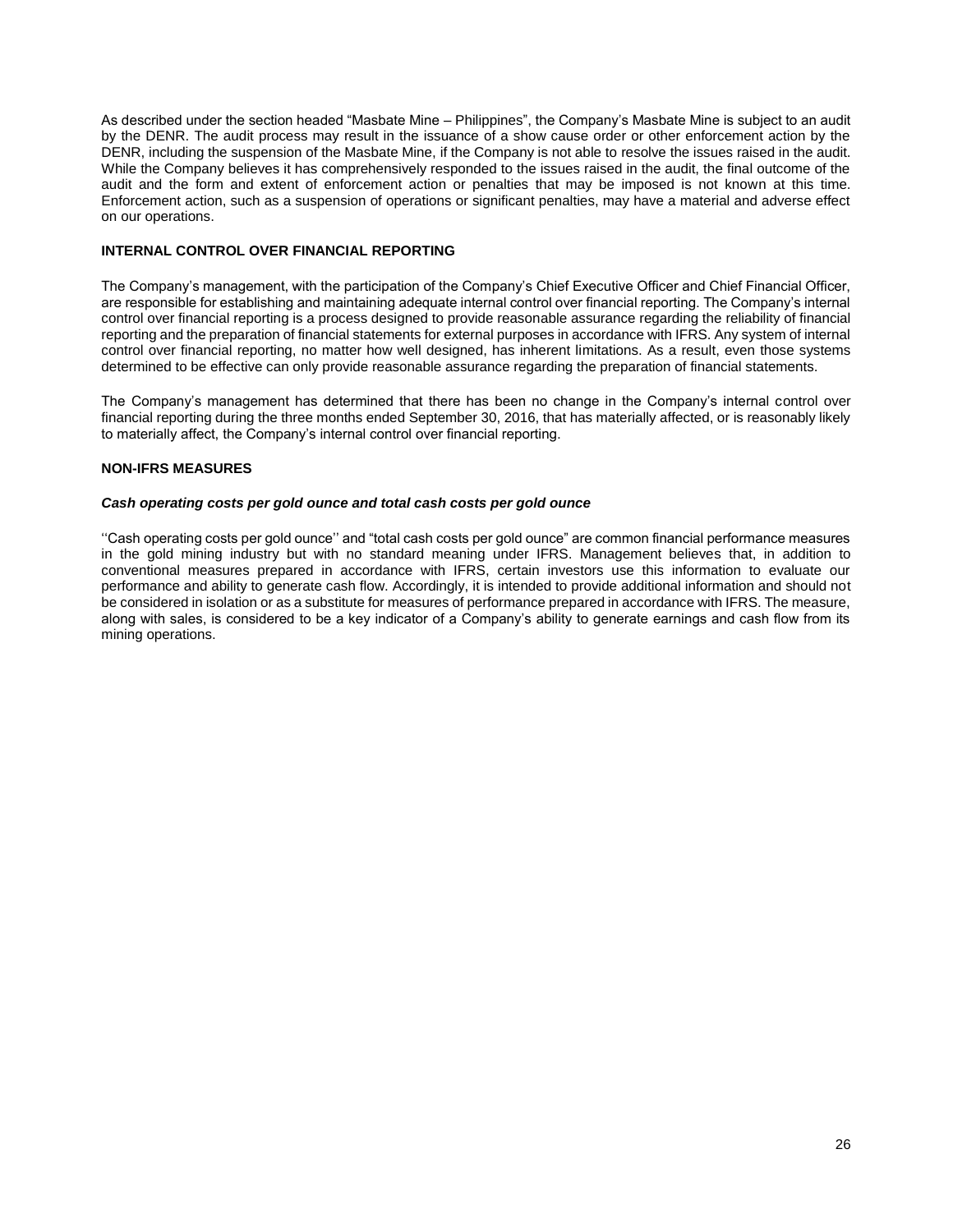Cash cost figures are calculated in accordance with a standard developed by The Gold Institute, which was a worldwide association of suppliers of gold and gold products and included leading North American gold producers. The Gold Institute ceased operations in 2002, but the standard is the accepted standard of reporting cash cost of production in North America. Adoption of the standard is voluntary and the cost measures presented may not be comparable to other similarly titled measures of other companies. Other companies may calculate these measures differently. Cash operating costs and total cash costs per ounce are derived from amounts included in the statement of operations and include mine site operating costs such as mining, processing, smelting, refining, transportation costs, royalties and production taxes, less silver byproduct credits. The table below shows a reconciliation of cash operating costs per ounce and total cash costs per ounce to production costs:

#### *Consolidated*

|                                                                                                                                         | Three months ended<br>September 30 |                        | Nine months ended<br>September 30 |                               |
|-----------------------------------------------------------------------------------------------------------------------------------------|------------------------------------|------------------------|-----------------------------------|-------------------------------|
|                                                                                                                                         | <u>2016</u><br>(000's)             | <u>2015</u><br>(000's) | <u>2016</u><br>\$<br>(000's)      | $2015^{(1)}$<br>\$<br>(000's) |
| Production costs per consolidated financial statements<br>Inventory sales adjustment                                                    | 69,942<br>2,073                    | 75,250<br>(2,648)      | 197,732<br>4,910                  | 229,169<br>(6, 174)           |
| Cash operating costs<br>Royalties and production taxes per consolidated financial                                                       | 72,015                             | 72.602                 | 202,642                           | 222,995                       |
| statements                                                                                                                              | 7,840                              | 5,347                  | 19,261                            | 16,103                        |
| <b>Total cash costs</b>                                                                                                                 | 79,855                             | 77,949                 | 221,903                           | 239,098                       |
| Gold production (ounces)                                                                                                                | 146,686                            | 124,371                | 409,772                           | 342,981                       |
| Cash operating costs per ounce (\$/ounce)                                                                                               | 491                                | 584                    | 495                               | 650                           |
| Total cash costs per ounce (\$/ounce)<br>Includes the results from the Otjikoto Mine post-commercial production (March 1, 2015).<br>(1) | 544                                | 627                    | 542                               | 697                           |

#### *Otjikoto Mine*

|                                                                                                                  | Three months ended<br>September 30 |                 | Nine months<br>ended<br>September 30 | Seven months<br>ended<br>September 30 |  |
|------------------------------------------------------------------------------------------------------------------|------------------------------------|-----------------|--------------------------------------|---------------------------------------|--|
|                                                                                                                  | 2016<br>\$<br>(000's)              | 2015<br>(000's) | 2016<br>(000's)                      | $2015^{(1)}$<br>\$<br>(000's)         |  |
| Production costs                                                                                                 | 15,830                             | 14,937          | 43,126                               | 40,101                                |  |
| Inventory sales adjustment                                                                                       | 547                                | 92              | 841                                  | (1,274)                               |  |
| <b>Cash operating costs</b>                                                                                      | 16,377                             | 15,029          | 43,967                               | 38,827                                |  |
| Royalties and production taxes                                                                                   | 1,794                              | 1,224           | 4,358                                | 3,076                                 |  |
| <b>Total cash costs</b>                                                                                          | 18,171                             | 16,253          | 48,325                               | 41,903                                |  |
| Gold production (ounces)                                                                                         | 47,564                             | 38,252          | 119,439                              | 87,534                                |  |
| Cash operating costs per ounce (\$/ounce)                                                                        | 344                                | 393             | 368                                  | 444                                   |  |
| Total cash costs per ounce (\$/ounce)<br>Includes the results post-commercial production (March 1, 2015).<br>(1) | 382                                | 424             | 405                                  | 479                                   |  |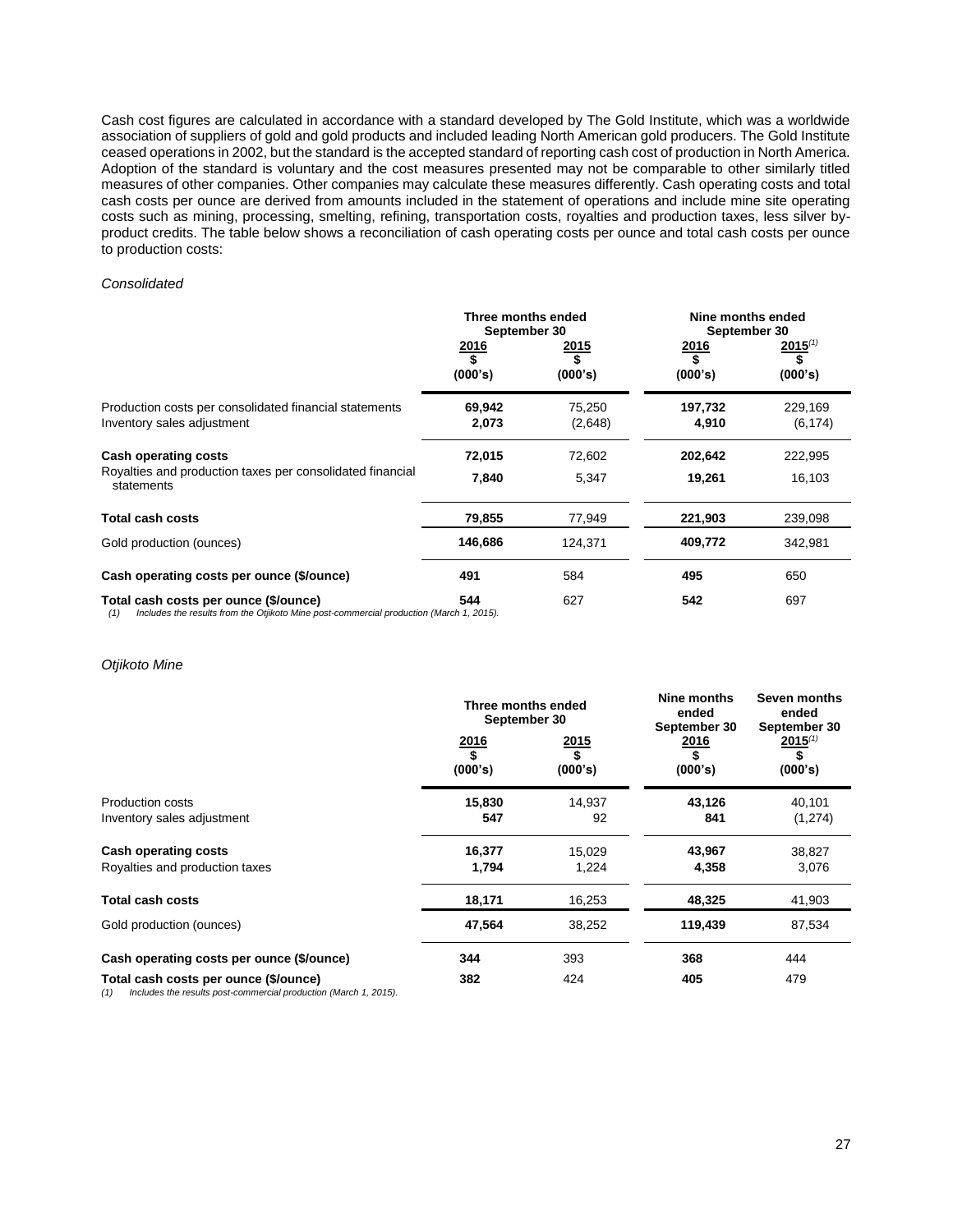# *Masbate Mine*

|                                           | Three months ended<br>September 30 |                               | Nine months ended<br>September 30 |                         |
|-------------------------------------------|------------------------------------|-------------------------------|-----------------------------------|-------------------------|
|                                           | 2016<br>\$<br>(000's)              | <u> 2015</u><br>\$<br>(000's) | <u> 2016</u><br>\$<br>(000's)     | <u> 2015</u><br>(000's) |
| Production costs                          | 24,416                             | 31,388                        | 69,047                            | 94,577                  |
| Inventory sales adjustment                | (2,207)                            | (3,761)                       | (129)                             | (3,517)                 |
| Cash operating costs                      | 22,209                             | 27,627                        | 68,918                            | 91,060                  |
| Royalties and production taxes            | 3,875                              | 2,507                         | 9,439                             | 7,881                   |
| <b>Total cash costs</b>                   | 26,084                             | 30,134                        | 78,357                            | 98,941                  |
| Gold production (ounces)                  | 47,676                             | 40,368                        | 157,591                           | 127,845                 |
| Cash operating costs per ounce (\$/ounce) | 466                                | 684                           | 437                               | 712                     |
| Total cash costs per ounce (\$/ounce)     | 547                                | 746                           | 497                               | 774                     |

*La Libertad Mine*

|                                                               | Three months ended<br>September 30 |                 | Nine months ended<br>September 30 |                              |
|---------------------------------------------------------------|------------------------------------|-----------------|-----------------------------------|------------------------------|
|                                                               | <u> 2016</u><br>\$<br>(000's)      | 2015<br>(000's) | <u>2016</u><br>(000's)            | <u>2015</u><br>\$<br>(000's) |
| Production costs<br>Inventory sales adjustment                | 21,725<br>2,024                    | 20,667<br>(76)  | 60,817<br>3,226                   | 65,988<br>(1,590)            |
| <b>Cash operating costs</b><br>Royalties and production taxes | 23,749<br>1,002                    | 20,591<br>723   | 64,043<br>2,561                   | 64,398<br>2,107              |
| <b>Total cash costs</b>                                       | 24,751                             | 21,314          | 66,604                            | 66,505                       |
| Gold production (ounces)                                      | 37,261                             | 31,234          | 97,266                            | 84,241                       |
| Cash operating costs per ounce (\$/ounce)                     | 637                                | 659             | 658                               | 764                          |
| Total cash costs per ounce (\$/ounce)                         | 664                                | 682             | 685                               | 789                          |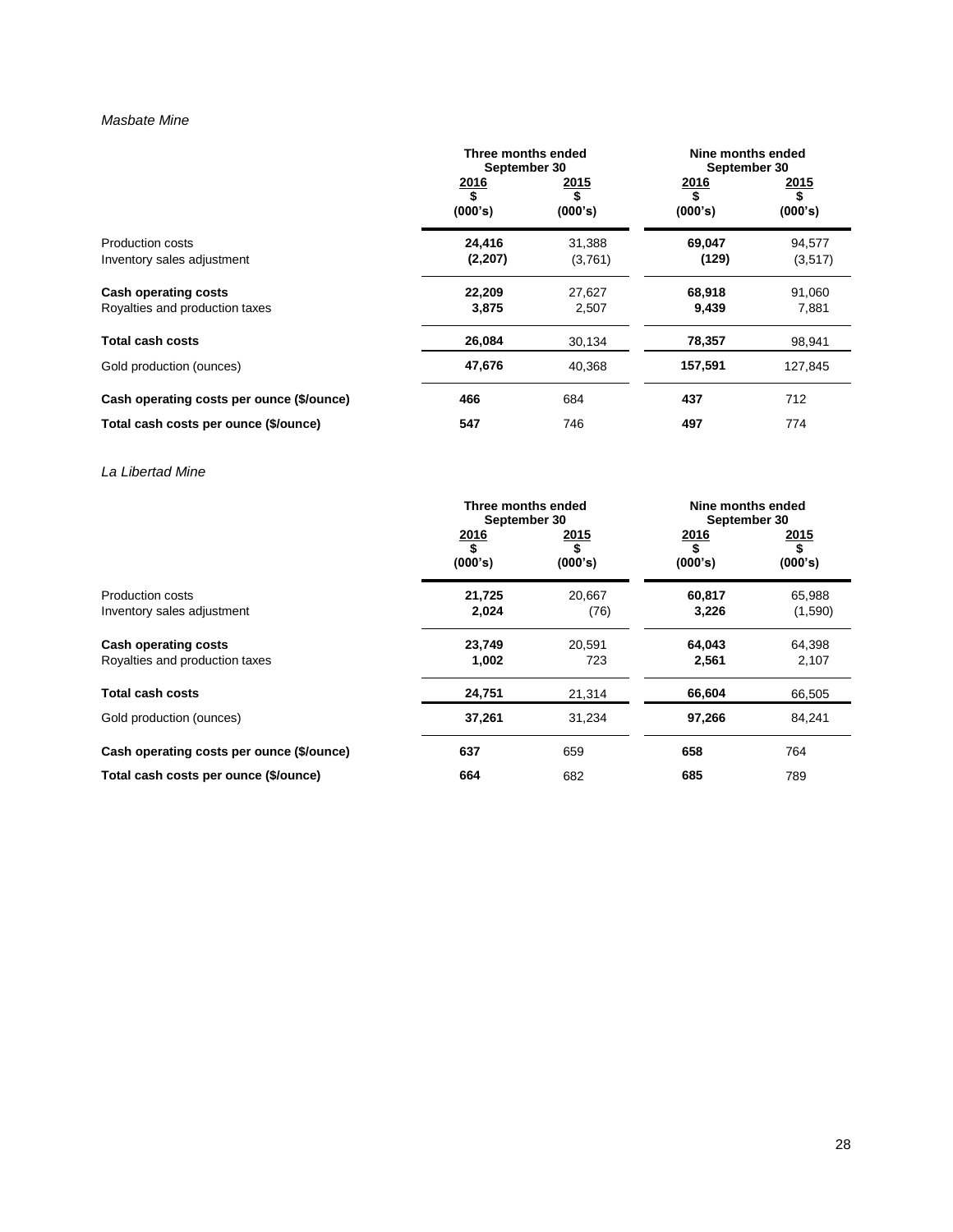## *El Limon Mine*

|                                           | Three months ended<br>September 30 |                 | Nine months ended<br>September 30 |                       |
|-------------------------------------------|------------------------------------|-----------------|-----------------------------------|-----------------------|
|                                           | 2016<br>\$<br>(000's)              | 2015<br>(000's) | 2016<br>(000's)                   | 2015<br>\$<br>(000's) |
| Production costs                          | 7,971                              | 8,258           | 24,742                            | 28,503                |
| Inventory sales adjustment                | 1,709                              | 1,094           | 972                               | 207                   |
| Cash operating costs                      | 9,680                              | 9,352           | 25,714                            | 28,710                |
| Royalties and production taxes            | 1,169                              | 893             | 2,903                             | 3,039                 |
| <b>Total cash costs</b>                   | 10,849                             | 10,245          | 28,617                            | 31,749                |
| Gold production (ounces)                  | 14,185                             | 14,517          | 35,476                            | 43,361                |
| Cash operating costs per ounce (\$/ounce) | 682                                | 644             | 725                               | 662                   |
| Total cash costs per ounce (\$/ounce)     | 765                                | 706             | 807                               | 732                   |

### *All-in sustaining costs per gold ounce*

In June 2013, the World Gold Council, a non-regulatory association of the world's leading gold mining companies established to promote the use of gold to industry, consumers and investors, provided guidance for the calculation of the measure "All-in sustaining costs per gold ounce", which has no standard meaning under IFRS. These standards became effective January 1, 2014. Management believes that the all-in sustaining costs per gold ounce measure provides additional insight into the costs of producing gold by capturing all of the expenditures required for the discovery, development and sustaining of gold production and allows the Company to assess its ability to support capital expenditures to sustain future production from the generation of operating cash flows. Management believes that, in addition to conventional measures prepared in accordance with IFRS, certain investors use this information to evaluate our performance and ability to generate cash flow. Accordingly, it is intended to provide additional information and should not be considered in isolation or as a substitute for measures of performance prepared in accordance with IFRS. Adoption of the standard is voluntary and the cost measures presented may not be comparable to other similarly titled measures of other companies. Other companies may calculate these measures differently.

B2Gold defines all-in sustaining costs per ounce as the sum of cash operating costs, royalty and production taxes, capital expenditures and exploration costs that are sustaining in nature, corporate general and administrative costs, share-based payment expenses related to restricted share units "RSUs", community relations expenditures, and reclamation liability accretion, all divided by the total gold ounces produced to arrive at a per ounce figure.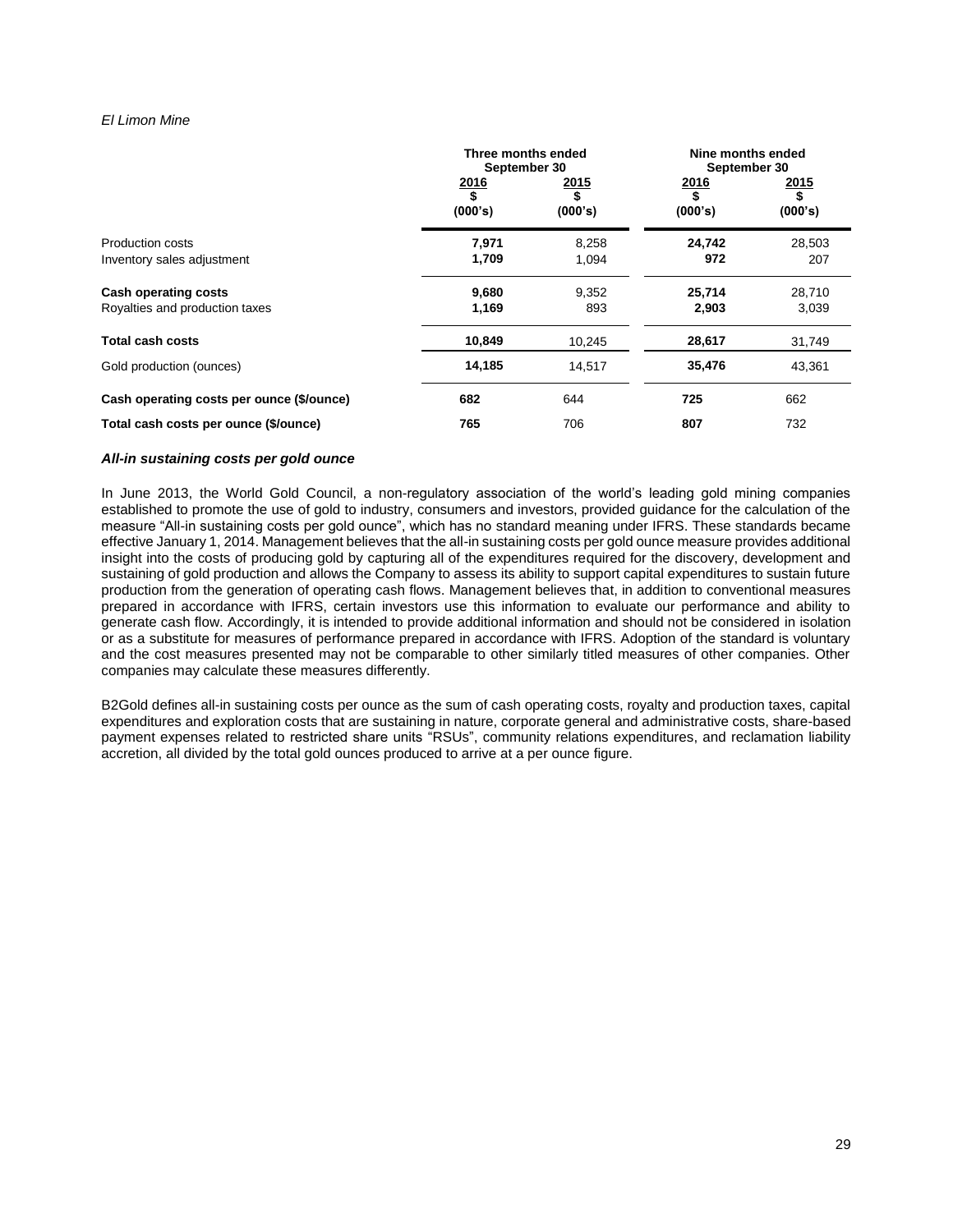The table below shows a reconciliation of all-in sustaining costs per ounce to production costs as extracted from the unaudited condensed interim consolidated financial statements:

|                                                                                      | Three months ended<br>September 30 |                               | Nine months ended<br>September 30 |                               |
|--------------------------------------------------------------------------------------|------------------------------------|-------------------------------|-----------------------------------|-------------------------------|
|                                                                                      | <u> 2016</u><br>\$<br>(000's)      | <u> 2015</u><br>\$<br>(000's) | <u>2016</u><br>S<br>(000's)       | $2015^{(1)}$<br>\$<br>(000's) |
| Production costs per consolidated financial statements<br>Inventory sales adjustment | 69,942<br>2,073                    | 75,250<br>(2,648)             | 197,732<br>4,910                  | 229,169<br>(6, 174)           |
| <b>Cash operating costs</b>                                                          | 72,015                             | 72,602                        | 202,642                           | 222,995                       |
| Royalties and production taxes per consolidated financial<br>statements              | 7,840                              | 5,347                         | 19,261                            | 16,103                        |
| Corporate administration                                                             | 8,137                              | 8,770                         | 23,799                            | 28,830                        |
| Share-based payments $-$ RSUs <sup>(2)</sup>                                         | 462                                | 673                           | 3,303                             | 3,746                         |
| Community relations                                                                  | 677                                | 1,036                         | 2,522                             | 2,974                         |
| Reclamation liability accretion (3)                                                  | 229                                | 366                           | 810                               | 1,068                         |
| Realized losses on fuel derivative contracts                                         | 797                                | 909                           | 4,097                             | 1,916                         |
| Sustaining capital expenditures $(4)$                                                | 8,011                              | 15,084                        | 47,024                            | 52,979                        |
| Sustaining exploration                                                               | 4,776                              | 4,082                         | 10,200                            | 12,565                        |
| <b>Total all-in sustaining costs</b>                                                 | 102,944                            | 108,869                       | 313,658                           | 343,176                       |
| Gold production (ounces)                                                             | 146,686                            | 124,371                       | 409,772                           | 342,981                       |
| All-in sustaining cost per ounce (\$/ounce)                                          | 702                                | 875                           | 765                               | 1,001                         |

*(1) Includes the results from the Otjikoto Mine post-commercial production (March 1, 2015).*

*(2) Included as a component of Share-based payments on the statement of operations.* 

*(3) Excludes reclamation accretion relating to Kiaka and Fekola.* 

*(4) Refer to Sustaining Capital Expenditures reconciliation below.*

The table below shows a reconciliation of the sustaining capital expenditures and exploration to operating mine capital expenditures as extracted from the unaudited condensed interim consolidated financial statements:

|                                                                                         | Three months ended<br>September 30 |                        | Nine months ended<br>September 30 |                         |
|-----------------------------------------------------------------------------------------|------------------------------------|------------------------|-----------------------------------|-------------------------|
|                                                                                         | 2016<br>(000's)                    | <u>2015</u><br>(000's) | <u>2016</u><br>(000's)            | $2015^{(1)}$<br>(000's) |
| Consolidated operating mine capital expenditures                                        | 17,049                             | 28,106                 | 75,386                            | 86,391                  |
| Otjikoto Mine construction, expansion and pre-production<br>costs net of sales proceeds |                                    | (7, 795)               |                                   | (27,020)                |
| Jabali underground development                                                          | (313)                              | (1,351)                | (475)                             | (2,516)                 |
| Masbate plant expansion and power plant upgrade                                         | (3,586)                            | (3,876)                | (13, 305)                         | (3,876)                 |
| Otjikoto and Wolfshag prestripping                                                      | (5, 139)                           |                        | (14, 582)                         |                         |
| <b>Sustaining capital expenditures</b>                                                  | 8,011                              | 15.084                 | 47,024                            | 52.979                  |

*(1) Includes the results from the Otjikoto Mine post-commercial production (March 1, 2015).*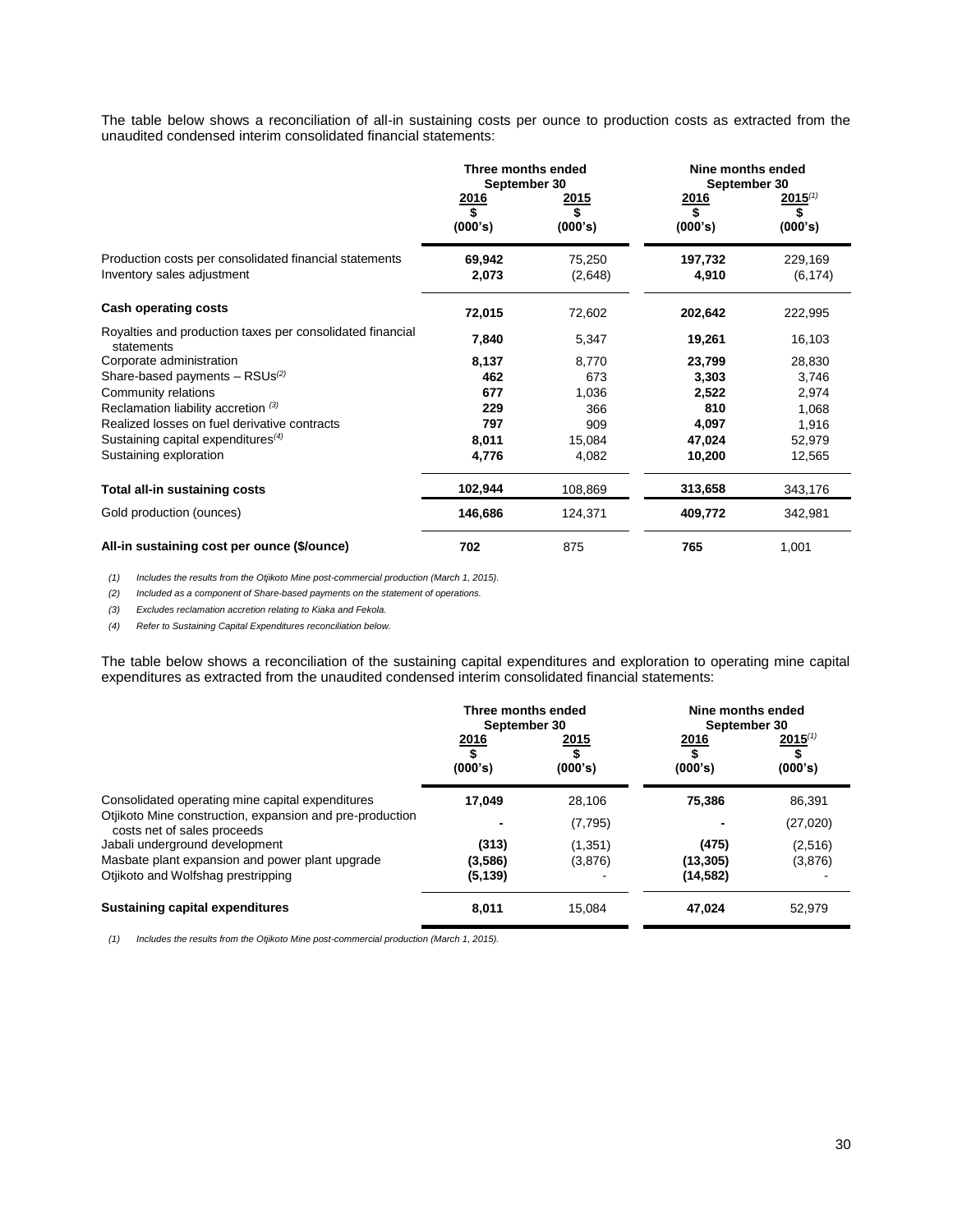# *Otjikoto Mine*

|                                                | Three months ended<br>September 30 |                       | Nine months<br>ended<br>September 30 | Seven months<br>ended<br>September 30 |
|------------------------------------------------|------------------------------------|-----------------------|--------------------------------------|---------------------------------------|
|                                                | 2016<br>\$<br>(000's)              | 2015<br>\$<br>(000's) | 2016<br>\$<br>(000's)                | $2015^{(1)}$<br>\$<br>(000's)         |
| Production costs<br>Inventory sales adjustment | 15,830<br>547                      | 14,937<br>92          | 43,126<br>841                        | 40,101<br>(1, 274)                    |
| Cash operating costs                           | 16,377                             | 15,029                | 43,967                               | 38,827                                |
| Royalties and production taxes                 | 1,794                              | 1,224                 | 4,358                                | 3,076                                 |
| Corporate administration                       | 1,019                              | 1,135                 | 2,868                                | 2,983                                 |
| Share-based payments $-$ RSUs <sup>(2)</sup>   | 36                                 | 162                   | 181                                  | 341                                   |
| Community relations                            | 108                                | 91                    | 263                                  | 217                                   |
| Reclamation liability accretion                | 47                                 | 98                    | 168                                  | 350                                   |
| Realized losses on fuel derivative contracts   | 78                                 |                       | 558                                  |                                       |
| Sustaining capital expenditures <sup>(3)</sup> | 2,384                              | 489                   | 19,267                               | 797                                   |
| Sustaining exploration                         | 696                                | 1,271                 | 1,346                                | 3,239                                 |
| Total all-in sustaining costs                  | 22,539                             | 19,499                | 72,976                               | 49,830                                |
| Gold production (ounces)                       | 47,564                             | 38,252                | 119,439                              | 87,534                                |
| All-in sustaining cost per ounce (\$/ounce)    | 474                                | 510                   | 611                                  | 569                                   |

*(1) Includes the results from the Otjikoto Mine from March 1, 2015.*

*(2) Included as a component of Share-based payments on the statement of operations.* 

*(3) Refer to Sustaining Capital Expenditures reconciliation below.*

The table below shows a reconciliation of the Otjikoto Mine sustaining capital expenditures and exploration to the amounts recorded in the unaudited condensed interim consolidated financial statements:

|                                                                                         | Three months ended<br>September 30         |                 | Nine months<br>ended<br>September 30 | Seven months<br>ended<br>September 30 |
|-----------------------------------------------------------------------------------------|--------------------------------------------|-----------------|--------------------------------------|---------------------------------------|
|                                                                                         | 2016<br>$\overline{\mathbf{S}}$<br>(000's) | 2015<br>(000's) | <u>2016</u><br>(000's)               | $2015^{(1)}$<br>(000's)               |
| Operating mine capital expenditures                                                     | 7,523                                      | 8.284           | 33,849                               | 27,817                                |
| Otjikoto Mine construction, expansion and pre-production<br>costs net of sales proceeds |                                            | (7, 795)        |                                      | (27, 020)                             |
| Push-back 2 prestripping                                                                | (3,710)                                    |                 | (13, 153)                            |                                       |
| Wolfshag prestripping                                                                   | (1, 429)                                   |                 | (1, 429)                             |                                       |
| <b>Sustaining capital expenditures</b>                                                  | 2,384                                      | 489             | 19,267                               | 797                                   |

*(1) Includes the results from the Otjikoto Mine from March 1, 2015.*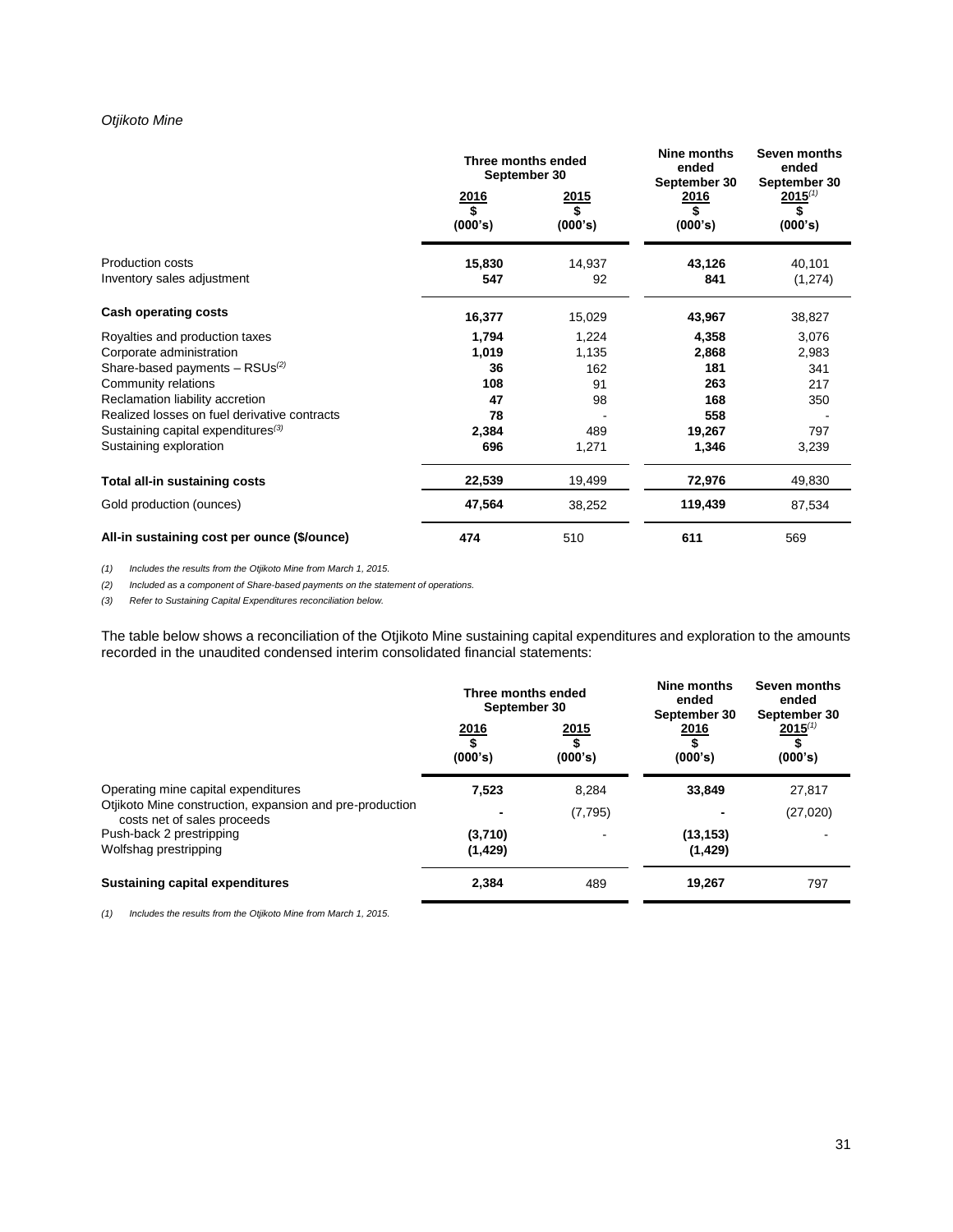### *Masbate Mine*

|                                                       | Three months ended<br>September 30 |                  | Nine months ended<br>September 30 |                         |
|-------------------------------------------------------|------------------------------------|------------------|-----------------------------------|-------------------------|
|                                                       | <u>2016</u><br>\$<br>(000's)       | 2015<br>(000's)  | <u> 2016</u><br>\$<br>(000's)     | <u> 2015</u><br>(000's) |
| <b>Production costs</b><br>Inventory sales adjustment | 24,416<br>(2,207)                  | 31,388<br>(3761) | 69,047<br>(129)                   | 94,577<br>(3,517)       |
| Cash operating costs                                  | 22,209                             | 27,627           | 68,918                            | 91,060                  |
| Royalties and production taxes                        | 3,875                              | 2,507            | 9,439                             | 7,881                   |
| Corporate administration                              | 1,355                              | 1,545            | 2,824                             | 3,163                   |
| Share-based payments $-$ RSUs <sup>(1)</sup>          |                                    |                  |                                   | 38                      |
| Reclamation liability accretion                       | 109                                | 120              | 360                               | 336                     |
| Realized losses on fuel derivative contracts          | 518                                | 753              | 2,608                             | 1,616                   |
| Sustaining capital expenditures <sup>(2)</sup>        | 1,325                              | 7,994            | 8,956                             | 24,060                  |
| Sustaining exploration                                | 1,590                              | 1,024            | 3,268                             | 3,406                   |
| Total all-in sustaining costs                         | 30,981                             | 41,571           | 96,373                            | 131,560                 |
| Gold production (ounces)                              | 47,676                             | 40,368           | 157,591                           | 127,845                 |
| All-in sustaining cost per ounce (\$/ounce)           | 650                                | 1,030            | 612                               | 1,029                   |

*(1) Included as a component of Share-based payments on the statement of operations.*

*(2) Refer to Sustaining Capital Expenditures reconciliation below.* 

The table below shows a reconciliation of the Masbate Mine sustaining capital expenditures and exploration to the amounts recorded in the unaudited condensed interim consolidated financial statements:

|                                     | Three months ended<br>September 30 |                 | Nine months ended<br>September 30 |                 |
|-------------------------------------|------------------------------------|-----------------|-----------------------------------|-----------------|
|                                     | 2016<br>(000's)                    | 2015<br>(000's) | 2016<br>(000's)                   | 2015<br>(000's) |
| Operating mine capital expenditures | 4.911                              | 11.870          | 22,261                            | 27,936          |
| Masbate plant expansion             | (2,817)                            | (3,876)         | (12, 536)                         | (3,876)         |
| Power plant upgrade                 | (769)                              |                 | (769)                             |                 |
| Sustaining capital expenditures     | 1,325                              | 7,994           | 8,956                             | 24,060          |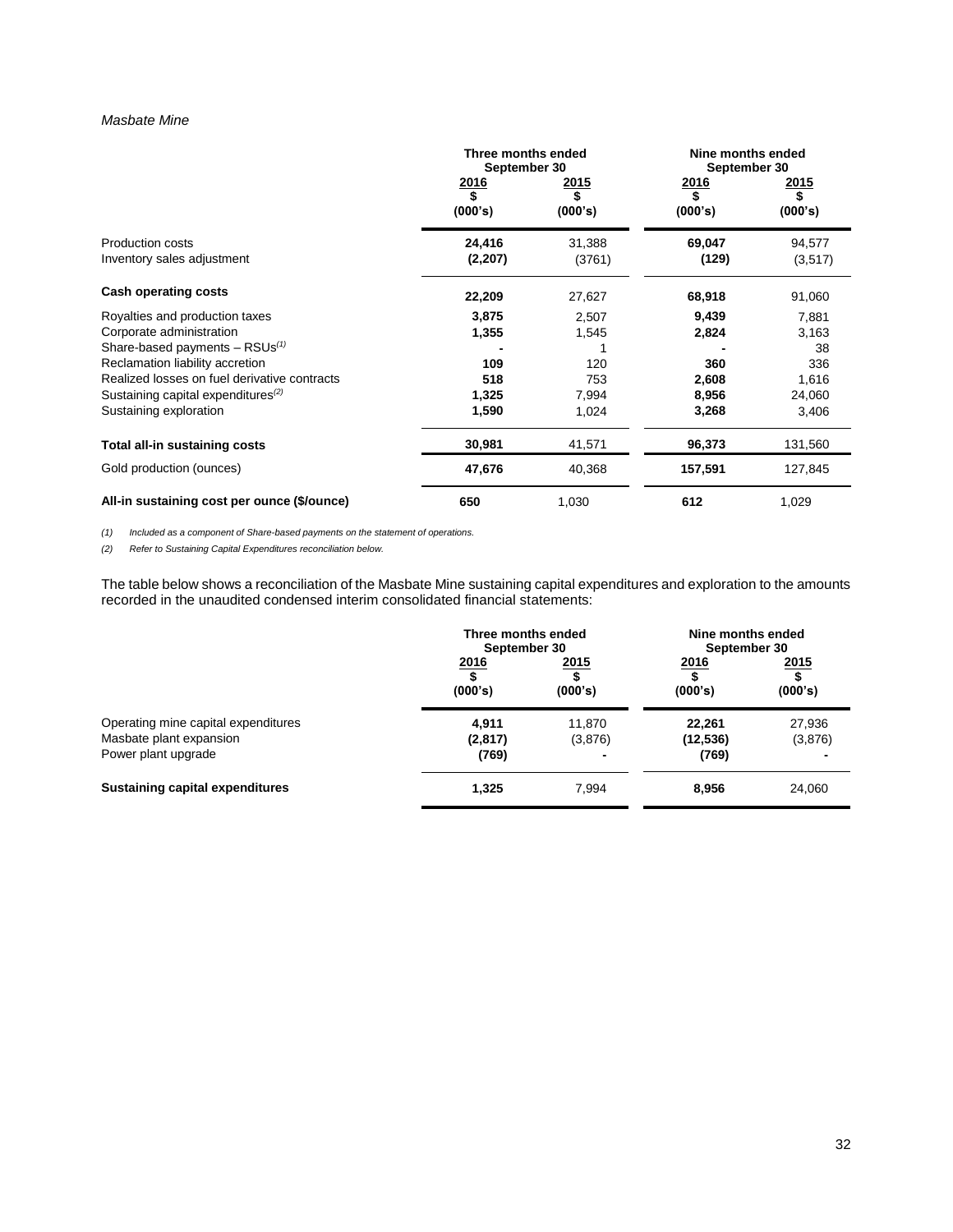# *La Libertad Mine*

|                                                                                 | Three months ended<br>September 30 |                         | Nine months ended<br>September 30 |                               |
|---------------------------------------------------------------------------------|------------------------------------|-------------------------|-----------------------------------|-------------------------------|
|                                                                                 | 2016<br>\$<br>(000's)              | <u> 2015</u><br>(000's) | <u> 2016</u><br>\$<br>(000's)     | <u> 2015</u><br>\$<br>(000's) |
| <b>Production costs</b><br>Inventory sales adjustment                           | 21,725<br>2,024                    | 20,667<br>(76)          | 60,817<br>3,226                   | 65,988<br>(1,590)             |
| Cash operating costs                                                            | 23,749                             | 20,591                  | 64,043                            | 64,398                        |
| Royalties and production taxes<br>Corporate administration                      | 1,002<br>720                       | 723<br>1,131            | 2,561<br>3,043                    | 2,107<br>3,599                |
| Share-based payments $-$ RSUs <sup>(1)</sup><br>Community relations             | 308                                | 627                     | 1,527                             | 12<br>1,920                   |
| Reclamation liability accretion<br>Realized losses on fuel derivative contracts | 32<br>201                          | 60<br>156               | 124<br>931                        | 153<br>300                    |
| Sustaining capital expenditures <sup>(2)</sup><br>Sustaining exploration        | 1,974<br>1,368                     | 1,025<br>1,060          | 13,512<br>3,097                   | 11,351<br>3,255               |
| Total all-in sustaining costs                                                   | 29,354                             | 25,373                  | 88,838                            | 87,095                        |
| Gold production (ounces)                                                        | 37,261                             | 31,234                  | 97,266                            | 84,241                        |
| All-in sustaining cost per ounce (\$/ounce)                                     | 788                                | 812                     | 913                               | 1,034                         |

*(1) Included as a component of Share-based payments on the statement of operations.*

*(2) Refer to Sustaining Capital Expenditures reconciliation below.* 

The table below shows a reconciliation of the La Libertad Mine sustaining capital expenditures and exploration to the amounts recorded in the unaudited condensed interim consolidated financial statements:

|                                        | Three months ended<br>September 30 |         | Nine months ended<br>September 30 |         |
|----------------------------------------|------------------------------------|---------|-----------------------------------|---------|
|                                        | 2016                               | 2015    | 2016                              | 2015    |
|                                        | (000's)                            | (000's) | (000's)                           | (000's) |
| Operating mine capital expenditures    | 2.287                              | 2,385   | 13.987                            | 13.867  |
| Jabali underground development         | (313)                              | (1,360) | (475)                             | (2,516) |
| <b>Sustaining capital expenditures</b> | 1,974                              | 1.025   | 13,512                            | 11,351  |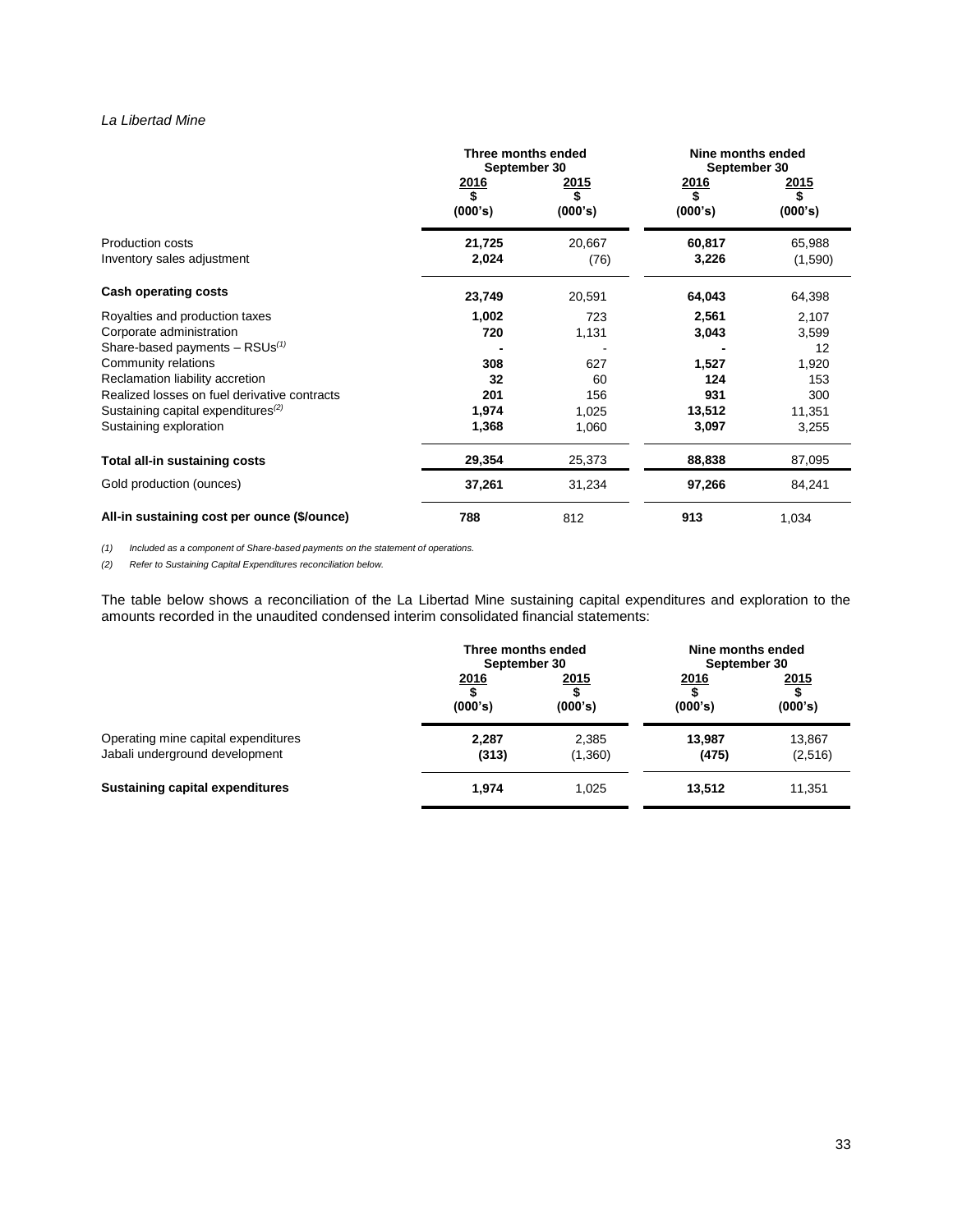# *El Limon Mine*

|                                                       | Three months ended<br>September 30 |                       | Nine months ended<br>September 30 |                       |
|-------------------------------------------------------|------------------------------------|-----------------------|-----------------------------------|-----------------------|
|                                                       | 2016<br>\$<br>(000's)              | 2015<br>\$<br>(000's) | <u>2016</u><br>\$<br>(000's)      | 2015<br>\$<br>(000's) |
| <b>Production costs</b><br>Inventory sales adjustment | 7,971<br>1,709                     | 8,258<br>1,094        | 24,742<br>972                     | 28,503<br>207         |
| Cash operating costs                                  | 9,680                              | 9,352                 | 25,714                            | 28,710                |
| Royalties and production taxes                        | 1,169                              | 893                   | 2,903                             | 3,039                 |
| Corporate administration                              | 539                                | 497                   | 1,783                             | 1,510                 |
| Share-based payments $-$ RSUs <sup>(1)</sup>          |                                    |                       |                                   | 6                     |
| Community relations                                   | 261                                | 318                   | 732                               | 837                   |
| Reclamation liability accretion                       | 41                                 | 88                    | 158                               | 229                   |
| Sustaining capital expenditures                       | 2,328                              | 5,567                 | 5,289                             | 16,771                |
| Sustaining exploration                                | 1,122                              | 727                   | 2,489                             | 2,665                 |
| Total all-in sustaining costs                         | 15,140                             | 17,442                | 39,068                            | 53,767                |
| Gold production (ounces)                              | 14,185                             | 14,517                | 35,476                            | 43,361                |
| All-in sustaining cost per ounce (\$/ounce)           | 1,067                              | 1,201                 | 1,101                             | 1,240                 |

*(1) Included as a component of Share-based payments on the statement of operations.*

All capital and exploration expenditures at El Limon Mine are considered to be sustaining expenditures.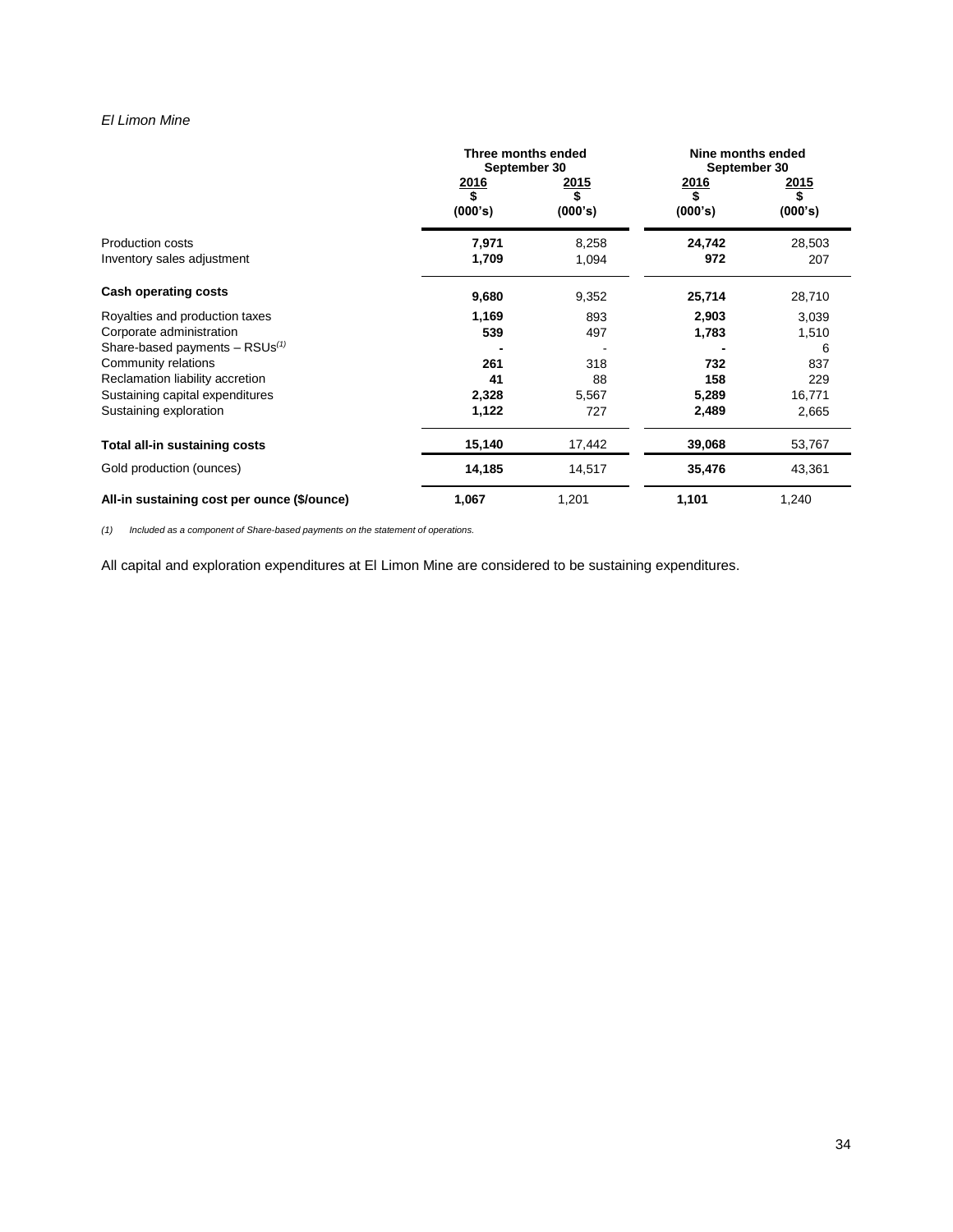# *Adjusted net income*

Management believes that the presentation of adjusted net income is appropriate to provide additional information to investors regarding items that we do not expect to continue at the same level in the future or that management does not believe to be a reflection of the Company's ongoing operating performance. Management further believes that its presentation of this non-IFRS financial measure provides information that is useful to investors because it is an important indicator of the strength of our operations and the performance of our core business. Accordingly, it is intended to provide additional information and should not be considered in isolation as a substitute for measures of performance prepared in accordance with IFRS. Other companies may calculate this measure differently.

A reconciliation of net income to adjusted net income is set out in the table below:

|                                                                              | Three months ended<br>September 30 |                               | Nine months ended<br>September 30 |                               |
|------------------------------------------------------------------------------|------------------------------------|-------------------------------|-----------------------------------|-------------------------------|
|                                                                              | <u> 2016</u><br>\$<br>(000's)      | <u> 2015</u><br>\$<br>(000's) | 2016<br>\$<br>(000's)             | <u> 2015</u><br>\$<br>(000's) |
| Consolidated net income (loss) for the period<br>Adjustments:                | 35,678                             | (13, 585)                     | 30,523                            | (30,028)                      |
| Gain on sale of Bellavista property                                          |                                    |                               |                                   | (2, 192)                      |
| Loss (gain) on fair value of convertible notes                               | 9,276                              | (12, 513)                     | 52,669                            | (5, 842)                      |
| Impairment of long-lived assets                                              | 9,749                              |                               | 9,749                             |                               |
| Write-off of mineral property interests                                      |                                    | 8,117                         | 3,867                             | 8,117                         |
| Share-based payments                                                         | 3,963                              | 3,078                         | 11,435                            | 12,213                        |
| Write-down of long-term investments                                          | 3                                  | 3,360                         | 185                               | 5,215                         |
| Non-recurring non-cash interest and financing expense                        |                                    |                               |                                   | 5,521                         |
| Unrealized (Gains) losses on derivative instruments                          | (12, 532)                          | 9,190                         | (2, 432)                          | 15,010                        |
| Deferred income tax expense (recovery)                                       | 2,480                              | 4,540                         | (9,530)                           | 3,690                         |
| Adjusted net (loss) income                                                   | 48,617                             | 2,187                         | 96,466                            | 11,704                        |
| Basic weighted average number of common shares<br>outstanding (in thousands) | 948,305                            | 924,101                       | 935,276                           | 921,397                       |
| Adjusted consolidated net earnings per share-basic<br>(\$/share)             | 0.05                               | 0.00                          | 0.10                              | 0.01                          |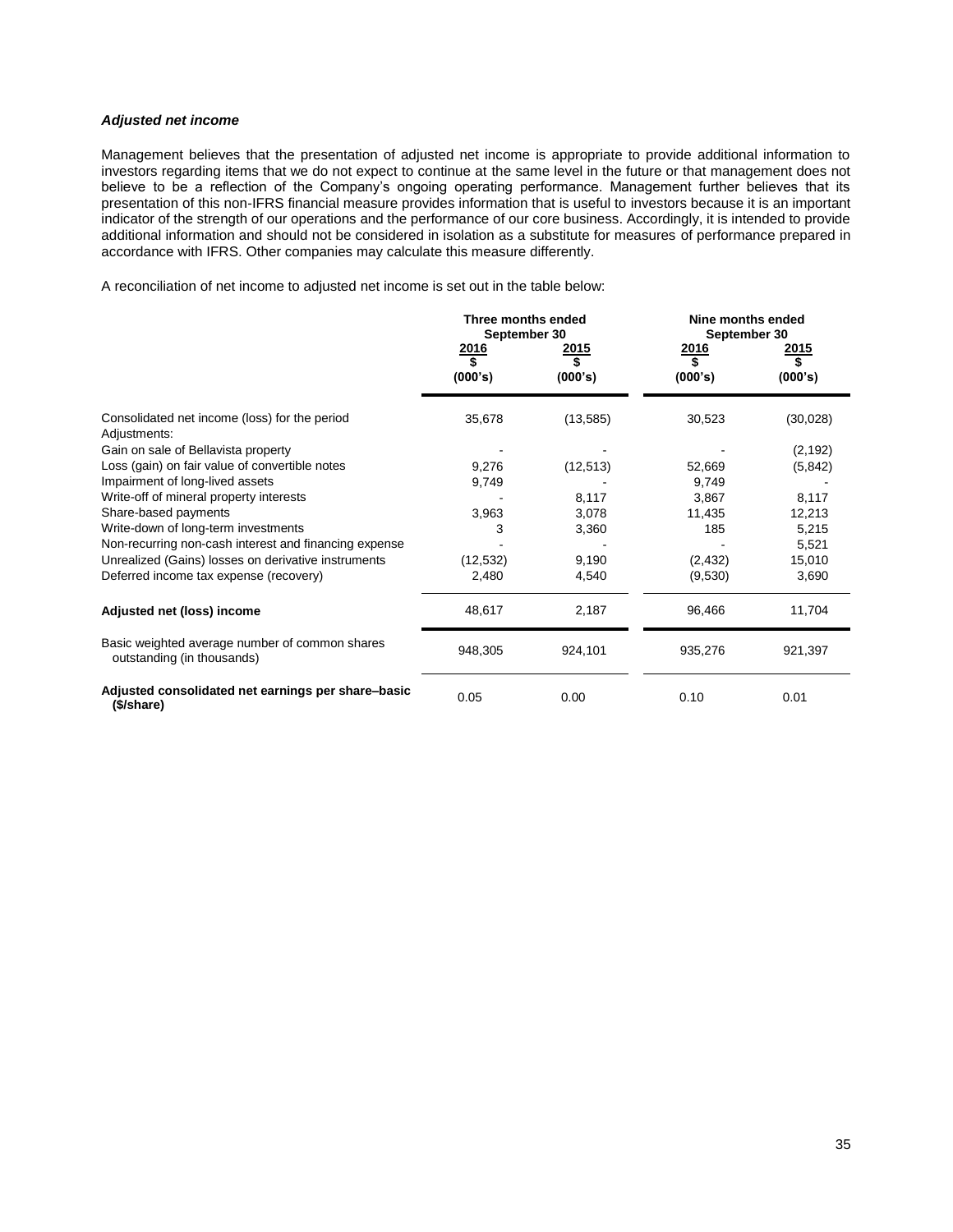## **SUMMARY OF UNAUDITED QUARTERLY RESULTS**

|                                                           | Q3      | Q2        | $Q_1$   | $Q_4$     | Q <sub>3</sub> | Q2        | $Q_1$        | $Q_4$      |
|-----------------------------------------------------------|---------|-----------|---------|-----------|----------------|-----------|--------------|------------|
|                                                           | 2016    | 2016      | 2016    | 2015      | 2015           | 2015      | $2015^{(3)}$ | 2014       |
| Gold revenue (\$ in thousands)                            | 193,049 | 164,803   | 144,252 | 139,008   | 139,250        | 136,506   | 138,892      | 122,422    |
| Gold sold (ounces)                                        | 145,029 | 130,829   | 120,899 | 127,482   | 124,481        | 114,423   | 114,799      | 102,612    |
| Average realized gold price<br>(\$/ounce)                 | 1,331   | 1,260     | 1,193   | 1,090     | 1,119          | 1,193     | 1,210        | 1,193      |
| Gold produced (ounces)                                    | 146,686 | 135,242   | 127,844 | 131,469   | 124,371        | 121,566   | 97,044       | 111,804    |
| Cash operating costs $(1)$<br>(\$/ounce gold)             | 491     | 494       | 499     | 527       | 584            | 677       | 701          | 646        |
| Total cash costs (1) (\$/ounce gold)                      | 544     | 535       | 545     | 580       | 627            | 725       | 753          | 686        |
| Net income (loss) for the period<br>(\$ in thousands)     | 35,678  | (11, 806) | 6,651   | (115,085) | (13, 585)      | (22, 784) | 6,341        | (356, 750) |
| Earnings (loss) per share $(2)$ –<br>basic $(\$)$         | 0.04    | (0.01)    | 0.01    | (0.13)    | (0.02)         | (0.02)    | 0.01         | (0.39)     |
| Earnings (loss) per share $(2)$ –<br>diluted $(\$)$       | 0.04    | (0.01)    | 0.01    | (0.13)    | (0.02)         | (0.02)    | 0.00         | (0.39)     |
| Cash flows from operating activities<br>(\$ in thousands) | 90,316  | 67,604    | 171,553 | 48,513    | 33,911         | 34,315    | 58,663       | 41,090     |

*(1) A cautionary note regarding non-IFRS measures is included in the section titled "Non-IFRS Measures."* 

*(2) Attributable to the shareholders of the Company.*

*(3) Starting March 1, 2015, the table includes results from the Otjikoto Mine which reached commercial production February 28, 2015.*

Quarterly gold revenue increased in the first nine months of 2016 due to the strong operating performance combined with the increase in the average realized gold price. Quarterly cash flows from operating activities for the first nine months ended 2016 include \$120 million in proceeds from the Company's Prepaid Sales transactions.

Quarterly gold revenue increased significantly from 2014 levels in all four quarters of 2015 due to the start of commercial production at the Company's new Otjikoto Mine which contributed to higher ounces sold. The Otjikoto Mine reached commercial production on February 28, 2015. The net loss in the fourth quarter of 2015 reflects the \$108.0 million impairment charge relating to the Company's El Limon and La Libertad Mines and investment in Gramalote joint venture.

The net loss in the fourth quarter of 2014 reflected a \$436.0 million impairment charge, net of deferred income tax recoveries of \$130.8 million, relating to the Masbate Mine's long-lived assets.

### **OUTLOOK**

B2Gold is projecting another record year for gold production in 2016. Consolidated gold production in 2016 is now expected to be in the range of 535,000 to 575,000 ounces (an increase from the original range of 510,000 to 550,000 ounces), reflecting the continued very strong performance of the Masbate Mine and record production from the Otjikoto Mine. In conjunction with this and based on the Company's solid operational performance over the first nine months of 2016, its expectation for full-year consolidated cash operating costs for fiscal 2016 have been revised and are now expected to be in the range of \$500 to \$535 per ounce (a reduction from the Company's original guidance range of \$560 to \$595 per ounce). The Company's consolidated all-in sustaining costs have also been revised and are now expected to be in the range of \$780 to \$810 per ounce (a reduction from the Company's original guidance range of \$895 to \$925 per ounce).The improvement in consolidated cash operating and all in sustaining costs against both budget and prior year reflects ongoing cost optimization efforts at all sites, lower fuel costs at all sites and higher than budgeted production at the Masbate Mine, Otjikoto and Libertad Mines.

In March 2016, the Company put several new funding measures in place. A total of \$120 million was received from Prepaid Sales transactions and the Company has signed a Euro 71.4 million Equipment Facility with Caterpillar Financial SARL. In addition, higher realized gold prices and better operating cost performance from the Company's mines continue to significantly improve operating cash flows. In the third quarter of 2016, operating cash flows from the Company's mining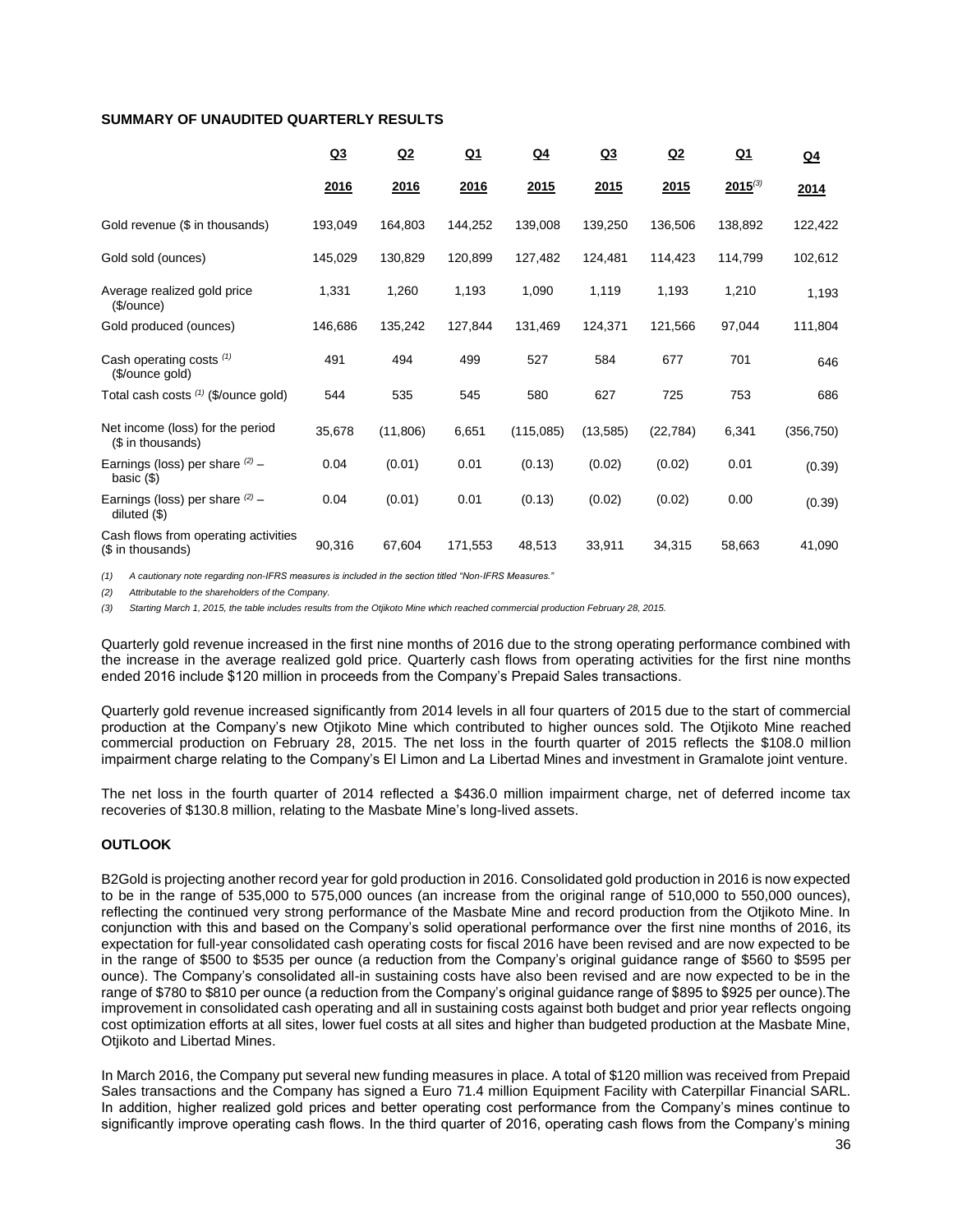operations totalled \$90.3 million, almost tripling from the prior year quarter. Year to date, the Company has generated \$329.5 million from operating activities (including proceeds from the Prepaid Sales transactions). The Company expects that the combination of the new funding measures and continued strong performance from operations will provide sufficient liquidity and resources to maintain operations (including maintaining available liquidity of at least \$100 million) and ensure that, based on current assumptions, construction of the Fekola Project is fully funded through to completion (forecast to be the fourth quarter of 2017).

The core activities of the Company remain its current mining operations and the construction of its Fekola Project. The Fekola Project is currently in construction and scheduled to commence production in late 2017. The Company has recently approved an \$18 million budget for the expansion of the Fekola mill from 4 million tonnes per year to 5 million tonnes per year which is expected to be brought on-line in the fourth quarter of 2017 in conjunction with the main plant commissioning. Fekola is expected to be another low-cost mine and should enable the Company to significantly increase its production base while at the same time reduce its longer term forecast consolidated cash operating costs per gold ounce and all-in sustaining costs per gold ounce.

In addition to its development of Fekola, the Company has also focused on maintaining strategic development expenditures on core projects such as the Masbate Mine process plant upgrade. These core project investments should continue to contribute to the Company's overall operating cost improvements, operational efficiencies and production growth profile. Sustainable organic growth also requires a continued focus on exploration, including both brownfield exploration at the Company's existing projects and additional greenfield opportunities. The most significant areas of exploration focus for the Company are in West Africa. As part of the 2016 budget, the Company originally allocated \$30 million for exploration activities. Since the beginning of 2016, the Company has committed additional funds totalling approximately \$15m to pursue additional greenfield exploration targets in both Mali and Burkina Faso (\$8million) and to update the Kiaka Feasibility study (\$7 million).Coupled with this focus on its core projects, and in conjunction with a determination as to best deployment of investment capital, the Company has undertaken a review of its non-core projects during the period. As a result, the Company has commenced a process to consider offers for the sale of the Gramalote Joint Venture development project in Colombia, along with a process to restructure its 51% interest in the joint operations in Nicaragua with Calibre Mining. Corp.

The Company's ability to secure funding for the construction of the Fekola Project on attractive terms without a dilutive equity financing, combined with a strong growth in the Company's production profile, clearly demonstrates that its cost effective growth strategy is working. It is this strategy that continues to strengthen the Company via accretive acquisitions, exploration success and the demonstrated ability to reduce operating costs.

Based on current assumptions and updates to the Company's long-term mine plans, the Company is projecting gold production in 2016 of between 535,000 to 575,000 ounces, 520,000 to 570,000 ounces in 2017 and significantly increasing to between 900,000 to 950,000 ounces in 2018 with the planned first full year of production from the Fekola Project.

# **OUTSTANDING SHARE DATA**

At November 2, 2016, 955,746,311 common shares were outstanding. In addition, there were approximately 50,976,307 million stock options outstanding with exercise prices ranging between Cdn.\$0.84 to Cdn.\$9.20 per share and approximately 1,236,209 million RSUs outstanding.

# **CAUTION ON FORWARD-LOOKING INFORMATION**

This Management's Discussion and Analysis includes certain "forward-looking information" and "forward-looking statements" (collectively "forward-looking statements") within the meaning of applicable Canadian and United States securities legislation, including projections of future financial and operational performance; statements with respect to future events or future performance; production estimates and guidance, including the Company's projected gold production of between 535,000 to 575,000 ounces in 2016 and production being weighted towards the second half of 2016; anticipated revenue; projected operating and production costs and guidance; estimates of capital expenditures and planned investments, including the timing of capital expenditures; and statements regarding anticipated exploration, development, construction, production, permitting and other activities of the Company, including: negotiating and finalizing the Mining Convention and Shareholder Agreement for the Exploitation Company with the Government of Mali and the ownership of the Exploitation Company by the end of 2016; the Government of Mali's potential exercise of an option to acquire an additional 10% of the Exploitation Company; the development and production from the Fekola Project by late 2017 and the Fekola Project being on schedule, on budget and fully funded; the Fekola Mine being a low cost mine and reducing the Company's consolidated operating costs; the Fekola mill expansion complete in late 2017, with potential throughput of up to five million tonnes per year in the initial years of production, the estimated capital expenditures required to reach such throughput and the potential to increase estimated production at Fekola; completion of the relocation of Fadougou according to the RAP; completion of a preliminary resource for saprolite material in early 2017; completion of a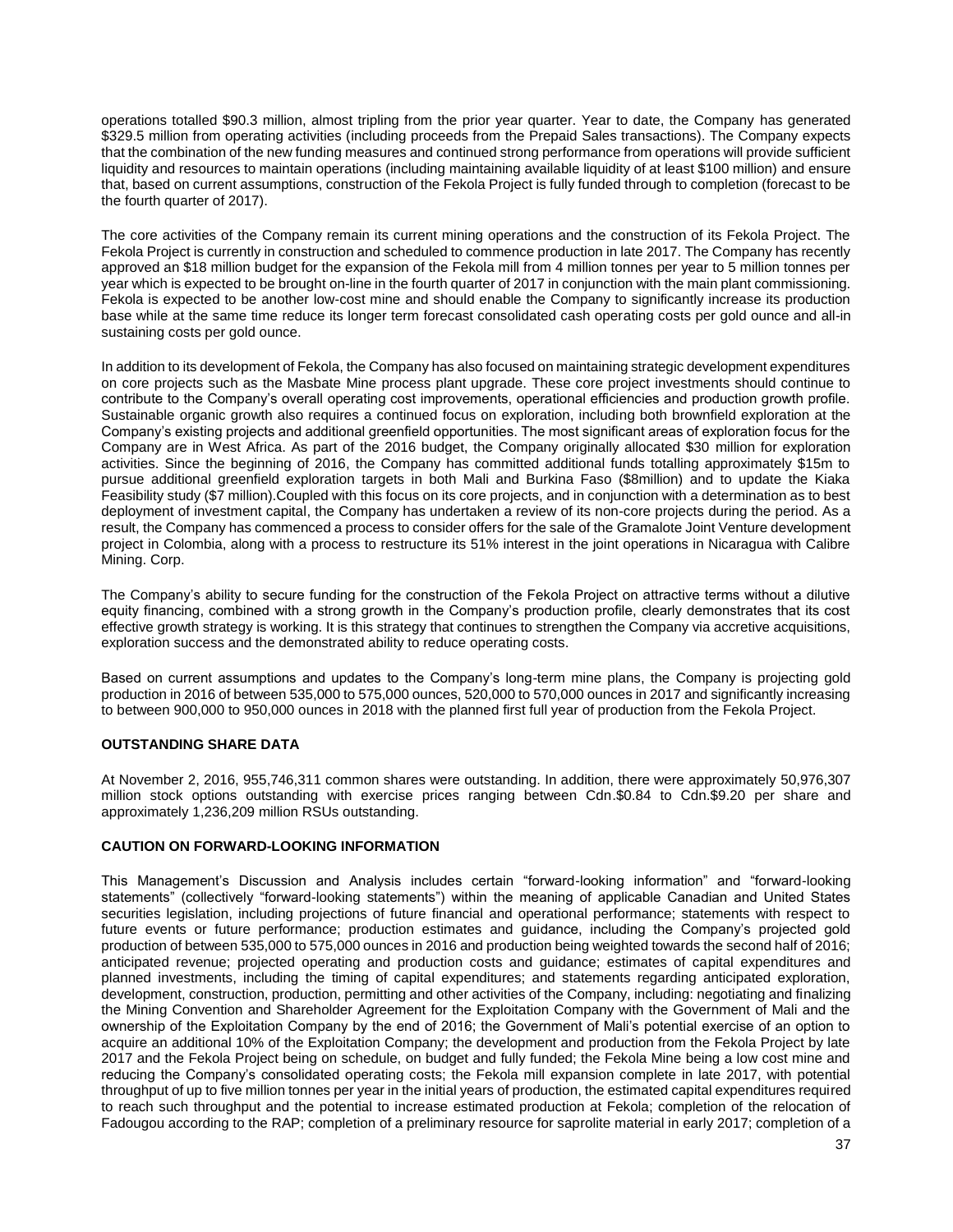life of mine plan and engineering study for the Otjikoto Mine incorporating the Wolfshag zone; updating the Kiaka Project feasibility study; the projections included in existing technical reports, economic assessments and feasibility studies, including the feasibility study for the Fekola Project; the potential for expansion of production capacity, including the expansion of gold production at the Otjikoto Mine and anticipated production from the adjacent Wolfshag zone in late 2016 accessing higher grades and increasing production at Otjikoto in 2017 and beyond; Wolfshag continuing to produce higher than average grade ore for three to five years; the resolution of the audit by the DENR in relation to the Masbate Mine; the plant upgrade at Masbate improving gold recoveries and sustaining throughput; the completion of permitting and resettlement activities in respect of the Jabali Antenna Pit; production from the Jabali Antenna Pit in the second half of 2017; production shortfalls as a result of delays in accessing ore at Jabali being fully offset; the forecast that La Libertad's mill feed in the second half of 2016 will contain a higher percentage of high grade ore; stockpiling of higher grade ore at Masbate and continued strong production; gold production at Limon being weighted to the second half of 2016; planned exploration and exploration budgets, including the planned exploration at Fekola and Kiaka and the results thereof and the potential identification of new mineralization or discoveries there and the effect of adding mineralization from the Toega prospect on the economics of the Kiaka Project; the extension of the Company's income tax holiday for the Masbate Mine; the proposed restructuring of the Company's interest in a joint operation with Calibre Mining Corp. in Nicaragua; the delivery of ounces under the Prepaid Sales transactions; the adequacy of capital for continued operations; the satisfaction of conditions precedent and completion of funding under the Equipment Facility with Caterpillar; and estimates regarding the outcome of tax audits. Estimates of mineral resources and reserves are also forward looking statements because they constitute projections, based on certain estimates and assumptions, regarding the amount of minerals that may be encountered in the future and/or the anticipated economics of production, should a production decision be made. All statements in this Management's Discussion and Analysis that address events or developments that we expect to occur in the future are forward-looking statements. Forward-looking statements are statements that are not historical facts and are generally, although not always, identified by words such as "expect", "plan", "anticipate", "project", "target", "potential", "schedule", "forecast", "budget", "estimate", "intend" or "believe" and similar expressions or their negative connotations, or that events or conditions "will", "would", "may", "could", "should" or "might" occur. All such forward-looking statements are based on the opinions and estimates of management as of the date such statements are made. Forward-looking statements necessarily involve assumptions, risks and uncertainties, certain of which are beyond B2Gold's control, including risks associated with the volatility of metal prices; risks and dangers inherent in exploration, development and mining activities; uncertainty of reserve and resource estimates; risks related to hedging activities; the ability to obtain and maintain any necessary permits, consents or authorizations required for mining activities; risks related to environmental regulations or hazards and compliance with complex regulations associated with mining activities; the ability to replace mineral reserves and identify acquisition opportunities; unknown liabilities of companies acquired by B2Gold; fluctuations in exchange rates; availability of financing and financing risks; risks related to operations in foreign countries and compliance with foreign laws, risks related to remote operations and the availability adequate infrastructure, fluctuations in price and availability of energy and other inputs necessary for mining operations; shortages or cost increases in necessary equipment, supplies and labour; regulatory, political and country risks; risks related to reliance upon contractors, third parties and joint venture partners; challenges to title or surface rights; dependence on key personnel; the risk of an uninsurable or uninsured loss; litigation risk; changes in tax laws; community support for our operations including risks related to strikes and the halting of such operations from time to time; risks related to failures of information systems or information security threats; the ongoing audit by the DENR in relation to our Masbate Project; as well as other factors identified and as described in more detail under the heading "Risk Factors" in B2Gold's most recent Annual Information Form and B2Gold's other filings with Canadian securities regulators and the U.S. Securities and Exchange Commission (the "SEC"), which may be viewed at [www.sedar.com](http://www.sedar.com/) and [www.sec.gov,](http://www.sec.gov/) respectively. The list is not exhaustive of the factors that may affect the Company's forward-looking statements. There can be no assurance that such statements will prove to be accurate, and actual results, performance or achievements could differ materially from those expressed in, or implied by, these forward-looking statements. Accordingly, no assurance can be given that any events anticipated by the forward-looking statements will transpire or occur, or if any of them do, what benefits or liabilities B2Gold will derive therefrom. The Company's forward looking statements reflect current expectations regarding future events and operating performance and speak only as of the date hereof and the Company does not assume any obligation to update forwardlooking statements if circumstances or management's beliefs, expectations or opinions should change other than as required by applicable law. For the reasons set forth above, undue reliance should not be placed on forward-looking statements..

# **CAUTIONARY STATEMENT REGARDING MINERAL RESERVE AND RESOURCE ESTIMATES**

This Management's Discussion and Analysis has been prepared in accordance with the requirements of the securities laws in effect in Canada, which differ from the requirements of U.S. securities laws. All mineral resource and reserve estimates included in documents referenced in this Management's Discussion and Analysis have been prepared in accordance with National Instrument 43-101 Standards of Disclosure for Mineral Projects ("NI 43-101"). NI 43-101 is a rule developed by the Canadian Securities Administrators that establishes standards for all public disclosure an issuer makes of scientific and technical information concerning mineral projects. These standards differ significantly from the mineral reserve disclosure requirements of the SEC set out in Industry Guide 7. Consequently, reserve and resource information